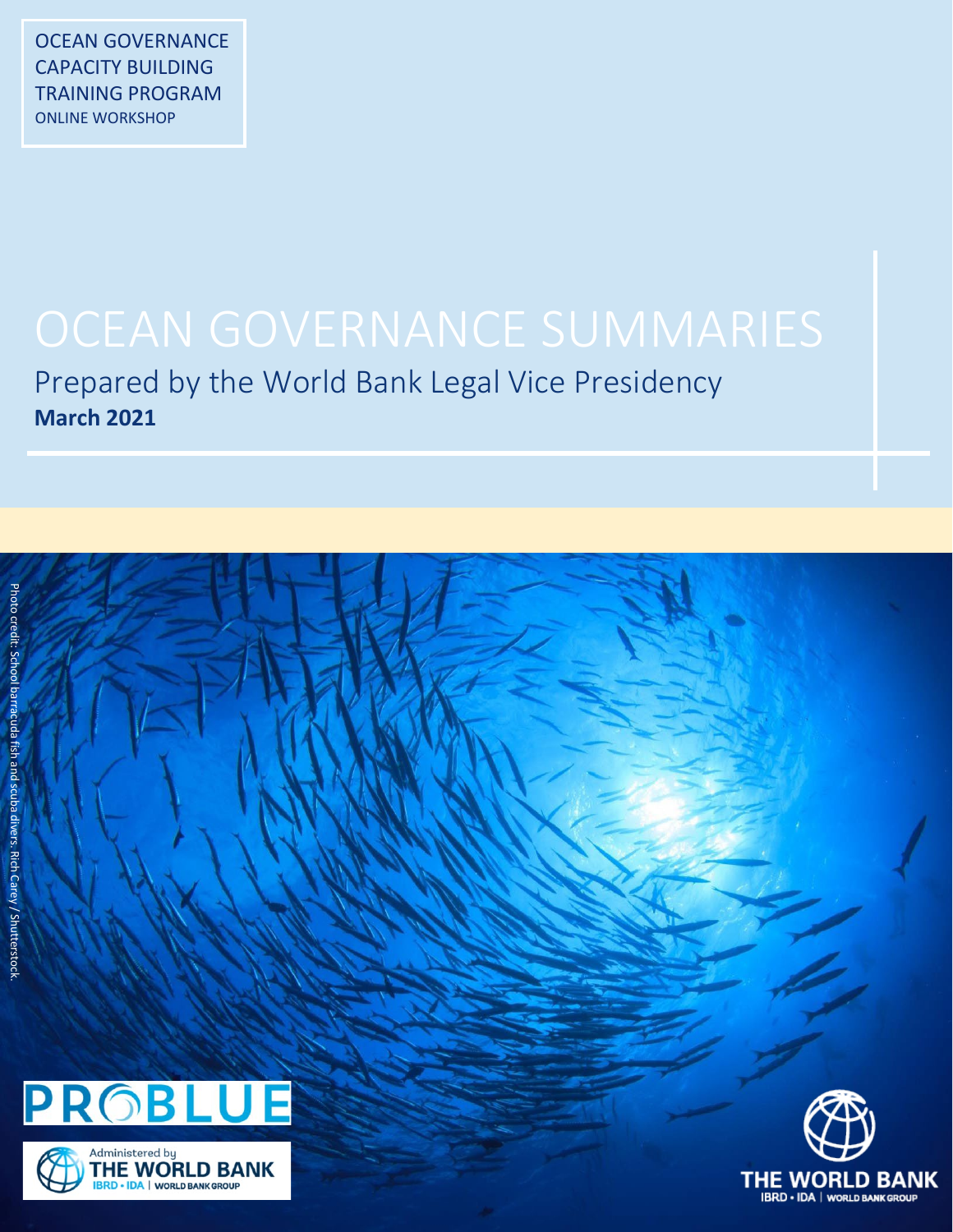## Acknowledgement and Disclaimer

The Ocean Governance Summaries were prepared in 2021 by the Environment and International Law Unit of the World Bank Legal Vice Presidency (LEGEN) with financial support from PROBLUE. This compilation does not purport to provide a comprehensive review of the legal agreements summarized or reflect the views of PROBLUE, the World Bank, its Board of Directors, or the governments they represent. The compilation was prepared to serve as learning material for participants in the Oceans Governance Capacity Building Program (P173148).

This compilation was prepared by Remi Moncel, Maria Vizeu-Pinheiro, Clara Barnosky, and Philip Kariam, with contributions, reviews, and support from Christina Leb, Gamila Kassem, Margaret Young, Sam Johnson, Sophie Lin and other training partners.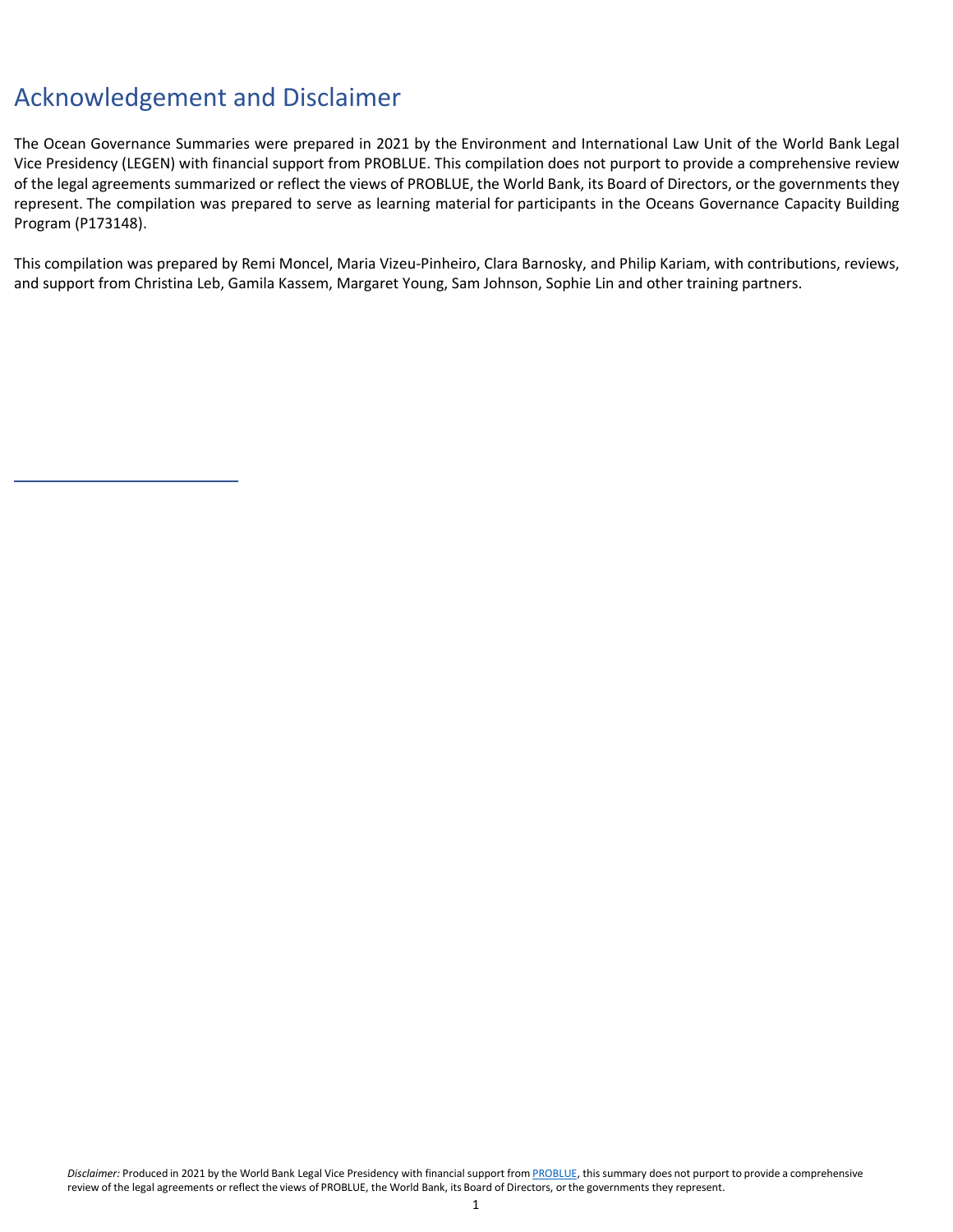## Table of Contents

## **[TRADE](#page-5-0)**

## [POLLUTION](#page-14-0)

| Basel Convention on the Control of Transboundary Movements of Hazardous Wastes and Their Disposal (The Basel |  |
|--------------------------------------------------------------------------------------------------------------|--|
| International Convention for the Control and Management of Ships' Ballast Water and Sediments (BMW)  16      |  |
| Convention on the Prevention of Marine Pollution by Dumping of Wastes and Other Matter (London Convention &  |  |
|                                                                                                              |  |
|                                                                                                              |  |

## **[FISHERIES](#page-25-0)**

| Agreement to Promote Compliance with International Conservation and Management Measures by Fishing Vessels on the                                                                                                                       |  |
|-----------------------------------------------------------------------------------------------------------------------------------------------------------------------------------------------------------------------------------------|--|
| Agreement for the Implementation of the Provisions of the United Nations Convention on the Law of the Sea of 10<br>December 1982 relating to the Conservation and Management of Straddling Fish Stocks and Highly Migratory Fish Stocks |  |
| Agreement on Port State Measures to Prevent, Deter and Eliminate Illegal, Unreported and Unregulated Fishing (PSMA) 31                                                                                                                  |  |

## **[CONSERVATION](#page-34-0)**

| <b>OTHER</b> |  |
|--------------|--|

## Sustainable Development Goals(SDGs) [...................................................................................................................................41](#page-42-0)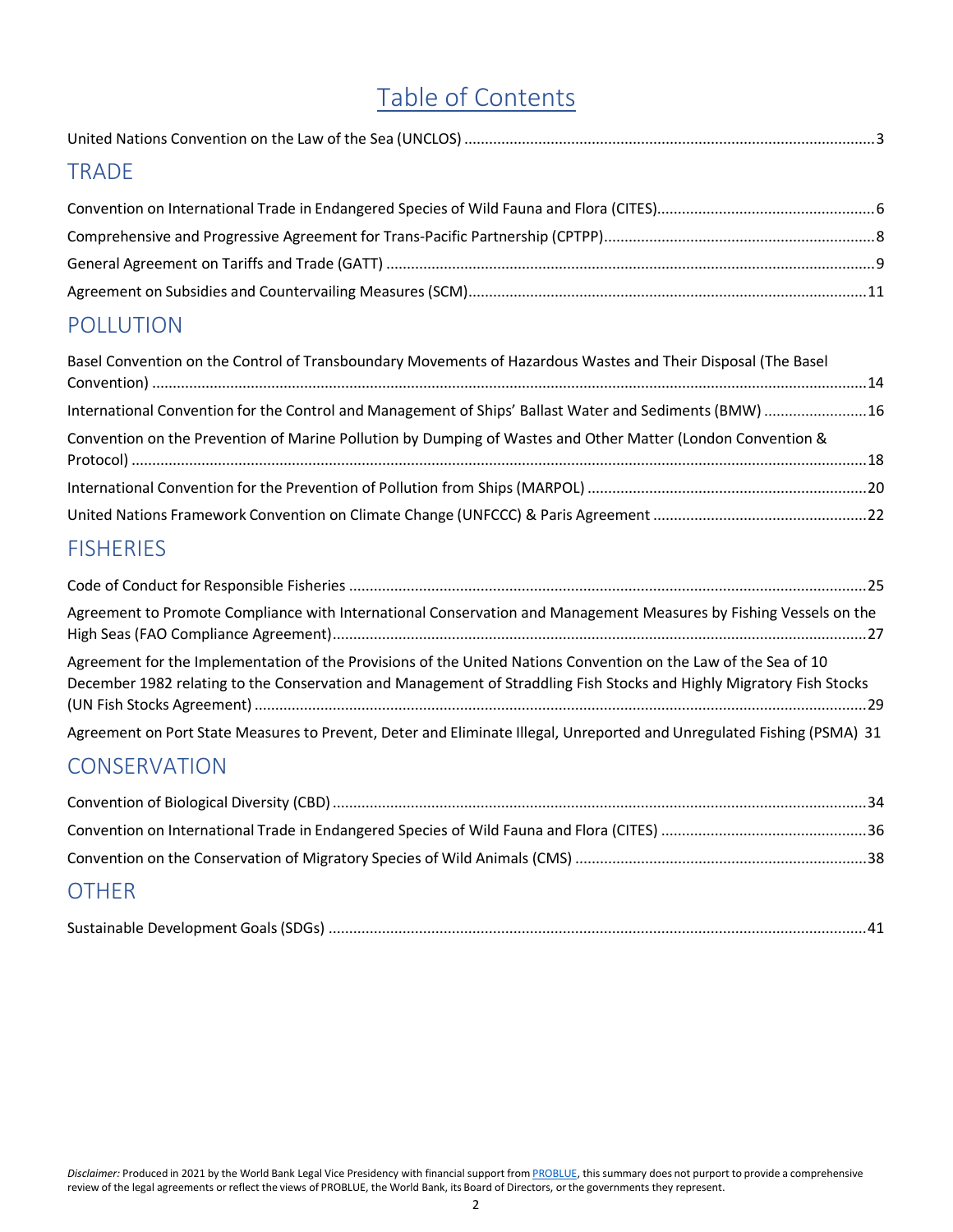<span id="page-3-0"></span>

| <b>Full Title:</b> | United Nations Convention on the Law of the Sea (UNCLOS)                                        |
|--------------------|-------------------------------------------------------------------------------------------------|
| Number of Parties: | $168^{1}$                                                                                       |
| Website:           | Link to the Text of the Convention                                                              |
| Membership:        | Open to all States, international organizations, and other entities referred to in Article 305. |
| Secretariat:       | The Division for Ocean Affairs and the Law of the Sea (DOALOS)                                  |

## **Objectives**

UNCLOS sets out States' rights and responsibilities with respect to different maritime zones in order to "facilitate international communication [and] promote the peaceful uses of the seas and oceans, the equitable and efficient utilization of their resources, the conservation of their living resources, and the study, protection, and preservation of the marine environment."2 It establishes a comprehensive legal regime for seas and oceans, including rules governing all uses of the oceans and their resources. It also includes obligations for States to conserve and manage living marine resources, protect and preserve the marine environment, and promote and facilitate marine scientific research. It includes an extensive dispute settlement mechanism. UNCLOS also establishes the International Seabed Authority (ISA), which has its own Secretariat headed by a Secretary-General; the International Tribunal for the Law of the Sea; and the Commission on the Limits of the Continental Shelf. Separate implementing agreements relate to straddling fish stocks and highly migratory fish stocks and the seabed and ocean floor beyond national jurisdiction.

## Key Provisions

UNCLOS is a complex, comprehensive framework that covers numerous aspects of States' rights and obligations concerning the world's oceans. UNCLOS contains 17 parts (cumulatively containing 320 articles) and 9 annexes.

#### General Rights and Obligations

UNCLOS contains several provisions dealing with States' rights and obligations with respect to certain defined maritime zones off their coastline. A key principle is that coastal States exercise **sovereignty** over their **"territorial sea**,"3 an area described as not exceeding 12 nautical miles from baselines along the low-water mark or other baseline.<sup>4</sup> Ships of all States are allowed "innocent passage" through those waters.5 Coastal States may also exercise the **control necessary to prevent and punish** infringement of their customs and certain of their laws and regulations, including fiscal regulations, immigration, and sanitary laws, in their "**contiguouszone**," an area adjacent to the territorialsea which may not extend beyond 24 nautical miles from the baselines.6 Archipelagic States also exercise sovereignty over "**archipelagic waters**" enclosed by archipelagic baselines drawn in accordance with the Convention,<sup>7</sup> through which ships of all States enjoy the right of innocent passage.<sup>8</sup> Moreover, all ships and aircraft of all countries are allowed "transit passage" through straits used for international navigation,<sup>9</sup> while States bordering those straits can regulate navigational and other aspects of passage.<sup>10</sup>

Another important zone established in UNCLOS is the "**exclusive economic zone**" (EEZ), beyond and adjacent to the territorial sea, which may not extend beyond 200 nautical miles from the baselines. Within the EEZ, coastal States have **sovereign rights** for the purpose of exploring and exploiting, conserving, and managing the living and non-living resources of the waters superjacent to the seabed and of the seabed and its subsoil, and with regard to other activities for the economic exploitation and exploration of the zone, as well as **jurisdiction** over the establishment and use of artificial islands, installations and structures, marine science research, and environmental protection.<sup>11</sup> However, in exercising those rights,

<sup>5</sup> Article 17.

 $<sup>7</sup>$  Article 47, 49.</sup> Article 52. <sup>9</sup> Article 38. <sup>10</sup> Article 42. <sup>11</sup> Articles 55-57.

<sup>1</sup> As of February 2021.

<sup>2</sup> Preamble.

<sup>3</sup> Article 2. <sup>4</sup> Article 3.

<sup>6</sup> Article 33.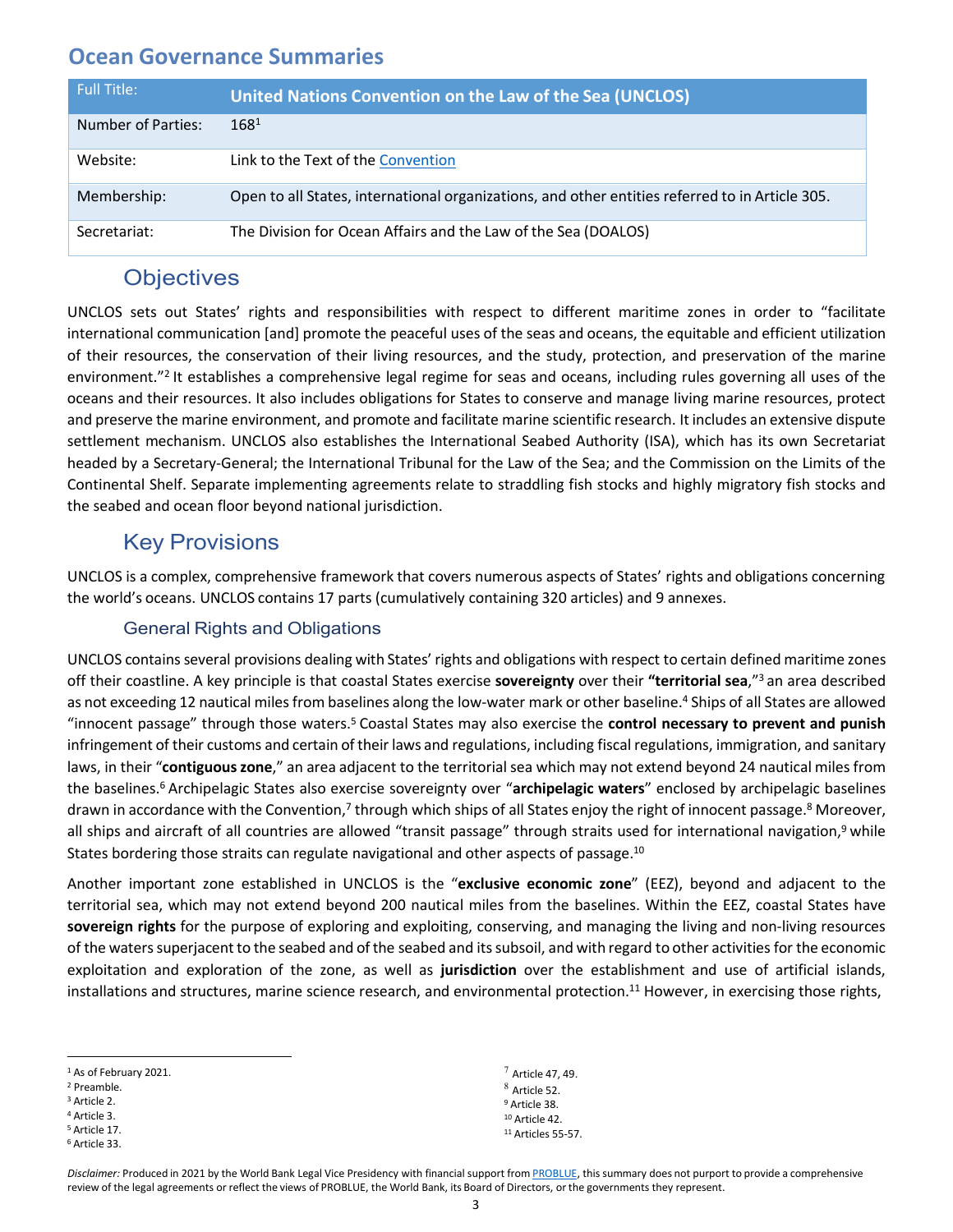coastal States must have **due regard for the rights and duties of other States**, such as freedom of navigation and overflight in the EEZ, as well as freedom to lay submarine cables and pipelines.12

Yet another zone is the "**continental shelf**," which comprises the seabed and subsoil of the submarine areas that extend beyond the territorial sea to the outer edge of the continental margin, or to a distance of 200 nautical miles from the baselines from which the breadth of the territorial sea is measured.13 Coastal States have **sovereign rights** over this area **for the purpose of exploring and exploiting its natural resources**, including the non-living resources of the seabed and subsoil and sedentary species in constant contact with the seabed or subsoil at the time of harvest.

All parts of the sea that are not included in the EEZ, the territorial sea, internal waters of a State, or archipelagic waters of an archipelagic State, are designated as "**high seas**."14 In the high seas, States enjoy the **freedoms of navigation, overflight,** laying of pipelines and cables, constructing artificial islands and installations, scientific research, and fishing.<sup>15</sup> However, these freedoms must be exercised with due regard for the interests of other States in their exercise of the freedom of the high seas, and with due regard for the rights under this Convention with respect to activities in the Area. States are also subject to responsibilities, such as the responsibility to adopt or cooperate with other States in adopting, and measures to manage and conserve living resources.16 Furthermore, States have the general obligation to **protectthe marine environment** and must adopt laws to prevent, reduce, and control marine pollution.17 Where States fail to carry out these and other responsibilities, they are **liable** in accordance with international law.18

UNCLOS provides that the "**Area**," which is defined as the seabed, ocean floor, and subsoil thereof beyond the limits of national jurisdiction, as well as its resources, are the common heritage of humankind.<sup>19</sup> Therefore, activities in the Area must be carried out for the benefit of humankind as a whole.<sup>20</sup> The legal regime governing activities in the Area is found in Part XI of UNCLOS, as modified by the 1994 Implementing Agreement.

#### Dispute Settlement

States Parties are obligated to settle disputes concerning UNCLOS by peaceful means.<sup>21</sup> For that purpose, UNCLOS contains a series of dispute resolution provisions. Pursuant to the provisions for compulsory procedures entailing binding decisions, disputes can, with certain exceptions, be submitted to the **International Tribunal for the Law of the Sea**, <sup>22</sup> to the International Court of Justice, or to arbitration.23 Moreover, conciliation is available and is sometimes mandated by UNCLOS.24

## Relevance to World Bank–Financed Projects

Because UNCLOS regulates activities in the world's oceans, it is relevant to nearly any project having an impact on or involving ocean activities or governance. This includes any project with the potential to generate marine pollution or affect living marine resources, such as projects involving aquaculture activities, shipping or ports, the exploitation of non-living marine resources, or the laying of submarine cables and pipelines.

 Article 136. Article 140. Article 279. Established under Article 186. Article 287. Article 284.

<sup>12</sup> Articles 56 and 58.

<sup>13</sup> Article 76.

<sup>14</sup> Article 86.

<sup>15</sup> Articles 87 and 116.

<sup>16</sup> Article 117.

<sup>17</sup> Articles 192, 208-212.

<sup>18</sup> Articles 139 and 235.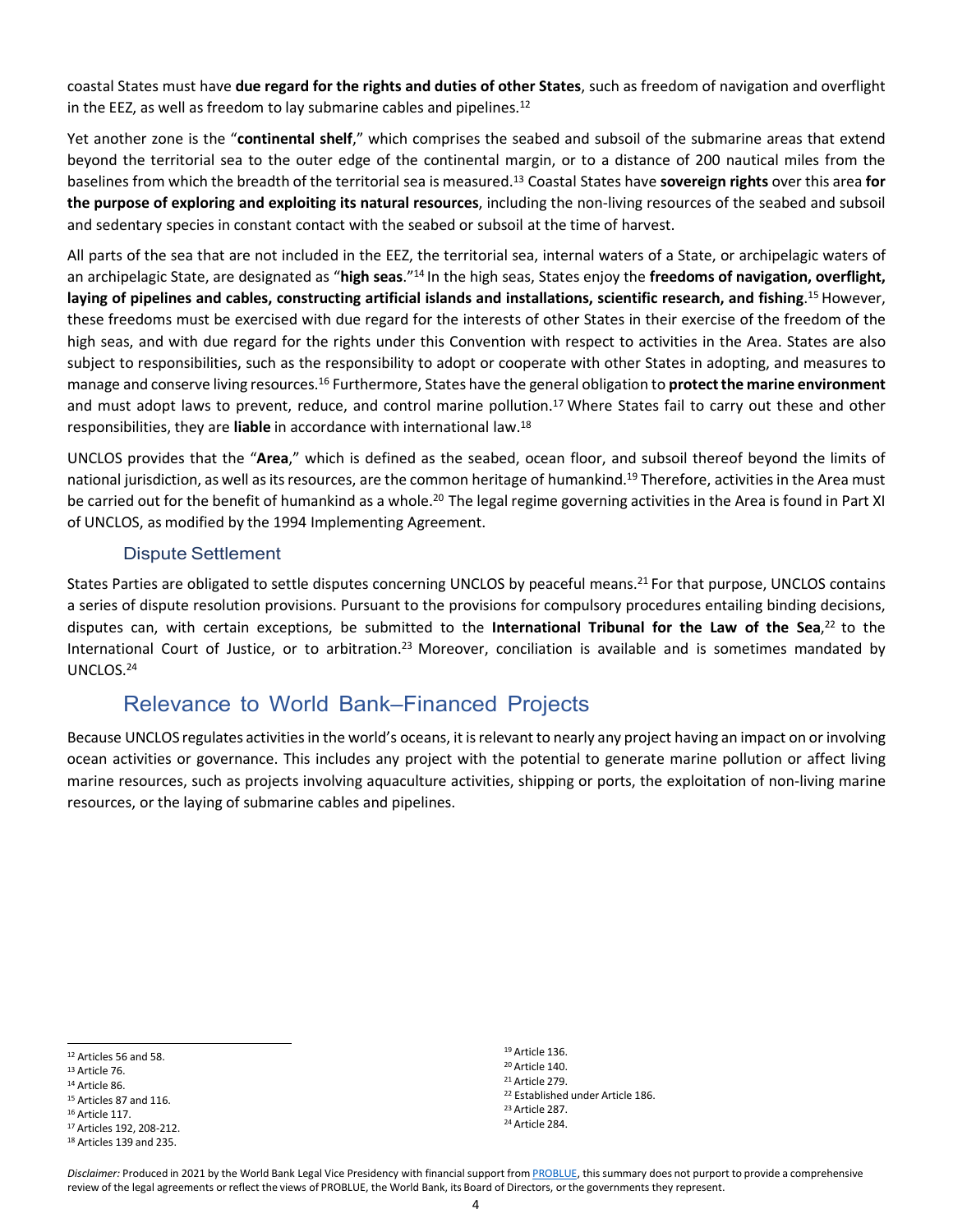## <span id="page-5-0"></span>Trade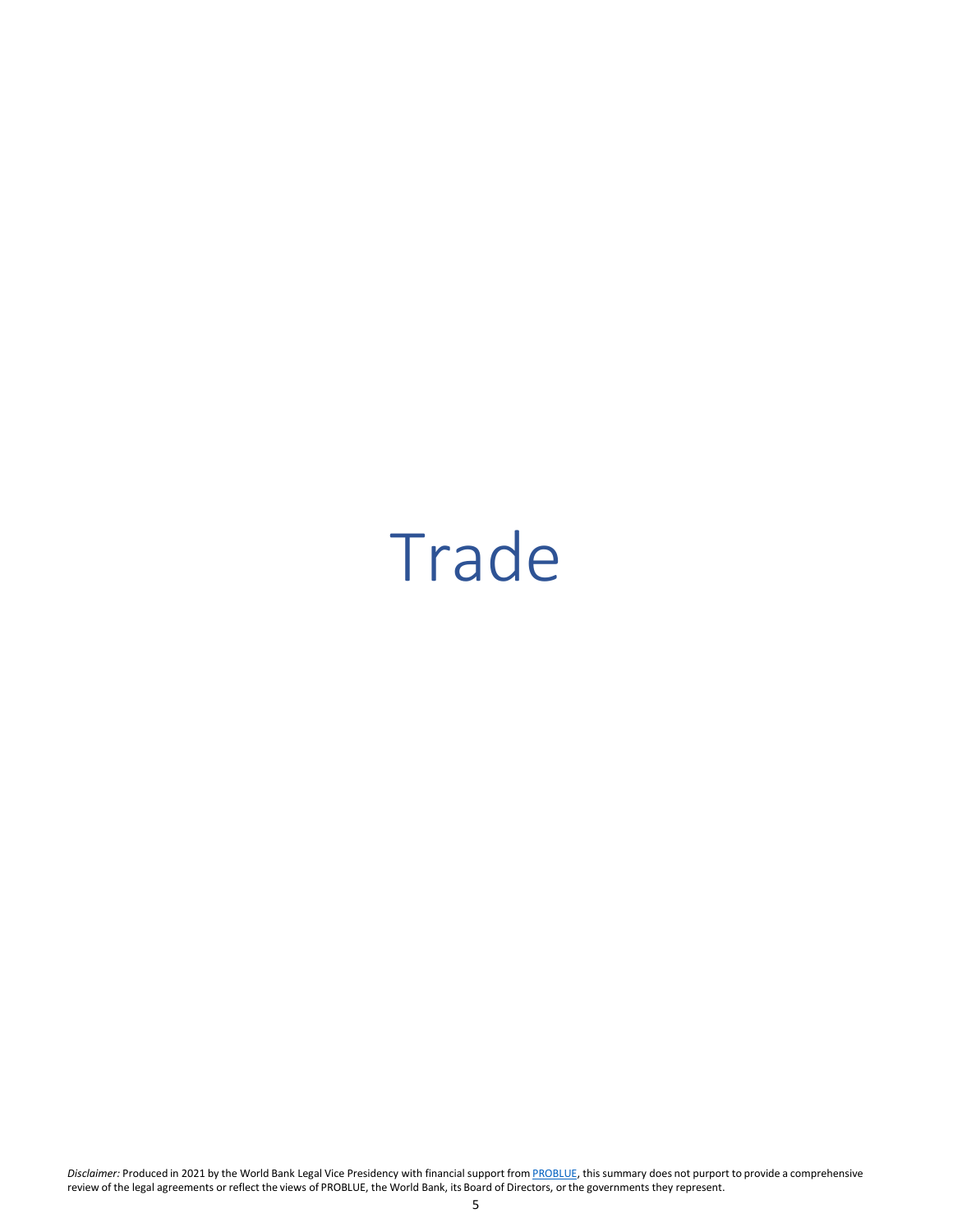<span id="page-6-0"></span>

| Full Title:        | <b>Convention on International Trade in Endangered Species of Wild Fauna and Flora</b><br>(CITES) |
|--------------------|---------------------------------------------------------------------------------------------------|
| Number of Parties: | $183^{1}$                                                                                         |
| Website:           | Link to Website   Link to Text of the Convention                                                  |
| Membership:        | Open to all States and regional economic integration organizations                                |
| Secretariat:       | The United Nations Environment Programme (UNEP)                                                   |

## **Objectives**

The Convention on International Trade in Endangered Species of Wild Fauna and Flora (CITES) aims to protect "certain species of wild fauna and flora against over-exploitation through international trade."<sup>2</sup> CITES requires Parties to implement its objectives through the Party's own domestic legislation.<sup>3</sup>

## Key Provisions

The broad objective of CITES is to eliminate or restrict the trade in endangered species of wild flora or fauna. Parties control the international trade of specimens<sup>4</sup> of species through a domestic licensing system. Each Party to CITES must designate Management Authorities in charge of administering that licensing system and Scientific Authorities to advise them on the species' statuses.<sup>5</sup> Parties to CITES shall enforce the Convention's provisions through domestic measures, including penalizing the trade of selected species that does not conform with the Convention and providing for the confiscation or return of such species to the State of export.<sup>6</sup> In total, there are twenty-five articles and three appendices.

#### Appendices

CITES categorizes speciesin Appendices according to the degree of protection that Parties have agreed they need.

**Appendix I lists** species threatened by extinction that may be affected by trade.7 Import, export, re-export, or introduction from the sea of specimens is covered. **Such trade** requires monitoring from the Scientific Authorities and Management Authorities of both the State of import and State of export to ensure that the trade adheres to the necessary legal procedures and minimizes harm to the species.<sup>8</sup> Import and export of specimens require a permit from the Management Authority.<sup>9</sup> Import permits may only be issued if the specimen will not be used for commercial purposes and if the "import will be for purposes which are not detrimental to the survival of the species involved."10 An export permit shall only be granted when the following conditions have been met: (i) the export will not be detrimental to the survival of that species; (ii) the specimen was not obtained in contravention of the laws; and (iii) an import permit has been granted by the State of import.<sup>11</sup> If the specimen is living, both an import and an export permit require the specimen to be "prepared and shipped as to minimize the risk of injury, damage to health or cruel treatment."12

Species listed on **Appendix II** are not necessarily threatened with extinction but may become so "unless trade in specimens of such species is subject to strict regulation in order to avoid utilization incompatible with their survival."<sup>13</sup> Export permits issued from the State of export are required and shall only be granted if the specimen was legally obtained and if the export will not be detrimental to the survival of the species.<sup>14</sup> If the specimen is living, the permit will require the specimen to be

 Article VIII. Article VIII. Article II. Article III. Article III. Article III. Article III. 12Article III. Article II. Article IV.

<sup>1</sup> As of February 2021.

<sup>2</sup> Preamble.

<sup>3</sup> Article VIII.

<sup>4</sup> Specimens are defined as "any animal or plant, whether alive or dead," [and] "any readily recognizable part or derivative" of a species present on Appendix I and II, as well as any readily recognizable part or derivative of any animal species on Appendix III. It also encompasses "any readily recognizable part or derivative thereof specified in Appendices II and III in relation to "any plant species. Parts or derivatives of any animal species present on Appendix III must likewise be specified to fall under the definition of specimen in Appendices II and III. (Article 1).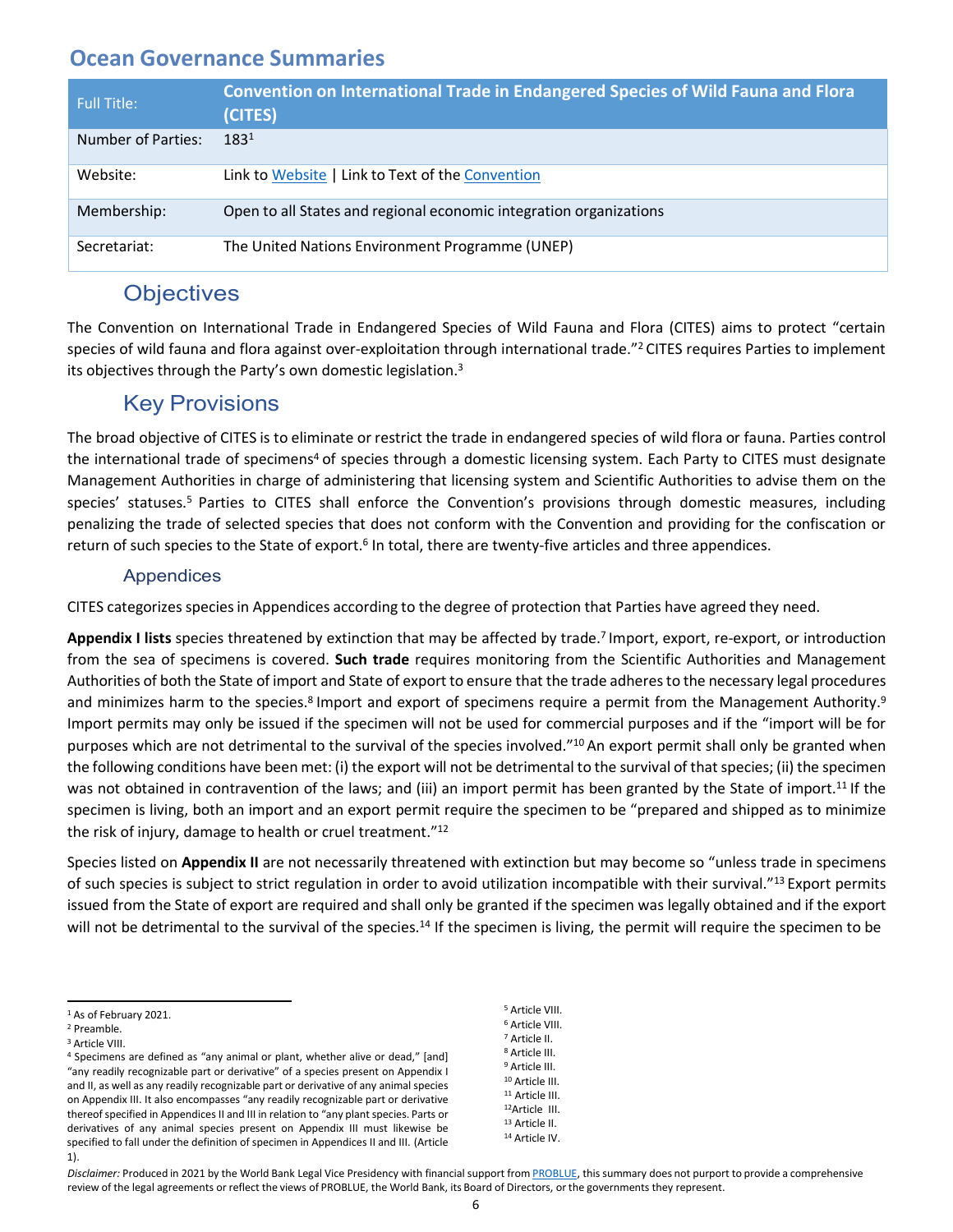packed to minimize harm to the individual.15 In contrast to Appendix I requirements, an import permit is not necessary, though the presentation of the export permit is required.16

**Appendix III** lists species that are protected by regulation in at least one Party, which has asked other CITES Parties for cooperation in that protection.17 In the case of export from any State that included the species in Appendix III, an export permit issued by the Management Authority of that State is required.18 In the case of export from any other State, a certificate of origin issued by its Management Authority is required.19

Amendments to the Appendices, including the addition of new species, may be made according to the procedure set forth in the Convention.20

#### Exemptions and other special provisions relating to trade

CITES allows Parties to exempt certain situations from the above requirements, including, but not limited to, when specimens are in transit; when specimens were acquired prior to the CITES provisions applied to it; and where the specimen is a personal or household effect (as strictly defined by the Convention).21 Other exemptions include animal species bred in captivity or plant species artificially propagated; materials used for scientific purposes; or specimens in a circus, zoo, or other travelling exhibition.<sup>22</sup> These situations are subject to special provisions and may still require a certificate or permit.<sup>23</sup>

## Relevance to World Bank–Financed Projects

CITES may be relevant to any World Bank-financed projects that concern developing trade infrastructure and/or enhancing governance and management institutions. Examples of past World Bank-financed projects that have entailed consideration of CITES are projects that aimed to enhance legal and regulatory frameworks to strengthen protections for threatened wildlife and projects that concerned capacity building for communities located in conversation areas.

<sup>17</sup> Article II.

 Article XV and Article XVI. Article VII. Article VII. Article VII.

<sup>15</sup> Article III.

<sup>16</sup> Article IV.

<sup>18</sup> Article V.

<sup>19</sup> Article V.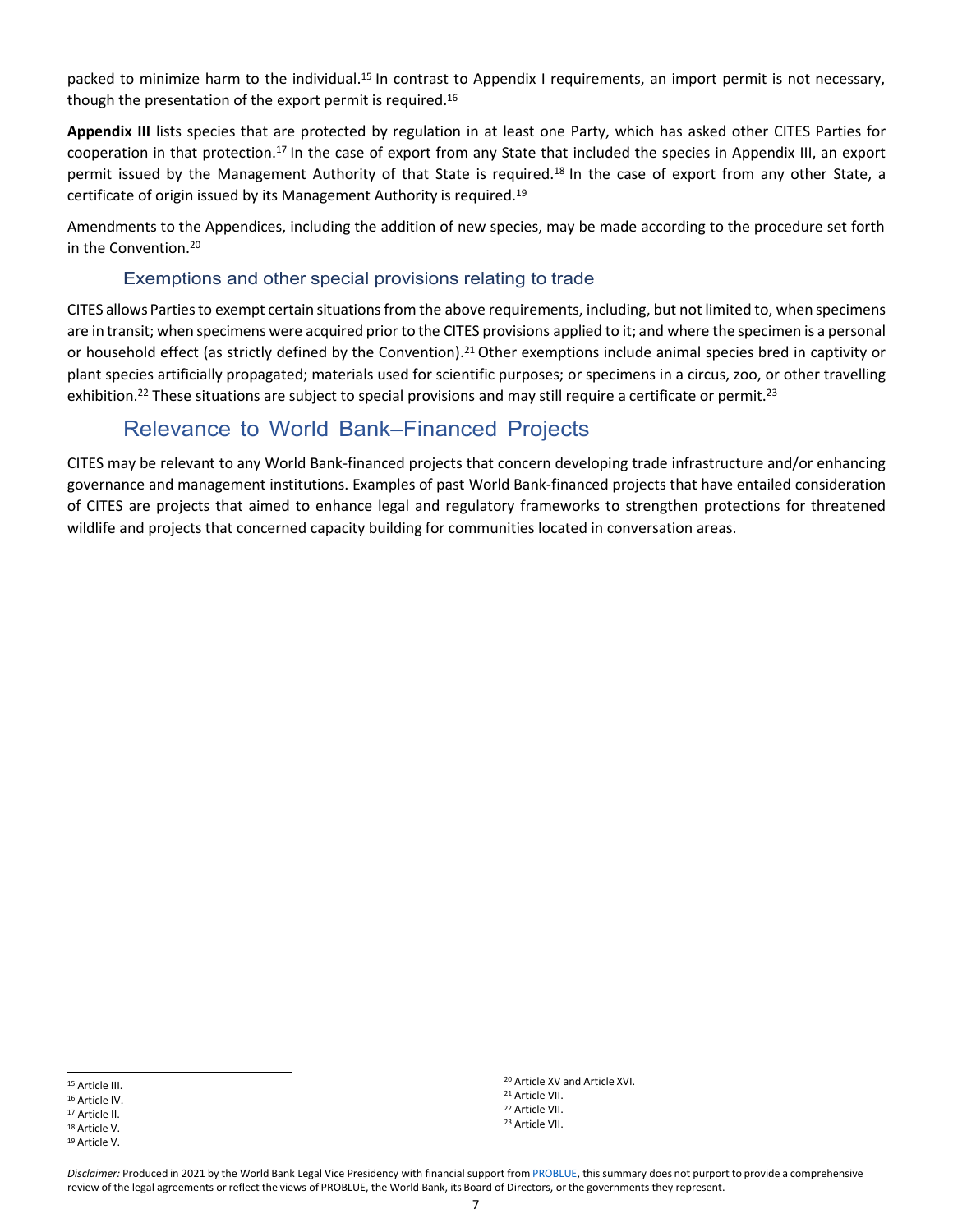<span id="page-8-0"></span>

| <b>Full Title:</b> | <b>Comprehensive and Progressive Agreement for Trans-Pacific Partnership (CPTPP)</b>                                                    |
|--------------------|-----------------------------------------------------------------------------------------------------------------------------------------|
| Number of Parties: | 71                                                                                                                                      |
| Website:           | Link to the Text of the Agreement                                                                                                       |
| Membership:        | Open to any State or separate customs territory, as may be agreed between the Parties and that<br>State or separate customs territory   |
| Secretariat:       | None (though New Zealand is the official repository country and publishes statements on the<br>meetings of the Commission of the CPTPP) |

## **Objectives**

The CPTPP is a regional FTA designed to promote economic integration and cooperation between the Parties, to open markets, increase world trade and create new economic opportunities. It recognizes values such as the importance of corporate social responsibility, environmental protection, sustainable development, labor rights, cultural diversity, the elimination of bribery and corruption, and the promotion of small and medium-sized enterprises.2 While the CPTPP is open to all States, (pending agreement by the Parties) it is meant to cover trans-Pacific regional trade. Its current Parties are Australia, Canada, Japan, Mexico, New Zealand, Singapore, and Vietnam. Brunei Darussalam, Chile, and Peru are signatories and will become Parties after they complete their respective ratification process. Other countries, including the United Kingdom, have signaled interest in joining.

## Key Provisions

The CPTPP has thirty chapters and four annexes. It entered into force in December 2018 (January 2019 for Vietnam).

#### National Treatment and Market Access

The CPTPP enhances market access for goods through the commitment by all Parties to reduce or eliminate tariffs across all sectors of their economies.<sup>3</sup> The majority of CPTPP Parties' tariff lines will be duty free for originating goods, meaning that tariffs for most goods will be set to zero, and nearly all remaining tariffs will be eliminated gradually over phaseout periods that vary by Party and good. Each Party has also made a commitment to national treatment, which is the obligation to treat imported and domestically produced goods equally.

#### Trade Facilitation

The CPTPP's trade facilitation obligations commit Parties to cooperate to promote the application of and compliance with trade facilitation measures, including providing other Parties with advance notice of any administrative, legal, or regulatory changes.4 These obligations are designed to help address the transaction costs associated with international trade through harmonization, modernization, simplification and standardization of customs and border procedures. They are aimed at helping trading entities to take advantage of the market access benefits provided by the CPTPP.

#### Investment

The CPTPP provides a rules-based framework governing investment relation among the Parties.<sup>5</sup> It requires Parties to accord non-discriminatory treatment to each other's investors, while at the same time preserving their ability to regulate for legitimate public policy objectives. It contains protections against discrimination; a prohibition on expropriation not for a public purpose, without due process and without compensation; protections from abusive treatment, denial of justice, and other forms of treatment below the standard of customary international law; and prohibitions on trade-distorting performance requirements such asforced technology transfer orrequirementsto buy local products. The CPTPP also ensures that investors can transfer investments funds into and out of the host country and appoint senior managers without regard to nationality.

<sup>4</sup> Chapter 5. <sup>5</sup> Chapter 9.

<sup>&</sup>lt;sup>1</sup> As of December 2020.

<sup>2</sup> Preamble.

<sup>3</sup> Chapter 2.

Disclaimer: Produced in 2021 by the World Bank Legal Vice Presidency with financial support from [PROBLUE, t](http://worldbank.org/problue)his summary does not purport to provide a comprehensive review of the legal agreements or reflect the views of PROBLUE, the World Bank, its Board of Directors, or the governments they represent.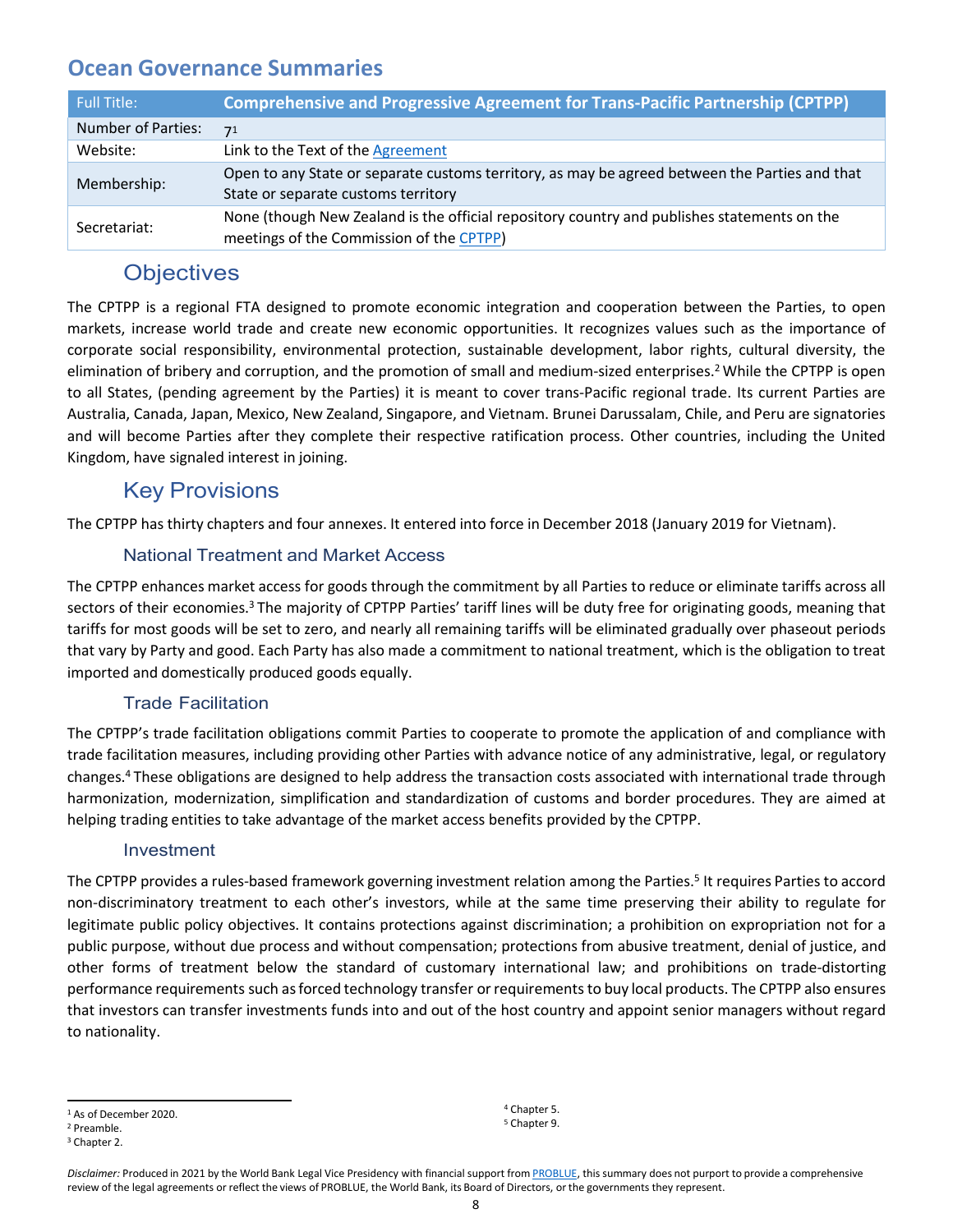#### Trade in Services

The CPTPP chapter on cross-border trade in services includes the core obligations found in the WTO of non-discrimination for service suppliers, both through the provision of most-favored nation and national treatment obligations.<sup>6</sup> CPTPP Parties also commit not to impose quantitative restrictions or require a specific type of legal entity or joint venture as a condition for the supply of services. The Parties accept these obligations on a "negative list basis," meaning that their markets are fully open to service suppliers from other CPTPP Parties except where they have taken explicit reservations. Further, CPTPP Parties have agreed to ensure that all measures of general application affecting trade in services are administered in an objective and impartial manner and to encourage designated regulatory bodies to recognize the education, experience, requirements, licenses or certifications in the jurisdiction of the other Party through harmonization or mutual recognition agreements.

#### Government Procurement

The government procurement obligations contained in the CPTPP build on the WTO's government procurement rules on discrimination, transparency, and procedural fairness for covered government procurement activities.<sup>7</sup> However, the obligations apply only to procurements identified in the annexes of each Party.

#### Labor

The CPTPP contains enforceable labor rights and obligations and reaffirms the Parties' commitments to respect internationally recognized labor rights and principles and to enforce their domestic labor laws.8 Parties agree to adopt and maintain the fundamental labor rights including freedom of association and the right to collective bargaining, elimination of forced labor, abolition of child labor, and elimination of discrimination in employment. CPTPP Parties also agree to enact or maintain laws governing acceptable conditions of work with respect to minimum wages, hours of work, and occupational safety and health.

#### **Environment**

The CPTPP commits Parties to maintain high standards of environmental protection and effectively enforce environmental laws, while recognizing their right to set their own environmental priorities and corresponding levels of protection.<sup>9</sup> Specific provisions on marine capture fisheries recognize that Parties may use measures to prevent trade in fish products that result from illegal, unreported, and unregulated fishing. There is also an express prohibition on subsidies for fishing that "negatively affect fish stocks that are in an overfished condition." Other provisions require Parties to seek to operate a science-based fisheries management system, and promote the long-term conservation of sharks, marine turtles, seabirds, and marine mammals.

#### Dispute Settlement

The CPPTPP contains compulsory dispute settlement mechanisms. Countries can bring legal challenges against one another for violations of the agreement (including violations of obligations in chapters such as the environmental chapter).<sup>10</sup>

## Relevance to World Bank–Financed Projects

As the CPTPP regulates a variety of aspects of trade between the Parties, it isrelevant to any Bank-financed project involving the transit of goods, services, intellectual property, and investment into or between the CPTPP's Parties. It is also relevant to projects involving "covered" government procurements, as well as those focusing on trade facilitation. Importantly, Parties to the CPTPP have taken reservations to the CPTPP's obligations, including in sectors related to the blue economy. For example, Malaysia's Annex I reservations provide that "foreign shipping vessels are not permitted to provide and supply domestic shipping services, maritime cabotage services and government cargo" and Vietnam's Annex I reservations provide that "foreign investment to supply maritime passenger and freight transportation services under the national flag of Viet Nam may not be supplied except through a joint venture or the purchase of sharesin a Vietnamese enterprise."

<sup>9</sup> Chapter 20. <sup>10</sup> Chapter 28.

<sup>6</sup> Chapter 10.

<sup>7</sup> Chapter 15.

<sup>8</sup> Chapter 19.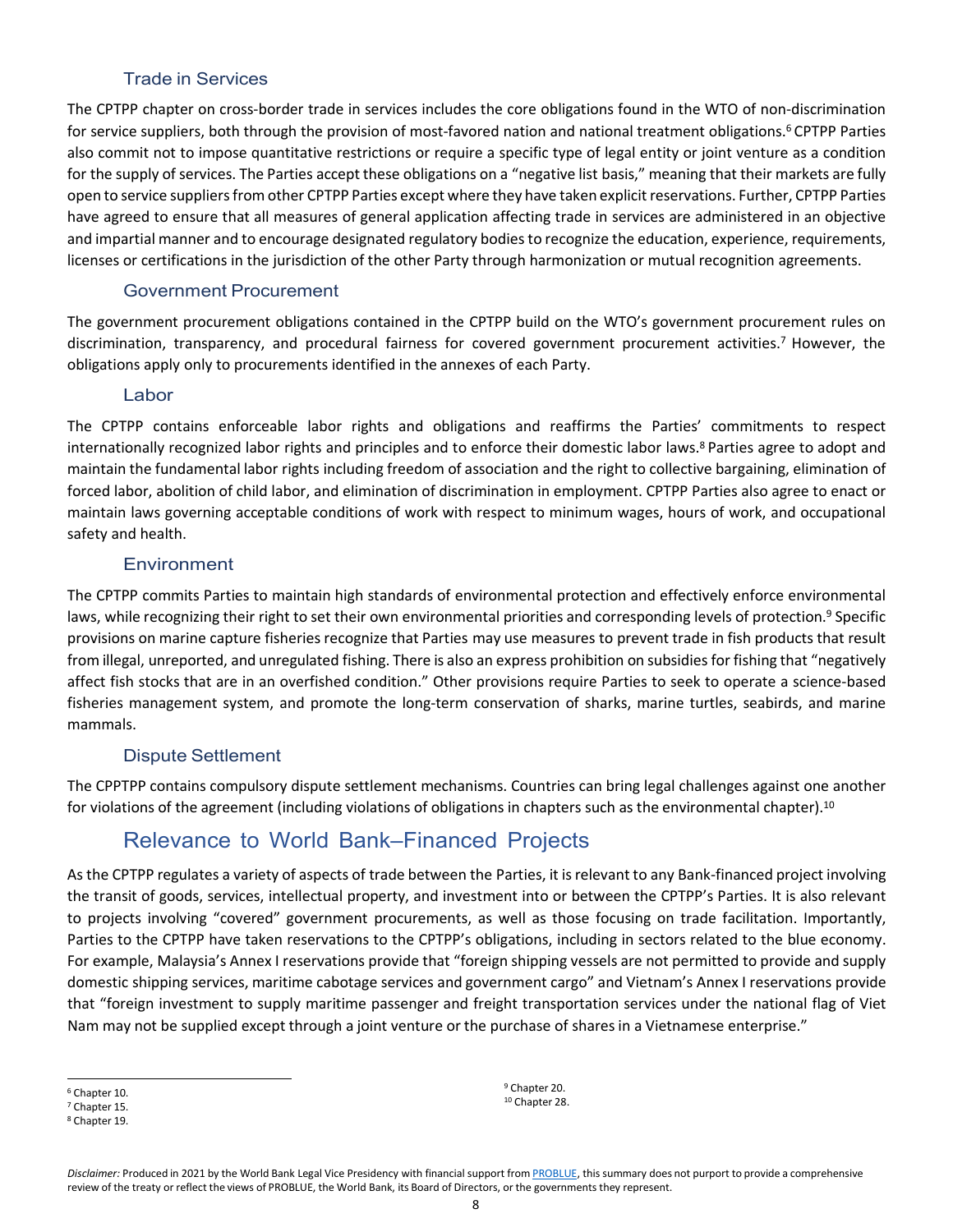<span id="page-10-0"></span>

| Full Title:               | <b>General Agreement on Tariffs and Trade (GATT)</b>                                                 |
|---------------------------|------------------------------------------------------------------------------------------------------|
| <b>Number of Parties:</b> | 164 <sup>1</sup>                                                                                     |
| Website:                  | Link to the Website   Link to the Text of the Agreement                                              |
| Membership:               | Open to any State or customs territory having full autonomy in the conduct of its trade<br>policies. |
| Secretariat:              | World Trade Organization Secretariat                                                                 |

## **Objectives**

The GATT covers international trade in goods and creates a framework for the regulation of international trade. It was designed to substantially reduce tariffs and other barriersto trade and to eliminate discriminatory treatment in international commerce.2

## Key Provisions

The GATT was negotiated in 1947 and has been modified and amended through several rounds of negotiation. The most significant was the Uruguay Round, completed in 1994, which overhauled the global trade framework and integrated the GATT into a larger system of agreements that together form the World Trade Organization. This system of agreements covers several aspects of trade, including trade in services, technical barriers to trade, sanitary and phytosanitary measures, traderelated aspects of intellectual property rights, agricultural trade, and subsidies.

#### Non-Discrimination: Most-Favored Nation and National Treatment

At the center of the GATT is the principle of non-discrimination, which is incorporated through the obligations of mostfavored nation (MFN) and national treatment. MFN requires that where one member grants to another member "**more favourable treatment**" (such as a reduction in the customs duty payable on imports of a particular product), it must immediately and unconditionally accord the same treatment to imports from all other members.<sup>3</sup> In other words, all members are entitled to receive the most favorable treatment given to any other member. This obligation applies to customs duties and charges of any kind connected with importing and exporting, as well as to internal taxes and charges, and to all rules by which such duties, taxes, and charges are applied. Customs unions and free trade areas, discussed below, are the major exceptions to this rule.

**National treatment** is also of fundamental importance. It provides that members must accord the products of another member treatment that is "no less favourable" than the treatment it accords to its own products.4 In other words, once imports have passed the national border (and in so doing have paid whatever import duty is imposed), they must be treated no worse than domestic products, meaning that laws and regulations affecting their sale, purchase, transportation, distribution, or use must be no less favorable than for goods of national origin. Further, internal taxes or other charges on the imports must be no higher than on domestic products.5

#### Tariff Bindings and Prohibition of Quotas

Members of the GATT also commit to a maximum level of import duty that they will apply to imports of specified types of goods.6 These commitments, or "bindings," are recorded in national schedules and become part of each country's obligations under the GATT. Quantitative restrictions on imports (i.e., quotas) and exports are, in general, prohibited.<sup>7</sup>

#### Customs Unions and Free Trade Areas

Customs unions and free trade areas, by their very nature, favor imports from certain countries and therefore run counter to the non-discrimination obligation of MFN discussed above. The GATT contains an exception that permits this departure if the customs union or free trade area removes duties and other restrictions affecting "substantially all" the trade among the parties to the arrangement.<sup>8</sup> Both customs unions and free trade areas involve the removal of trade barriers among their members. However, the member countries of customs unions all apply the same rates of import duty on imports from non-

 Article III:2. Article II. Article XI. Article XXIV.

<sup>1</sup> As of December 2020.

<sup>2</sup> Preamble.

<sup>3</sup> Article I.

<sup>4</sup> Article III:4.

Disclaimer: Produced in 2021 by the World Bank Legal Vice Presidency with financial support from [PROBLUE, t](http://worldbank.org/problue)his summary does not purport to provide a comprehensive review of the treaty or reflect the views of PROBLUE, the World Bank, its Board of Directors, or the governments they represent.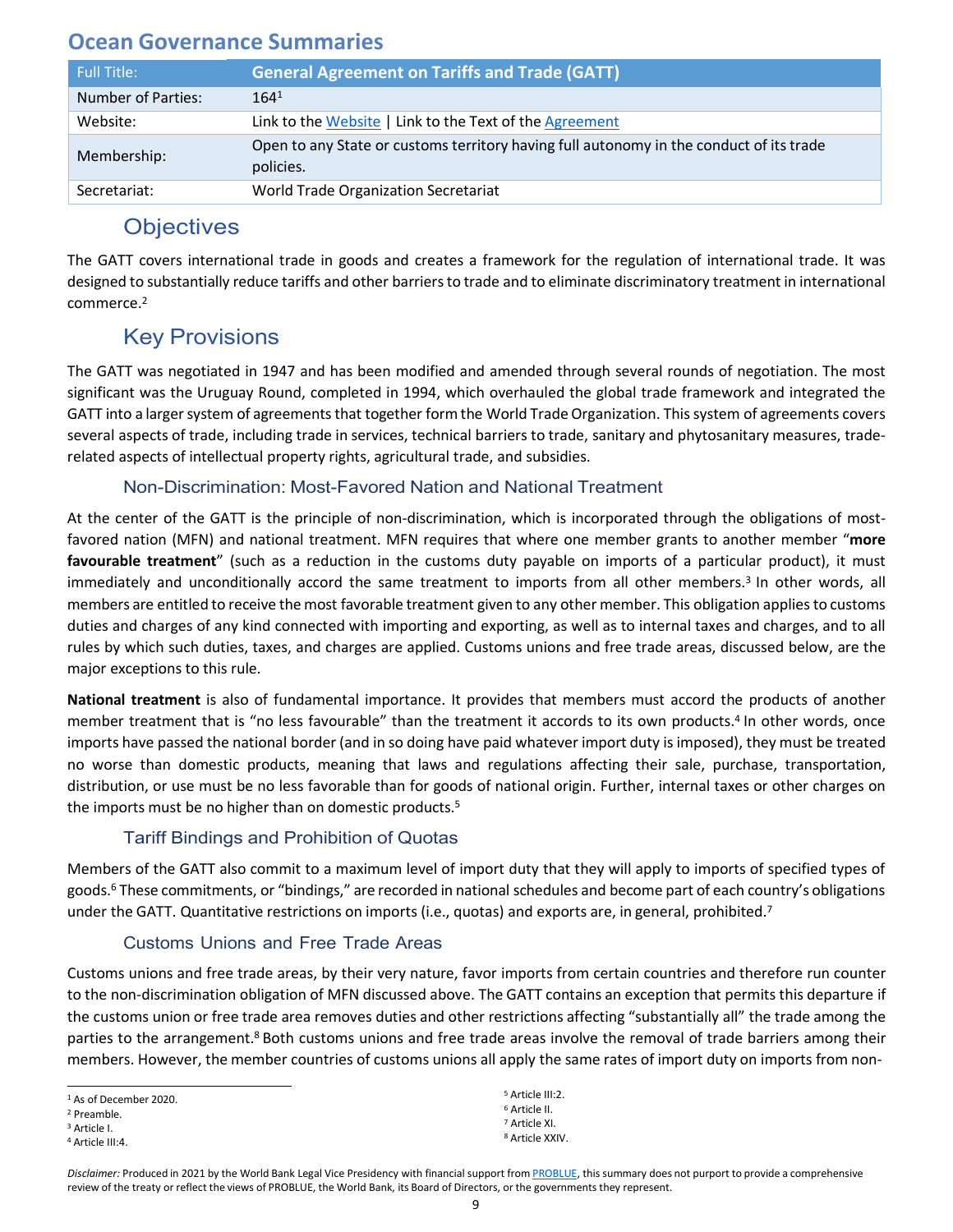members, while members of free trade areas retain their own national tariffs. These arrangements may contain detailed "rules of origin" that are used to identify products that qualify for duty-free treatment.

#### Special and Differential Treatment

Under the GATT, developing countries are given special and differential (S&D) treatment, which aims to increase trade opportunities or allow for flexibility in implementing Agreements and commitments. For example, developing countries may restrict imports in certain circumstances if doing so would promote the establishment or maintenance of a particular industry or assist in cases of balance-of-payments difficulties.9

#### Other Exceptions

The GATT sets out several exceptions to its rules. It allows members to take measures necessary to protect, among other things, public morals, human, animal or plant life or health, and national treasures, as well as measures relating to the conservation of exhaustible natural resources.10 However, such measures must not constitute a means of arbitrary or unjustifiable discrimination between countries where the same conditions prevail, nor be a disguised restriction on international trade. The GATT also contains a security exception that allows membersto take actions they deem necessary for the protection of their essential security interests.<sup>11</sup>

#### Dispute Settlement

Disputes arising under the GATT are resolved according to the provisions of a separate WTO agreement called the Dispute Settlement Understanding (DSU). When a dispute arises, the DSU requires members to first enter into consultations. If consultations do not resolve the dispute, the complaining party may then request the establishment of a panel, who review the case and issue a report. The parties have an opportunity to appeal the panel report to the WTO's Appellate Body, which issues an appellate report. Once the panel report or the appellate report is adopted, the party concerned must notify the WTO of its intentions with respect to the implementation of the recommendations contained therein. The WTO's Dispute Settlement Body keeps the implementation under regular surveillance until the issue is resolved. It is important to emphasize that WTO remedies are generally prospective, meaning that members are required to bring their laws into compliance with panel and appellate report recommendations on a go-forward basis rather than pay compensation for past wrongs.

## Relevance to World Bank–Financed Projects

As the GATT regulates global trade in goods, it is relevant to any Bank-financed project involving the transit of goods across international borders. It is also relevant to projects focusing on export competitiveness, trade facilitation, or involving the review of national laws or regulations that may relate to, for example, taxation, sale, purchase, transportation, distribution, or use of goods. One example of a Bank-financed project that involves GATT aims to reduce costs and improve reliability in a logistics chain.

The "shrimp-turtle" case provides one illustration of how the GATT can be relevant to the blue economy. In that case,<sup>12</sup> the US sought to reduce turtle bycatch by prohibiting the import of shrimp from non-certified countries (i.e., countries that had not used a certain 'turtle excluder device' in the harvesting process). India, Malaysia, Pakistan, and Thailand successfully argued that the discriminatory aspect of the measure was 'unjustifiable discrimination' and a 'disguised restriction on international trade' under the chapeau of Art XX. In accepting that turtles were an 'exhaustible natural resource' under GATT Art XX(g), the Appellate Body drew on other international treaties. Although the US lost the case, violations of the GATT's prohibition on quantitative restrictions (GATT Art XI) can be justified if properly implemented, including through multilateral efforts.

<sup>11</sup> Article XXI. <sup>12</sup> *US –Shrimp* (WT/DS58)

<sup>9</sup> Article XVIII. <sup>10</sup> Article XX.

Disclaimer: Produced in 2021 by the World Bank Legal Vice Presidency with financial support from [PROBLUE, t](http://worldbank.org/problue)his summary does not purport to provide a comprehensive review of the treaty or reflect the views of PROBLUE, the World Bank, its Board of Directors, or the governments they represent.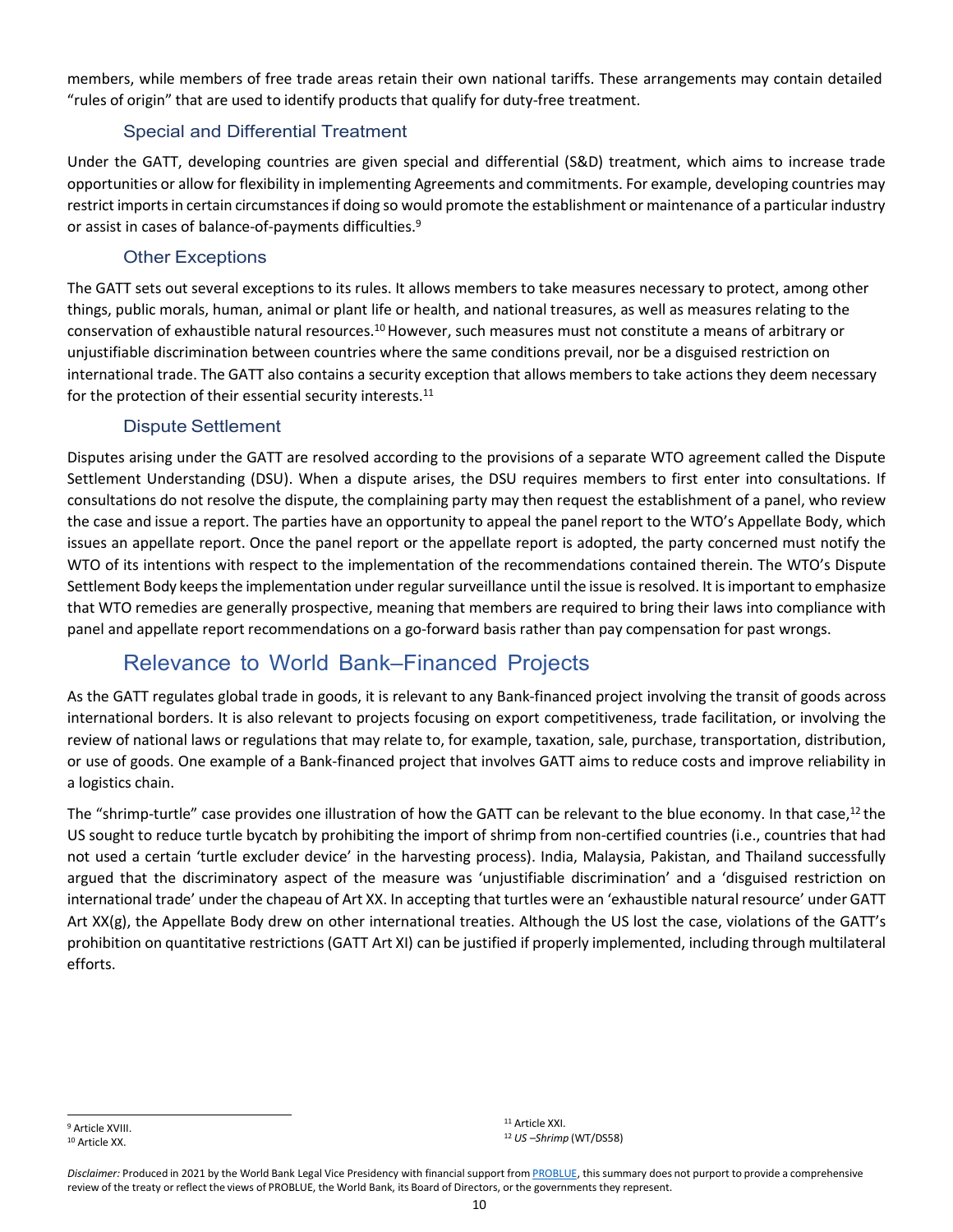<span id="page-12-0"></span>

| <b>Full Title:</b> | <b>Agreement on Subsidies and Countervailing Measures (SCM)</b>               |
|--------------------|-------------------------------------------------------------------------------|
| Number of Parties: | 164 <sup>1</sup>                                                              |
| Website:           | Link to the Website   Link to the Text of the Agreement                       |
| Membership:        | Must be ratified by World Trade Organization Member States (States or customs |
|                    | territories)                                                                  |
| Secretariat:       | World Trade Organization Secretariat                                          |

## **Objectives**

The SCM is a World Trade Organization (WTO) agreement that governs the use of subsidies by WTO Members. It aims to regulate the provision of certain subsidies as well as the countervailing measures imposed by a WTO Member to offset injuries that may be caused by subsidies of another WTO Member.

## Key Provisions

The SCM entered into force along with the other WTO agreements on January 1, 1995. It contains detailed definitions and sets out circumstances in which subsidies are prohibited or actionable. It also sets out procedures that must be followed if a WTO Member wishes to impose countervailing duties or challenge those subsidies at the WTO.

#### Subsidies

The SCM defines "subsidy" broadly as a "financial contribution" made by or at the direction of a government (or any public entity) that confers a "benefit" to the recipient.<sup>2</sup> A financial contribution includes, for example, grants, loans, and tax credits, while a benefit generally refers to placing the recipient in a position more favorable than it would be had the financial contribution been obtained in the market.

Under the SCM, there are two types of **prohibited subsidies**: (1) export subsidies, which are subsidies contingent on the recipient meeting certain export targets;<sup>3</sup> and (2) import substitution subsidies, which are subsidies contingent on the recipient using domestic goods instead of imported goods (often taking the form of local content requirements).4 These types of subsidies are prohibited because they are specifically designed to distort international trade. As discussed below, prohibited subsidies can be challenged through WTO dispute settlement procedures or through domestic proceduresleading to the imposition of countervailing duties.<sup>5</sup>

**Actionable subsidies** give Members the right to act either by challenging the subsidy through the WTO's dispute settlement process or through an internal investigation that may lead to the imposition of a countervailing duty. There are two criteria for meeting the definition of an actionable subsidy. The first is that the subsidy must be "specific." Specific subsidies are those that are available only to an enterprise, industry, group of enterprises, or group of industries.<sup>6</sup> A subsidy can be specific in law, which occurs when the granting authority or legislation explicitly limits the subsidy to certain sectors or regions, or in fact, which occurs when the subsidy is not specific on itsface but operates in a specific manner.

The second criterion for an actionable subsidy is that it causes "adverse effects" to the interests of another Member.7 The SCM defines adverse effects to include "serious prejudice" and "material injury." Serious prejudice is deemed to exist in certain enumerated circumstances and "may arise" in others.8 For example, it may arise where there is injury to a domestic industry in an importing country, to exporters from another country that compete with a subsidized exporter in a third market, or to exporterstrying to compete in the subsidizing country's domestic market. The determination of material injury, on the other hand, is made through a countervailing duty investigation, which considers, among other things, the volume and effect of subsidized imports on prices and their impact on domestic producers of like products.<sup>9</sup>

The SCM contains a third category of subsidies, termed **non-actionable subsidies**.<sup>10</sup>This was intended to cover subsidies that were not generally for the purpose of gaining a competitive advantage, including certain research and development and

> Article 2. Article 5. Article 6. Article 15. Article 8.

| $1$ As of December 2020.                       |  |
|------------------------------------------------|--|
| <sup>2</sup> Article 1.                        |  |
| <sup>3</sup> See illustrative list in Annex I. |  |
| <sup>4</sup> Article 3.                        |  |
| <sup>5</sup> Article 4.                        |  |

Disclaimer: Produced in 2021 by the World Bank Legal Vice Presidency with financial support from [PROBLUE, t](http://worldbank.org/problue)his summary does not purport to provide a comprehensive review of the treaty or reflect the views of PROBLUE, the World Bank, its Board of Directors, or the governments they represent.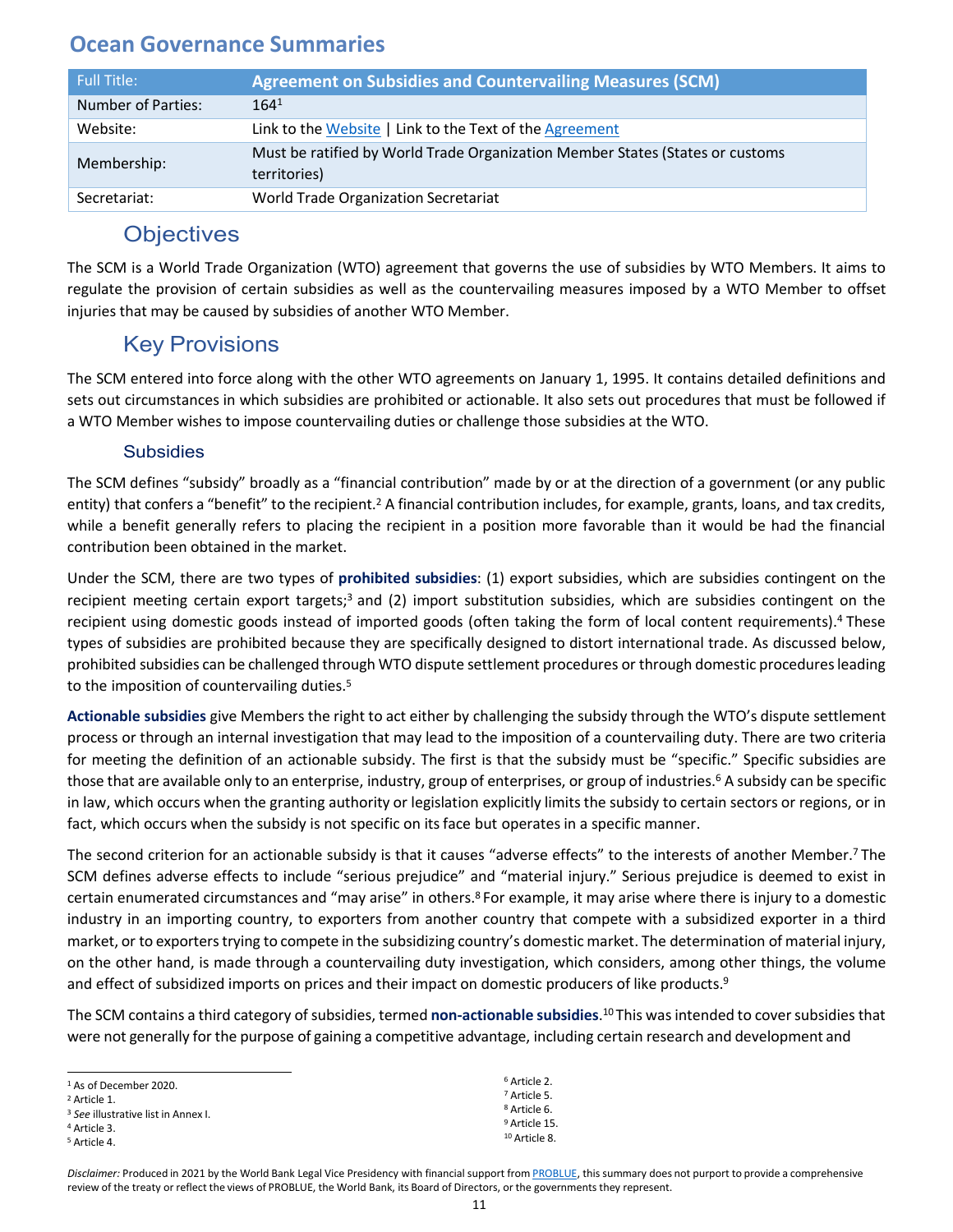environmental subsidies. This category applied provisionally for five years ending December 31, 1999, and pursuant to Article 31 of the Agreement, could be extended by consensus of the SCM Committee. As of December 31, 1999, no such consensus had been reached.

#### Countervailing Duties

Where an importing Member believes another member has provided a prohibited or actionable subsidy, it can impose countervailing duties in order to offset the harm caused by that subsidy. However, countervailing duties can only be imposed after the importing Member undertakes a detailed investigation that conforms to the rules set out in the SCM.<sup>11</sup> Generally, these rules require domestic authorities to find that: (1) there was a specific subsidy; and (2) the subsidy caused material injury to a domestic industry that produces the "like" product. If these conditions are satisfied, a countervailing duty can be imposed on like products imported from a company that received the subsidy. If the domestic procedure does not conform to the requirements of the SCM, however, the Member affected can challenge the countervailing duty through the WTO dispute settlement process.

#### WTO Dispute Settlement

A second option for importing Members that believe another Member has provided a prohibited or actionable subsidy is to initiate dispute settlement procedures at the WTO. The remedy available to countries taking the WTO-route is the withdrawal of the subsidy or removal of its adverse effects. Prohibited subsidies are handled at the WTO under an accelerated timetable that establishes a specific time-period to withdraw the measure.<sup>12</sup> Further, as indicated, Members may also challenge countervailing dutiesimposed by other Membersthrough the WTO if they believe they were not imposed in accordance with the SCM.

#### **Exemptions**

Least-developed countries and developing countries with less than \$1,000 per capita GNI are exempted from the SCM's requirements on prohibited export subsidies.13 Developing countries also receive preferential treatment if their exports are subject to countervailing duty investigations. In addition, the SCM's rules do not apply to the subsidization of agricultural products, which is governed by another WTO agreement on agriculture.14

## Relevance to World Bank–Financed Projects

The SCM may be relevant to Bank-financed projects involving government support for particular domestic industries, such as those focused on export competitiveness. Government subsidies are also prevalent in blue economy sectors. In fisheries, for example, WTO Members are negotiating to clarify and improve SCM provisions, including by prohibiting certain forms of fisheries subsidies that contribute to overcapacity and overfishing. In ship-building, a dispute between Korea and the European Communities led to a successful challenge by Korea against the European Communities.15 Although the WTO panel rejected Korea's claim that the EC measures for commercial vessels breached the SCM, it found that the EC had violated the DSU in seeking to act unilaterally (against Korea) when seeking the redress of a violation of an obligation under the WTO Agreement.

<sup>14</sup> Articles 3.1 and 5. <sup>15</sup> *EC – Commercial Vessels* (WT/DS301).

<sup>11</sup> Articles 11-23. <sup>12</sup> Article 4.7.

<sup>13</sup> Article 27.2.

Disclaimer: Produced in 2021 by the World Bank Legal Vice Presidency with financial support from [PROBLUE, t](http://worldbank.org/problue)his summary does not purport to provide a comprehensive review of the treaty or reflect the views of PROBLUE, the World Bank, its Board of Directors, or the governments they represent.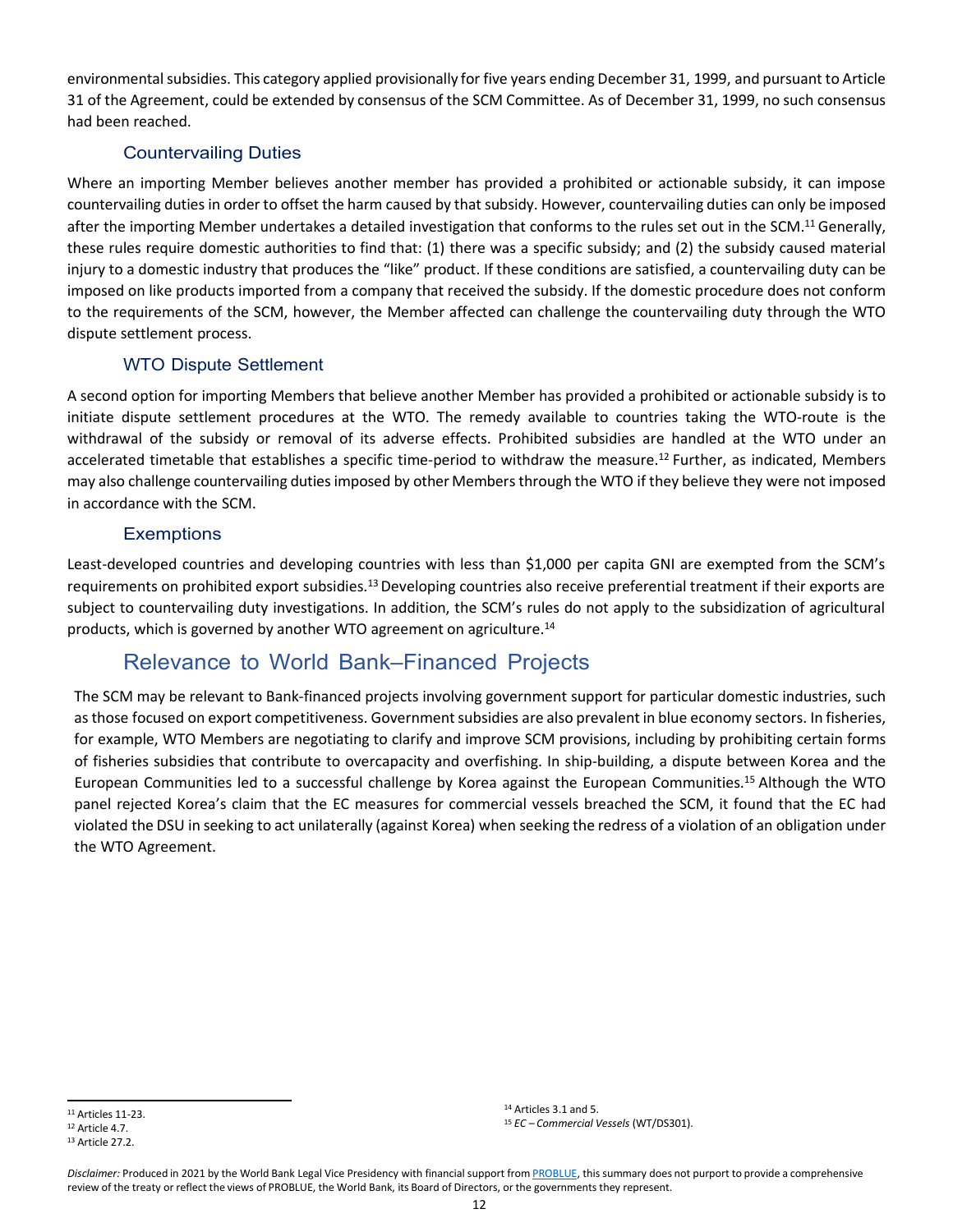## <span id="page-14-0"></span>Pollution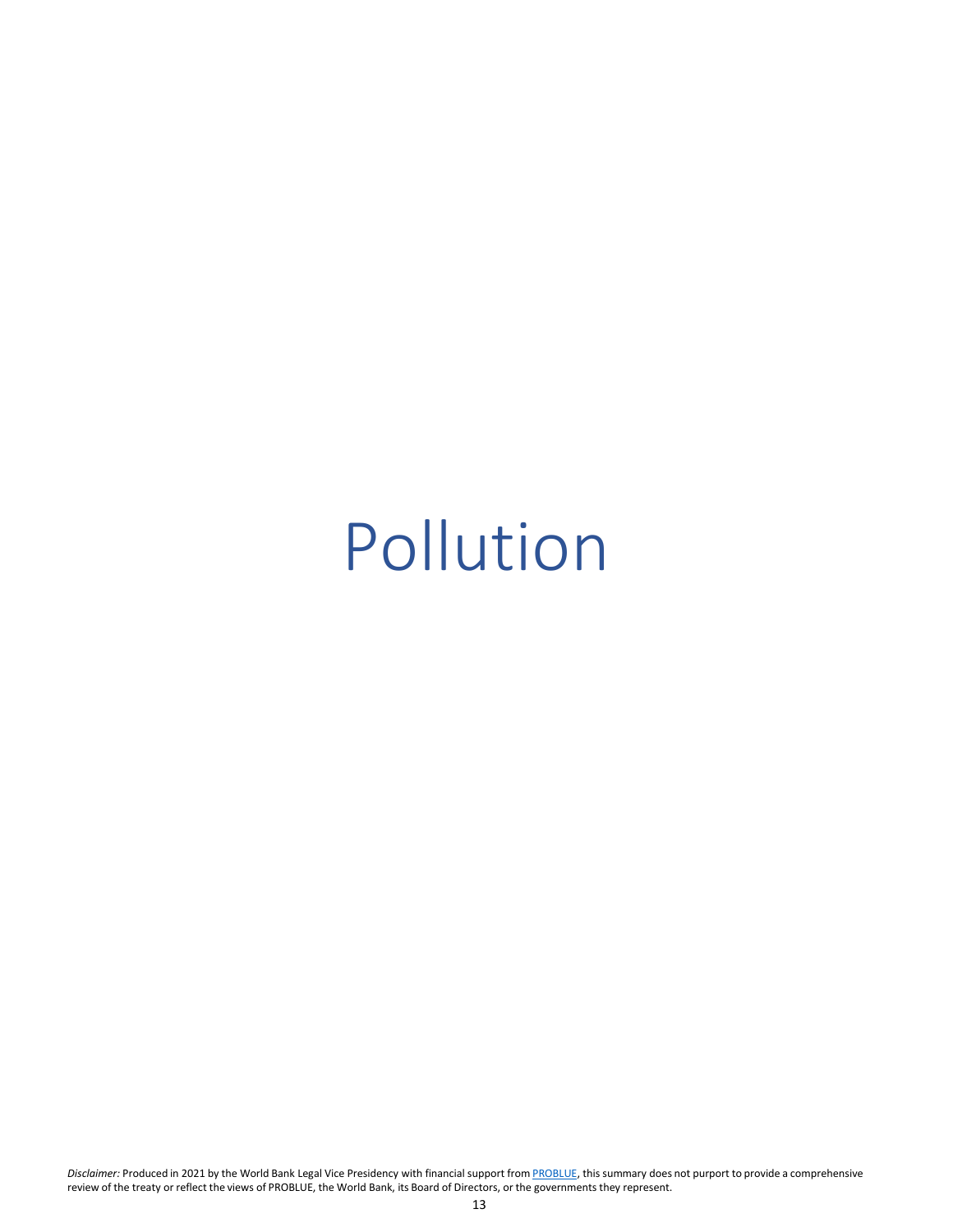<span id="page-15-0"></span>

| <b>Full Title:</b> | Basel Convention on the Control of Transboundary Movements of Hazardous<br><b>Wastes and Their Disposal (The Basel Convention)</b> |
|--------------------|------------------------------------------------------------------------------------------------------------------------------------|
| Number of Parties: | 1881                                                                                                                               |
| Website:           | Link to the Website   Link to the Text of the Convention                                                                           |
| Membership:        | Open to all States and political and/or economic integration organizations                                                         |
| Secretariat:       | The United Nations Environment Programme (UNEP).                                                                                   |

## **Objectives**

The Basel Convention (the Convention) is the main international treaty on transboundary movements of hazardous and other wastes. The Convention aims to protect human health and the environment against the adverse effects resulting from the generation, management, transboundary movements and disposal of hazardous and other wastes.

## Key Provisions

The text of the Convention was adopted in 1989 and entered into force in 1992. Additional annexes and amendments to annexes have been added since its adoption.<sup>1</sup>The latest additions date from 2019 and became effective in 2021. The Convention is dividedinto twenty-nine articles and nine annexes.

#### General Rights and Obligations

The Convention regulates the transboundary movements of hazardous and other wastes applying the **Prior Informed Consent (PIC)** procedure.3 The agreement directs Parties to prohibit the export of hazardous and other wastes to Parties that ban the import of such wastes or otherwise do not consent in writing to the specific import. 4 Transboundary shipments made without notification and consent are consideredillegal.<sup>5</sup> Shipments to and from non-Parties shall not be permitted unless there is a special agreement.<sup>6</sup>

Under this Convention, States have the **right to prohibit or restrict the import or export of hazardous wastes or other wastes** for disposal. They shall **inform** the other Parties of their decision through the Secretariat.7

The Convention obliges its Parties to ensure that hazardous and other wastes are managed and disposed in an **environmentally sound manner (ESM**). To this end, among other actions, Parties are required to take measures to (i) ensure that hazardous wastes "are managed in a manner which will protect human health and the environment againstthe adverse effects which may result from such wastes;"<sup>8</sup> (ii) minimize the quantities that are moved across borders;<sup>9</sup> (iii) ensure the availability of adequate disposal facilities;<sup>10</sup> (iv) minimize the generation of wastes at source;<sup>11</sup> and (v) prevent import if believed that waste will notbe managed in an ESM.<sup>12</sup>

#### Classification and Definition of 'Hazardous Waste' and 'Other Waste' and Subsequent Additions.

Annex I lists the wastes classified as "**hazardous**"13 for the purpose of the Convention. It is also treats as "hazardous" wastes not included in Annex I but defined as, or are considered to be, hazardous wastes by the **domestic legislation** of the Party of export, import or transit."14

Annex II of the Convention creates the category of "**other wastes**" (which primarily refers to household wastes) that are not hazardous but require special consideration and are also subject to the Conventions' obligations. 15 Parties may inform the Convention Secretariat of additional wastes, other than those listed in the Convention,16 that are considered or defined as hazardous wastes under their national legislation, and any

<sup>&</sup>lt;sup>1</sup> As of December 2020.The most remarkable is the Basel Protocol on Liability and Compensation for Damage Resulting from Transboundary Movements of Hazardous Wastes and their Disposal was adopted in 1999 and as of December 2020 has 13 Parties.

 $2$  The latest additions date from 2019 and became effective in 2021. The Convention is divided into twenty-nine articles and nine annexes.

<span id="page-15-1"></span>Disclaimer: Produced in 2021 by the World Bank Legal Vice Presidency with financial support from [PROBLUE, t](http://worldbank.org/problue)his summary does not purport to provide a comprehensive review of the treaty or reflect the views of PROBLUE, the World Bank, its Board of Directors, or the governments they represent.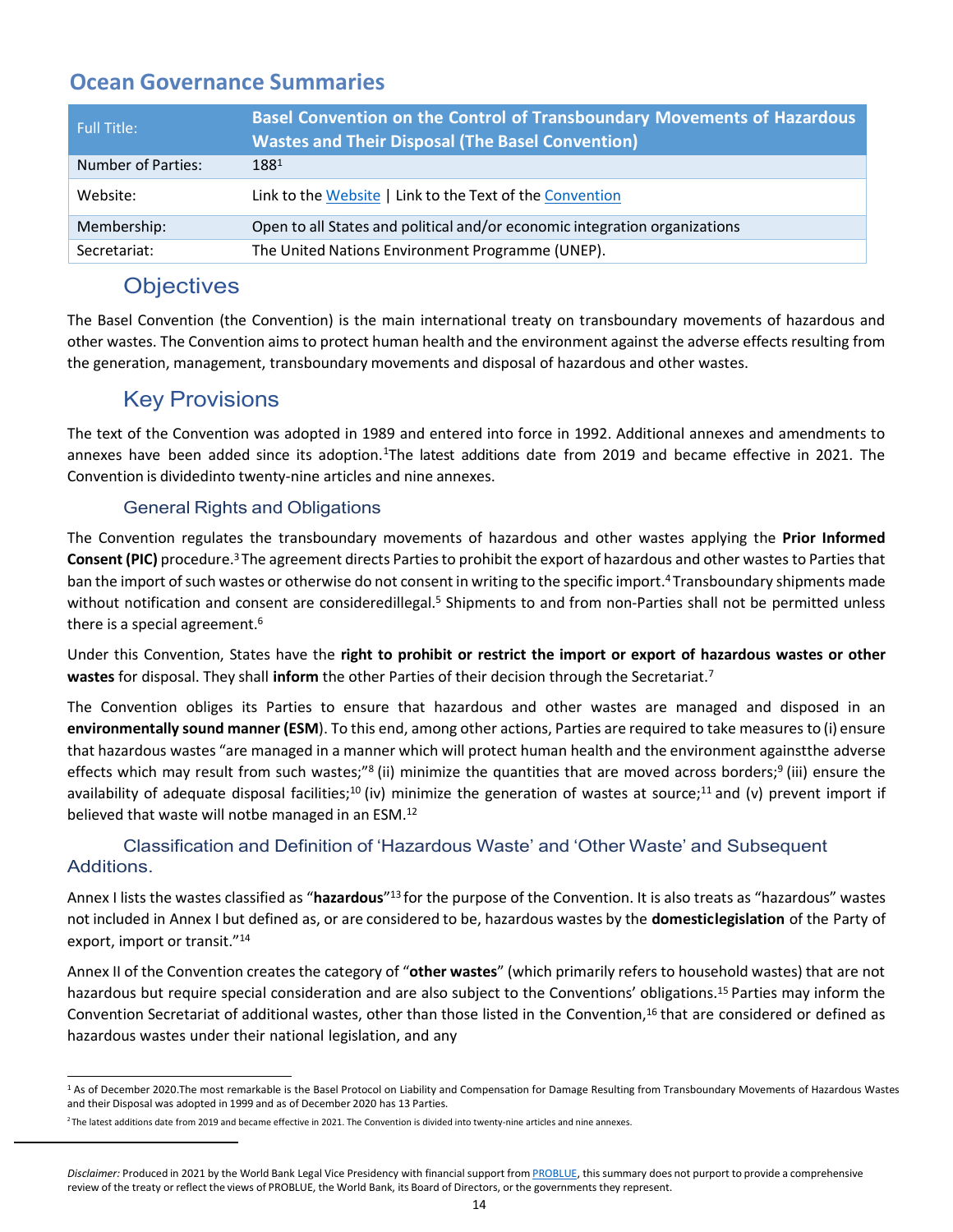requirements concerning transboundary movement procedures applicable to such wastes. Radioactive wastes and wastes derived from normal operation of ships are excluded from the scope of the Basel Convention, if covered by other international instruments. 17

Annexes VIII and IX were added in 1998 to provide further elaboration concerning the wastes regulated by the Convention in AnnexesI and III. Since then, the Conference of the Parties has adopted various changes to Annexes I, II, II, VIII and IX. The last one was in 2019, with the insertion of three new entries to clarify the scope of **plastic waste**.<sup>18</sup> These latest amendments will become effective as of 1 January 2021.

#### The Basel Ban Amendment (2019)

The "Ban Amendment" directs Parties to **prohibit** all transboundary movements of hazardous wastes covered by the Convention that are intended for final disposal from countries listed in Annex VII<sup>19</sup> of the Convention (mostly OECD countries) to all other countries. In addition, it directs Parties to **prohibit** all transboundary movements of hazardous wastes covered by Article 1.1(a) that are destined for **reuse, recycling or recovery operations** to States not included in Annex VII.

The "Ban Amendment" was adopted in the third meeting of the Conference of the Parties and introduces a new preambular paragraph, a new article (Article 4a) and a new Annex VII. It entered into force on 5 December 2019<sup>20</sup> (see link [here\)](http://www.basel.int/Implementation/LegalMatters/BanAmendment/Overview/tabid/1484/Default.aspx).

#### Dispute Settlement

States Parties shall settle disputes under the Convention by negotiation or any other peaceful means.<sup>21</sup> For that purpose, it contains a series of dispute resolution provisions. If a dispute cannot be settled by other means, it shall be submitted to the **International Court of Justice**<sup>22</sup> or to arbitration, <sup>23</sup> if the Parties to the dispute agree.

#### Relevance to World Bank–Financed Projects

As the Basel Convention regulates the transboundary movements and disposal of hazardous waste and other wastes, it is relevant to any Bank-financed project involving waste transportation, generation or final disposal. Examples of current Bankfinanced projects that are relevant to the Basel Convention include projects that aim to strengthen innovation and coordination around circular economy solutions as well as projects that aim to strengthen the governance of solid waste management.

 $4$  Article 4.1(b)-(c). <sup>5</sup> Article 9.

- <sup>9</sup> Article 4.2(d).
- <sup>10</sup> Article 4.2(b).
- <sup>11</sup> Article 4.2(a).
- $12$  Article 4.2(g). <sup>13</sup> Article 1(a).
- .
- <sup>15</sup> Art. 1. 2 and Annex II.
- <sup>16</sup> Article 1(b).17 Article 1.3 and Article 1.4.
- 18 Annex II- entry Y48; Annex IX entry B3210; Annex IX entry B3011.
- <sup>19</sup> Parties and other States which are members of the OECD, EC, Liechtenstein. <sup>20</sup> Additional agreements to deal with the problem of transferring the waste from developed to developing countries were developed such as regional conventionsas Bamako or bilateral such as 'Country-led Initiative" (CLI).

<sup>22</sup> Article 20.2.

<sup>&</sup>lt;sup>3</sup> Article 4 and Article 6.

<sup>6</sup> Article 4.5 and Article 11.  $7$  Article 4.1(a) and Article 13.2(c)-(d).

<sup>8</sup> Article 2.

<sup>14</sup> Article 1(b).

<sup>21</sup> Article 20.

<sup>23</sup> Complying conditions sets on Annex VI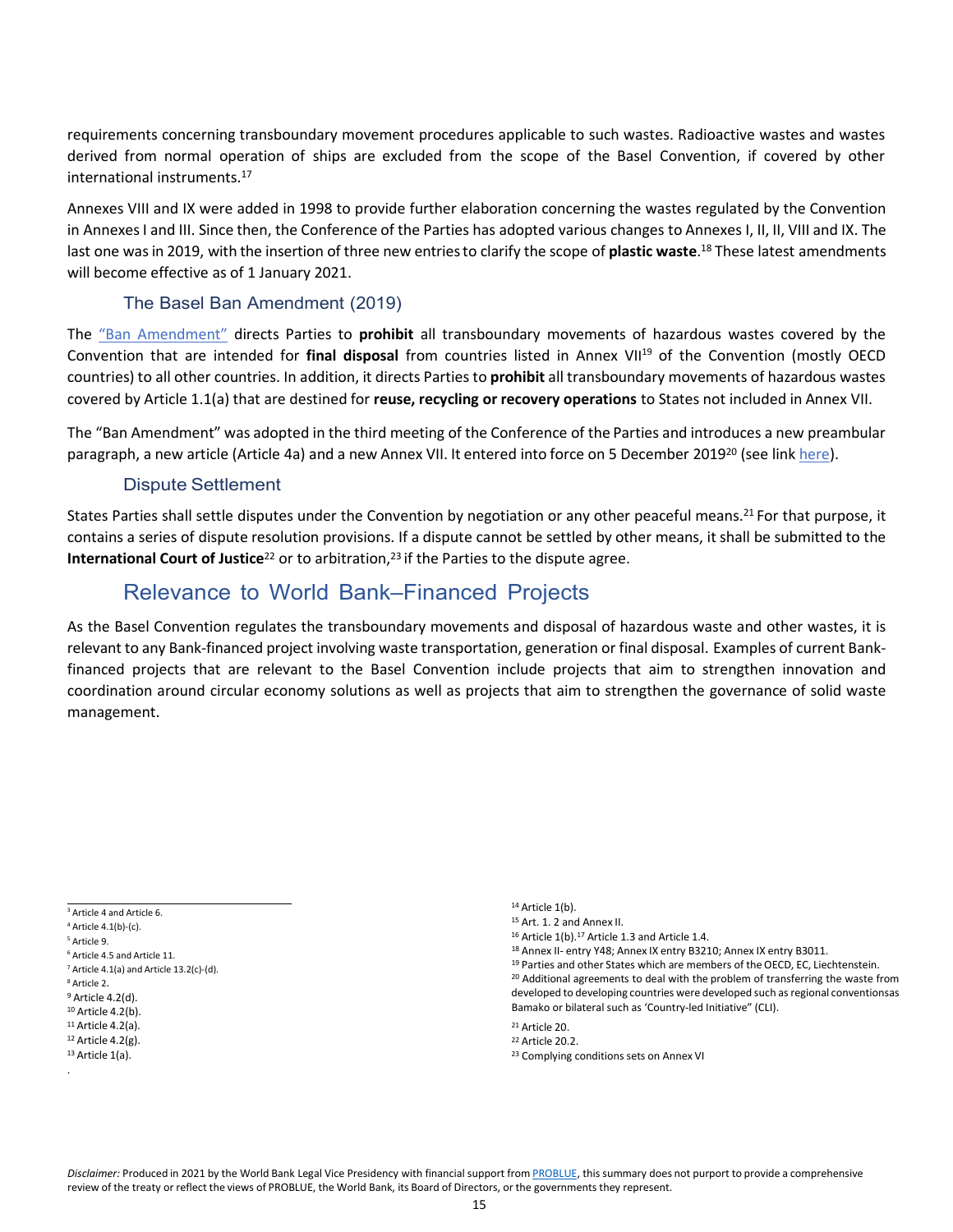<span id="page-17-0"></span>

| Full Title:        | International Convention for the Control and Management of Ships' Ballast<br><b>Water and Sediments (BMW)</b> |
|--------------------|---------------------------------------------------------------------------------------------------------------|
| Number of Parties: | 81 <sup>1</sup>                                                                                               |
| Website:           | Link to the Website   Link to the Text of the Convention                                                      |
| Membership:        | Open to all States                                                                                            |
| Secretariat:       | International Maritime Organization (IMO)                                                                     |

## **Objectives**

The International Convention for the Control and Management of Ships´ Ballast Water and Sediments, also called the Ballast Water Management Convention (the BWM Convention), aims to prevent, minimize and ultimately eliminate the spread of harmful aquatic organisms and pathogens from one region to another, by establishing standards and procedures for the management and control of ships´ ballast water and sediments.2 It was negotiated under the authority of the International Maritime Organization (IMO) to carry out the goals of Article 196 of the United Nations Convention on the Law of the Sea regarding "accidental introduction of species, alien or new, to a particular part of the marine environment, which may cause significant and harmful changes thereto." Ships´ ballast water and sediments have been identified as a major pathway of introduction of invasive aquatic species into new environments, with serious environmental consequences. The harm is increasing due to international maritime transport.

## Key Provisions

The BWM Convention was adopted in 2004 and entered into force in 2017. The text is divided into 22 articles and an annex with sections A to E.

#### General Rights and Obligations

The Parties to the BWM Convention undertake to give "full and complete effect" to the provisions of the Convention and its annex in order to "prevent, minimize and ultimately eliminate the transfer of Harmful Aquatic Organisms and Pathogens through the **control and management of ships' ballast water and sediments.**"3 The Convention generally applies to ships entitled to fly their flag or operating under the authority of the Party.<sup>4</sup> Under the Convention, the Parties shall endeavor to (i) **co-operate** for the effective implementation and enforcement of the measures called for the by Convention5; (ii) **promote scientific and technical research**6; and (iii) provide support to Parties that request **technical assistance** to train personnel, ensure the availability of technology, and initiate joint research, among other activities.<sup>7</sup>

In addition, the BWM Convention requires parties to **develop national policies** for ballast water management in its ports and waters under its jurisdiction that accord with and promote the attainment of the objective of the Convention.<sup>8</sup> Each Party also undertakes to ensure that designated **ports and terminals** provide adequate facilities for the reception of sediments, taking in account the guidelines developed by the IMO.<sup>9</sup> The BWM Convention allows Parties to undertake control measures individually or jointly, consistent with international law, that are more stringent than those of the Convention.10

#### Survey and Certification Obligation of Ships under Flag Jurisdiction

The BWM Convention requires parties to ensure that ships flying its flag or under its authority are **surveyed and certified** for ballast water management in accordance with regulations contained in the Annex to the BMW Convention. <sup>11</sup>The certificate shall not exceed a period of five years.<sup>12</sup>

<sup>3</sup> Article 2. <sup>4</sup> Article 3.

 $6$  Article 6.  $7$  Article 13. <sup>8</sup> Article 4.2. <sup>9</sup> Article 5. <sup>10</sup> Article 2.3. <sup>11</sup> Article 7 and Annex, Section E. <sup>12</sup> Annex, Section E, Regulation E-5

<sup>1</sup> As of December 2020.

<sup>2</sup> Article 2.

<sup>5</sup> Article 2.4 and Article 4.

Disclaimer: Produced in 2021 by the World Bank Legal Vice Presidency with financial support from [PROBLUE, t](http://worldbank.org/problue)his summary does not purport to provide a comprehensive review of the treaty or reflect the views of PROBLUE, the World Bank, its Board of Directors, or the governments they represent.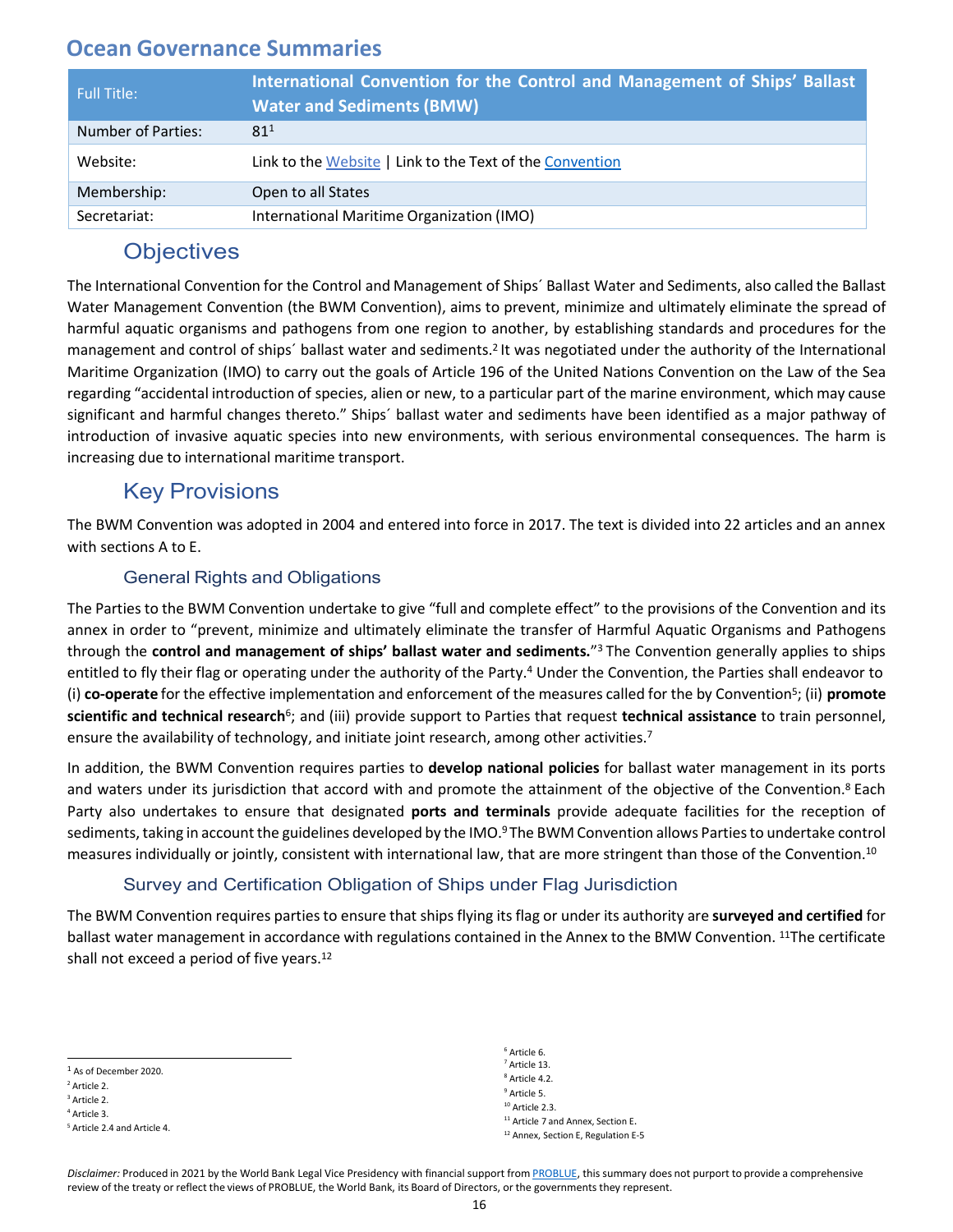#### Right to Inspection of Ships in Ports and Offshore Terminals

The BMW Convention allows a State's officers to inspect ships in any port or offshore terminal under its jurisdiction. The inspections are limited to the verification of the certificate, the Ballast Water Record Book, and/or sampling of the ship's ballast water in accordance with IMO guidelines.<sup>13</sup> A "detailed inspection" might be carried out if further concerns arise and "the Party carrying out the inspection shall take such steps as will ensure that the ship shall not discharge Ballast Water until it can do so without presenting a threat of harm to the environment, human health, property or resources."<sup>14</sup>

#### Management and Control Requirements for Ships (Annex Section B and D)

Ship-specific Ballast Water Management Plan. All ships are required to have on board and implement a **Ballast Water Management Plan** pre-approved by the Administration.15 The plan must contain, among other elements, a description of the detailed actions to be taken to implement the Ballast Water Management requirements of the Convention.16

Water Record Book. All ships must have a **Ballast Water Record Book** to record operations related to ballast water, including their discharges at sea (even accidental) or reception facilities.17 The book must also record when ballast water is taken on board, circulated, or treated. It shall be maintained on board for two years after the last entry, and for at least three years after that by the ship owner.

Standards for Exchange and Disposal. **Ballast water exchanges** must meet specific standards, such as conducting them, whenever possible, at least 200 nautical miles from the nearest land and in water at least 200 meters in depth, taking into account IMO guidelines.18 The exchange shall be done with an efficiency of at least 95 percent volumetric exchange of ballast water. Also, **sediment's removement and disposal** must be executed in accordance with the ship's Ballast Water Management plan<sup>19</sup> and the standards of Regulation D-2 of the Annex, including the specified maximum microbe concentrations.

#### Dispute Settlement

States shall settle disputes under the Convention by a peaceful means of their choice, such as negotiation, mediation, or arbitration.20

#### Relevance to World Bank–Financed Projects

The Convention is relevant to many Bank-financed projects involving marine pollution control, improving maritime governance, transport, or marine and port infrastructure, including port facilities to treat sediments and waters. Some examples of past and current project that may involve the Convention include projects that focus on improving solid waste management services as well as strengthening and innovating surrounding circular economy solutions surrounding plastic pollution.

<sup>18</sup> Annex Regulation B-4 and Section D.

<sup>13</sup> Article 9, Article 10.4, and Annex Regulation B-2.

<sup>14</sup> Article 9.

<sup>15</sup> Administration means "the Government of the State under whose authority the ship is operating." (Article 1.)

<sup>16</sup> Annex Section B-1 and Section D

<sup>17</sup> Annex Regulation B-2 and Appendix II.

<sup>19</sup> Annex Regulation B-5.

<sup>20</sup> Article 15.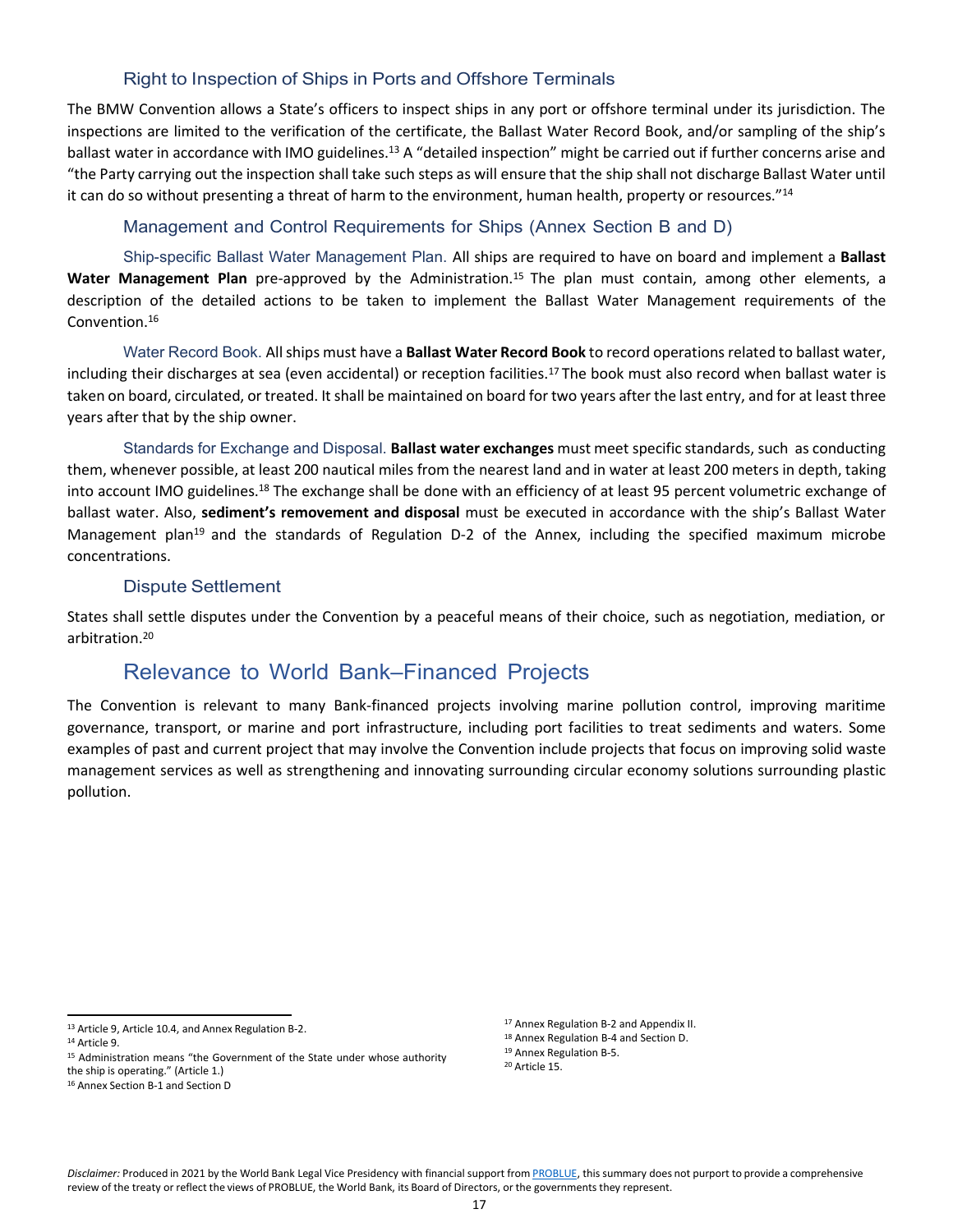<span id="page-19-0"></span>

| Full Title:               | Convention on the Prevention of Marine Pollution by Dumping of Wastes and<br><b>Other Matter (London Convention &amp; Protocol)</b> |
|---------------------------|-------------------------------------------------------------------------------------------------------------------------------------|
| <b>Number of Parties:</b> | 87 to Convention and 53 to Protocol <sup>1</sup>                                                                                    |
| Links:                    | Link to the Website   Link to the Text of the Convention & Protocol                                                                 |
| Membership:               | Open to all States                                                                                                                  |
| Secretariat:              | International Maritime Organization                                                                                                 |

## **Objectives**

The London Convention and Protocol aim to protect the marine environment from pollution caused by human activities, particularly the dumping of waste, and other matters that can harm human health or living resources and marine life, damage amenities, or interfere with other legitimate uses of the sea.**<sup>2</sup>**Both the Convention and Protocol provide global standards that aim **to promote the effective control** of all sources of marine pollution, and **to take all practicable steps to prevent** pollution from reaching the sea.3

## Key Provisions

The text of the London Convention was adopted in 1972 and entered into force in 1975. The Convention text is divided into twenty-two articles and three annexes. The Protocol was adopted in 1996 and entered into force in 2006. It is divided into twenty-nine articles and three annexes.

The Protocol was agreed with the desire of adopting more stringent measures to modernize the Convention and eventually replace it. Because not all Partiesto the Convention are Partiesto the Protocol, both remain in effect, and their requirements should therefore be read together.

#### General Rights and Obligations

The Convention and Protocol establish a general obligation for Parties to promote the **effective control** of all sources of pollution.<sup>4</sup> Parties are required to control dumping from vessels and aircrafts registered or loading in its territory or flying its flag, by (i) issuing permits before allowing ships to dump, (ii) monitoring the condition of the seas; (iii) keeping records of the nature and quantity of dumping, and (iv) reporting it to the Secretariat.5

In addition, the Convention adopts a *preventive approach* to reduce pollution by establishing a general obligation for Parties to "take **all practicable stepsto prevent** the pollution of the sea,"6 and recognizing (in its preamble) the importance of States using "the best practicable means to **prevent** such pollution and develop products and processes which will reduce the amount of harmful wastes to be disposed of."

The Protocol and Convention share similar principles, but the Protocol goesfurther. The Protocol appliesthe *"precautionary approach to environmental protection from dumping"* as a general obligation for the Parties,7 and the **polluter pays principle**, where the polluter should bear the cost of pollution.8 The Protocol also adopts a stronger *preventive approach* with respect to the prevention, reduction and, where practicable, elimination of pollution.

#### Convention: Restrictive list of dumping waste - Black and grey list

The Convention adopts a gradual approach to the regulation of the dumping of waste (from prohibition to preauthorization), depending on the hazard caused to the marine environment. The Convention requires Parties to **prohibit** the dumping of any wastes or other matter into the sea unless expressly permitted by the Convention.<sup>9</sup> Annex I contained what is informally called "black-list"—a list of wastes or other matter whose dumping is always prohibited.<sup>10</sup> These materials and activities

<sup>6</sup> Convention, Article<br><sup>7</sup> Protocol, Article 3. <sup>8</sup> Protocol, Article 3.2. 9 Convention, Article IV.1. <sup>10</sup> Convention, Article IV.1 a.

<sup>1</sup> As of December 2020.

<sup>2</sup> Convention, Article I; Protocol, Article 2.

<sup>&</sup>lt;sup>3</sup> Convention, Article I and II; and Protocol, Article 2.

<sup>4</sup> Convention, Article I.

<sup>5</sup> Convention, Article VI and VII; and Protocol, Article

Disclaimer: Produced in 2021 by the World Bank Legal Vice Presidency with financial support from [PROBLUE, t](http://worldbank.org/problue)his summary does not purport to provide a comprehensive review of the treaty or reflect the views of PROBLUE, the World Bank, its Board of Directors, or the governments they represent.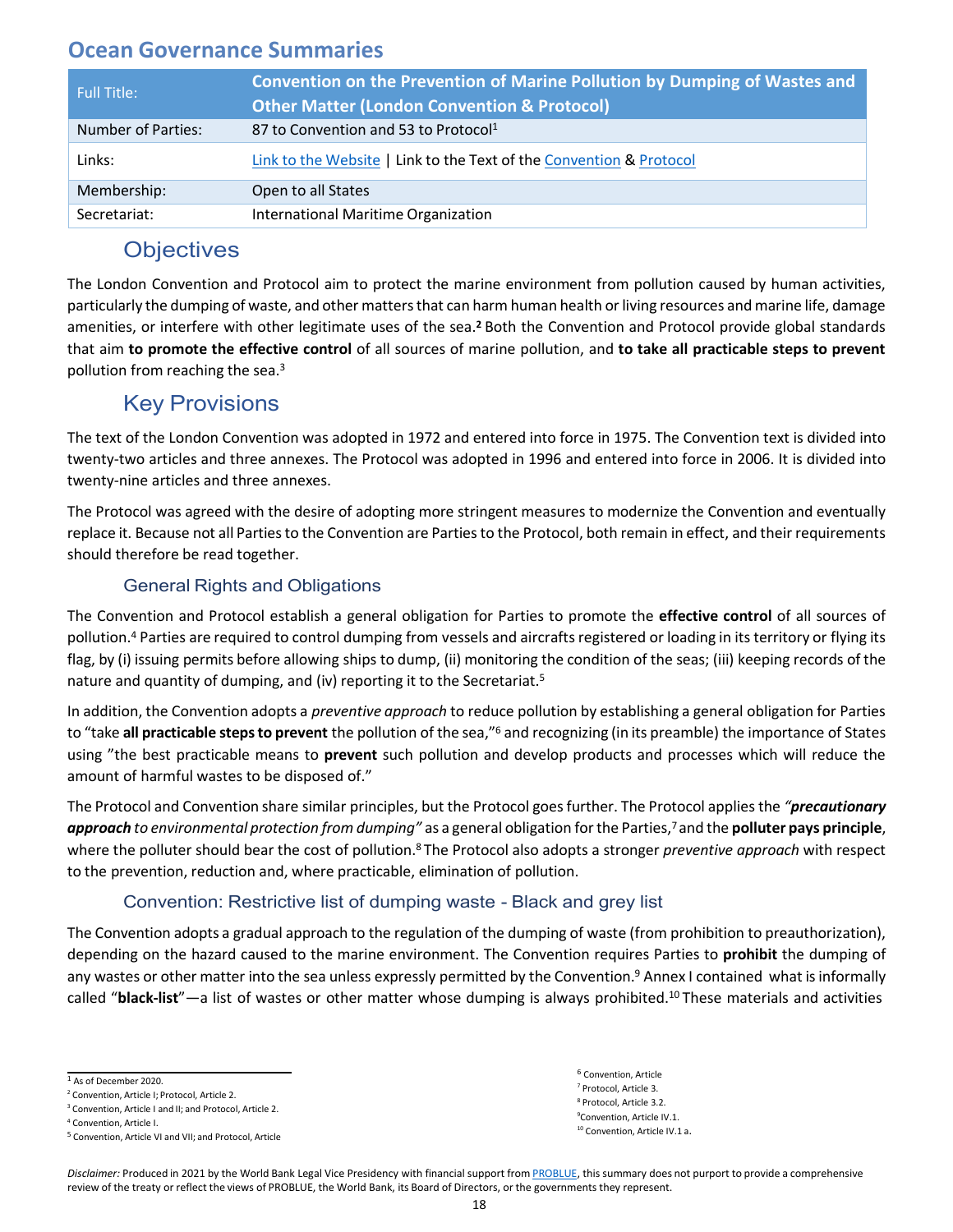present a high hazard to the environment, such as mercury, cadmium, persisting plastics, radioactive waste, crude oil, as well incineration of industrial waste.<sup>11</sup>

Dumping substances and materials listed in Annex II, or "**grey-list,**"12 requires a **prior special permit** from a designated national authority, under strict control, and following certain criteria (listed in Annex II and III) regarding the composition of the matter, characteristics of dumping site, and method of deposit. The *grey-list* comprises waste that (i) contains significant amounts of specific listed materials such as arsenic, lead, nickel; (ii) bulky waste that might sink into the sea, being an obstacle to fishing or navigation; and (iii) non-toxic material that might become harmful due to the substantial quantities dumped.

The dumping of all other wastes not listed requires a **prior general permit**, 13 taking into account certain criteria established in Annex III, related to the matter, dumping method and site.

#### Protocol: The Reverse List

The Protocol **prohibits all dumping** of wastes, except limited types of wastes listed in Annex 1, the so-called "**reverse list**," which national law may authorize for dumping subject to permitting. **The substances included in** Annex 1 to the Protocol are dredged material, sewage sludge, fish waste, vessels and platforms, inorganic geological material, certain bulky items and, carbon dioxide streams from carbon dioxide capture processes for sequestration. In addition, the Protocols **prohibits the incineration** of wastes at the sea,14 and **export of wastes**to other countriesfor the purpose of dumping or incineration.15 States are free to adopt regulations more restrictive than the Protocol and Convention.<sup>16</sup>

The dumping of the listed wastes mentioned above requires a **permit**. The Party must issue this permit according to the conditions and requirements established in Annex 2 of the Protocol.17 A key condition is the **assessment of wastes before permitting.** This condition aims to consider alternatives to dumping, including waste prevention at source. The assessment includes a *prevention audit*, which evaluates the type and amount of wastes, details of production process, and feasibility of different waste reduction techniques. Applicants seeking a permit to dump waste shall also demonstrate previous consideration of different waste management options, including waste reuse, or recycling, and disposal outside the sea.<sup>18</sup>

The regulation on preventing the pollution from new emerging marine activities (e.g., carbon sequestration and storage, marine geoengineering etc.), was included in subsequent amendments to the Protocol.19

#### Dispute Settlement

Under the Convention, Parties established the procedures for the settlement of their disputes at their first consultative meeting.20 Under the Protocol, Parties shall settle disputes by negotiation or any other peaceful means.21 If the dispute is not resolved, the dispute shall be settled by the Arbitral Procedure established in Annex 3 of the Protocol.

## Relevance to World Bank–Financed Projects

The London Convention and Protocol are relevant to any Bank-financed project involving solid waste disposal into the sea and applying different waste reduction techniques as well as projects that involve alleviating plastic pollution in marine environments.

 Protocol, Article 4.2. Annex II and Protocol, Article 5. 19 See amendments [here.](https://www.imo.org/en/KnowledgeCentre/IndexofIMOResolutions/Pages/LDC-LC-LP.aspx) Convention, Article XI LDC I/16. Protocol, Article 26.

<sup>16</sup> Protocol, Article 3.4 and Convention, Article IV.3.

<sup>11</sup> Annex I.

<sup>12</sup> Convention, Article IV.1 b.

<sup>13</sup> Convention. Article IV 1.c.

<sup>14</sup> Protocol, Article 5.

<sup>15</sup> Protocol, Article 6.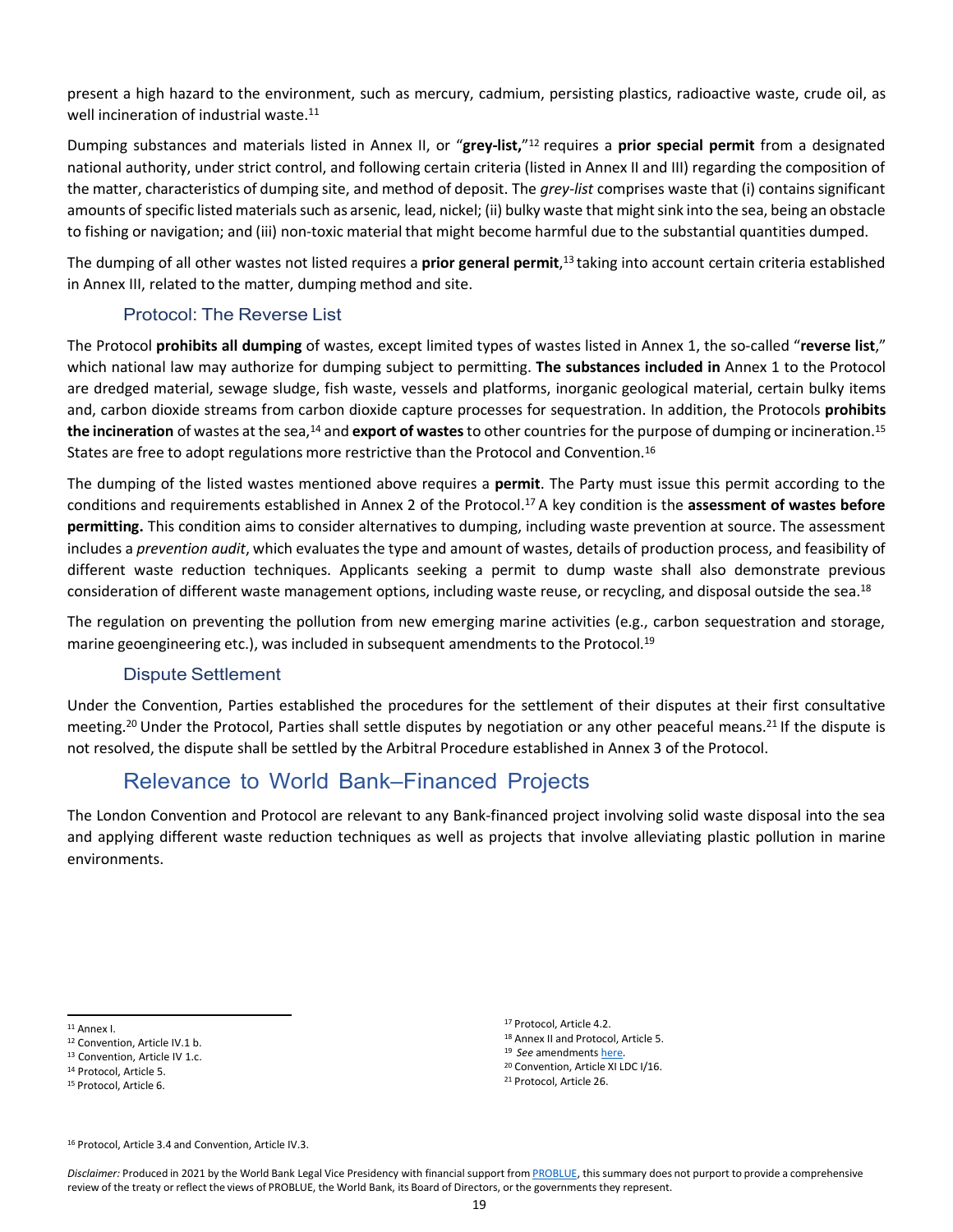<span id="page-21-0"></span>

| Full Title:        | International Convention for the Prevention of Pollution from Ships (MARPOL)                                             |
|--------------------|--------------------------------------------------------------------------------------------------------------------------|
| Number of Parties: | 159 (Annexes I and II, also known as MARPOL 73/78), 149 (Annex III), 145 (Annex IV), 154 (Annex<br>V), 98 (Annex VI) $1$ |
| Website:           | Link to the Website   Link to the Text of the Convention                                                                 |
| Membership:        | Open to all States                                                                                                       |
| Secretariat:       | International Maritime Organization                                                                                      |

## **Objectives**

MARPOL is the main international convention covering the prevention of pollution of the marine environment by ships. It aims to prevent marine pollution from ships' release of harmful substances or effluents, both because of accidents and routine operations.

## Key Provisions

The original MARPOL Convention was signed in 1973 but did not come into force until 1983 as modified by the Protocol of 1978. The Convention and Protocol comprise Annex I. Annexes II-VI came into force between 1987 and 2005. In addition to their general clauses concerning, among other issues, application, violation and enforcement, the six Annexes cover different categories of marine pollutants.

#### Annex I: Pollution by Oil (entered into force 1983)

Annex I covers the prevention of pollution by oil from operational measures as well as from accidental discharges. It prohibits the discharge into the sea of oil or oily mixtures from ships except in limited circumstances,<sup>2</sup> and establishes "special areas" where oil discharge is subject to even more stringent requirements.<sup>3</sup> Governments must also provide reception facilities at which ships may discharge oily residues, which must meet specific requirements set out in the Annex.<sup>4</sup> The Annex sets out certain design requirements for tankers for dealing with ballast water and crude oil washing.5 It also contains detailed requirements for retaining, monitoring, and filtering oil and sludge onboard tankers, and maintaining an Oil Record Book for certain ships.6

#### Annex II: Pollution by Noxious Liquid Substances in Bulk (entered into force 1987)

Annex II contains discharge criteria and measures for the control of pollution by noxious liquid substances carried in bulk. Approximately 250 listed substances can only be discharged to reception facilities up to certain concentrations and subject to conditions that vary by substance.<sup>7</sup> The categories of noxious liquid substances defined in Annex II and applicable restrictions vary based on the degree of harm to human health and marine resources.8 Annex II also sets standards for the reception facilities and discharge processes at ports.9

#### Annex III: Pollution by Harmful Substances Carried by Sea in Packaged Form (entered into force 1992)

Annex III sets out regulations for the prevention of pollution by harmful substances carried by sea in packaged form. It imposes requirements regarding the packing, marking and labeling, documentation, stowage, and quantity limitations of harmful substances.<sup>10</sup> For example, all packages containing marine pollutants must be marked with a standard marine pollutant mark.11 Parties are required to supplement the provisions of this Annex by issuing detailed requirements in these areas to prevent or minimize pollution by harmful substances.12 The Annex defines "harmful substances" as the marine pollutants included in the International Maritime Dangerous Goods Code or which meet the criteria in the Appendix of Annex

 Annex I, Regulations 14-18. 12 Annex III, Regulation 2.1. Annex II, Regulation 5. Annex II, Regulation 3. Annex II. Regulation 18. Annex III, Regulations 3-8. Annex III, Regulation 4.

<sup>&</sup>lt;sup>1</sup> As of December 2020.

<sup>2</sup> Annex I, Regulation 9.

<sup>3</sup> Annex I, Regulations 10 and 11.

<sup>4</sup> Annex I, Regulation 12.

<sup>5</sup> Annex I, Regulations 13A-H.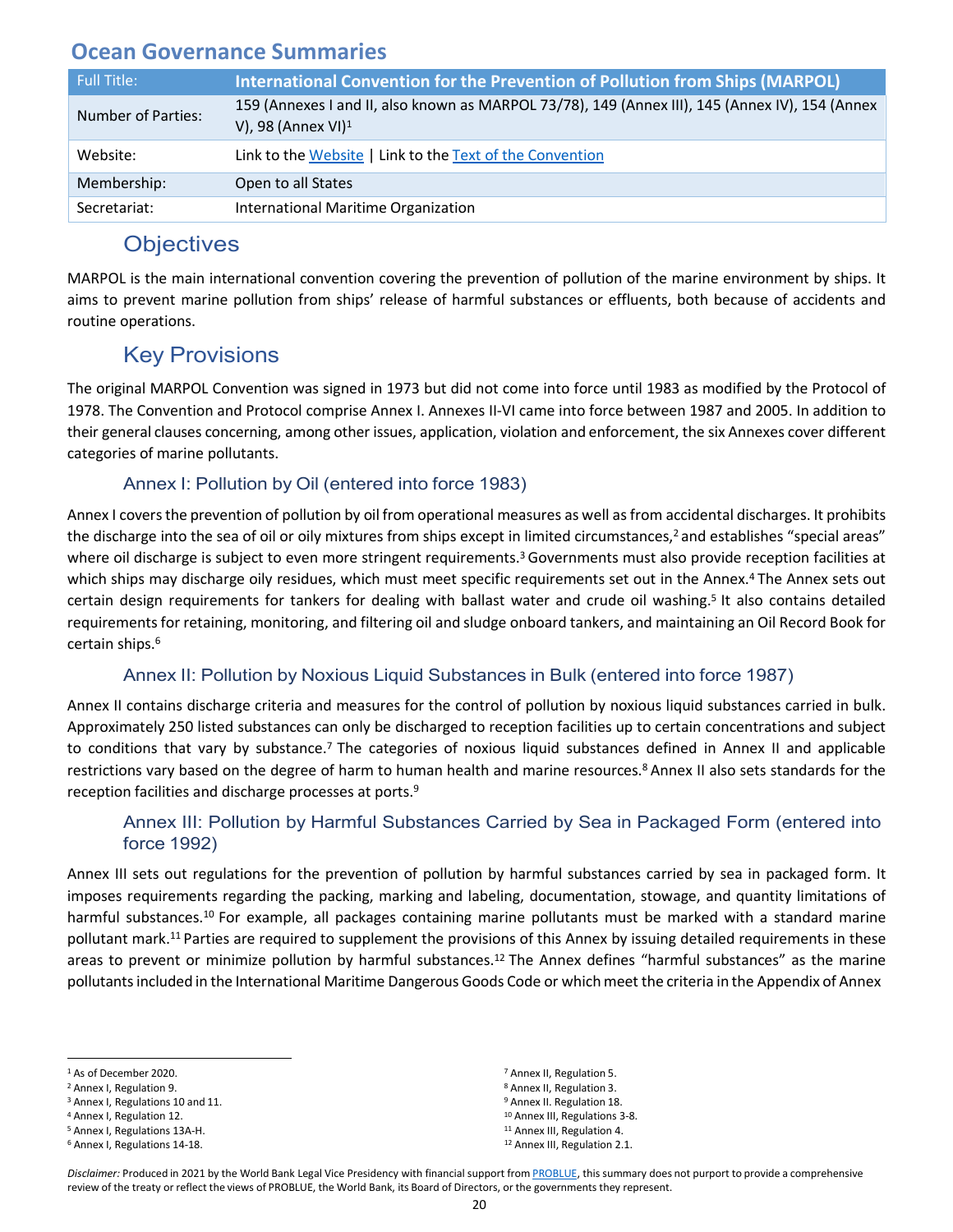III. The Annex prohibits jettisoning such harmful substances carried in packaged form, except where necessary for the purpose of securing the safety of the ship or saving life at sea.<sup>13</sup>

#### Annex IV: Pollution by Sewage from Ships (entered into force 2003)

Annex IV regulates sewage disposal by ships.<sup>14</sup> It generally prohibits the discharge of sewage into the sea, except when: (i) the ship is discharging comminuted and disinfected sewage using an approved system at a distance of more than three nautical miles from the nearest land, or sewage which is not comminuted or disinfected, at a distance of more than twelve nautical miles from the nearest land and with an approved rate of discharged or (ii) the ship has in operation an approved and certified sewage treatment plant and the effluent does not produce visible floating solids or cause discoloration of the surrounding water.<sup>15</sup> The Annex requires ships to be equipped with either an approved sewage treatment plant or an approved sewage comminuting and disinfecting system or a sewage holding tank.<sup>16</sup> The governments of each Party undertake to ensure the provision of adequate reception facilities at ports and terminalsfor the reception ofsewage, without causing delay to ships.17

#### Annex V: Pollution by Garbage from Ships (entered into force 1988)

Annex V regulates the disposal of different types of garbage. It generally prohibits the discharge of all "garbage" into the sea, except as provided otherwise in the Annex.18 Garbage includes all kinds of food, domestic and operational waste, all plastics, cargo residues, incinerator ashes, cooking oil, fishing gear, and animal carcasses generated during the normal operation of the ship and liable to be disposed of continuously or periodically, but does not include fresh fish and parts thereof generated as a result of fishing activities undertaken during the voyage, or as a result of aquaculture activities.<sup>19</sup> Thedisposal of cooking oil and "all plastics"—including synthetic ropes, synthetic fishing nets, plastic garbage bags and incinerator ashes from plastic products—is extremely restricted; these materials may never be discharged into the sea, except in emergency or accidental circumstances, such as to secure the safety of the ship and those on board or to save a life at sea.20 Annex V also requires governments to ensure the provision of adequate reception facilities at ports and terminals for the reception of garbage without causing undue delay to ships.<sup>21</sup> Every ship of 12 meters in length or more andevery fixed or floating platform must also display placards notifying passengers and crew of the disposal requirements of theAnnex, and all ships of 100 gross tonnage or more, every ship certified to carry 15 persons or more, and every fixed or floating platform must carry a garbage management plan on board.22 A garbage record book is also required of every ship of 400 gross tonnage and certain other ships.23

#### Annex VI: Air Pollution from Ships (entered into force 2005)

Annex VI regulates air pollution from ships. It sets limits on sulphur oxide (SO<sub>x</sub>) and nitrogen oxide (NO<sub>x</sub>) emissions from ship exhausts and prohibits deliberate emissions of ozone depleting substances, which include halons and chlorofluorocarbons.<sup>24</sup> It sets a cap of 0.5% m/m on the sulphur content of fuel oil used on board and calls on the monitoring of the worldwide average sulphur content of fuel.<sup>25</sup> If ships are operating in emission control areas, the sulphur content of fuel oil used on board must not exceed 0.1% m/m.<sup>26</sup> Annex VI also sets limits on emissions of nitrogen oxides from diesel engines.<sup>27</sup> It also prohibits new installations containing ozone-depleting substances and the incineration onboard ships of certain products, such as contaminated packaging materials and polychlorinated biphenyls.<sup>28</sup>

## Relevance to World Bank‒Financed Projects

MARPOL is relevant to any Bank-financed project involving the use of ships, whether for shipping, exploiting marine resources, or laying of submarine cables and pipelines. It is also relevant to projects dealing with marine pollution or port construction or restoration.

<sup>17</sup> Annex IV, Regulation 12.

 Annex V, Regulation 8. Annex V, Regulation 10. Annex V, Regulation 10 ¶ 3. Annex VI, Regulations 12-14. Annex VI, Regulation 14. Annex VI, Regulation 14. Annex VI, Regulation 13. Annex VI, Regulations 12 and 16.

<sup>13</sup> Annex III, Regulation 8.

<sup>&</sup>lt;sup>14</sup> The types of ships subject to Annex IV's requirements are listed in Annex IV, Regulation 2.

<sup>15</sup>Annex IV, Regulation 11.

<sup>16</sup> Annex IV, Regulation 9.

<sup>18</sup> Annex V, Regulation 3.

<sup>19</sup> Annex V, Regulation 1.

<sup>20</sup> Annex V, Regulation 3 ¶¶ 2-3.

Disclaimer: Produced in 2021 by the World Bank Legal Vice Presidency with financial support from [PROBLUE, t](http://worldbank.org/problue)his summary does not purport to provide a comprehensive review of the treaty or reflect the views of PROBLUE, the World Bank, its Board of Directors, or the governments they represent.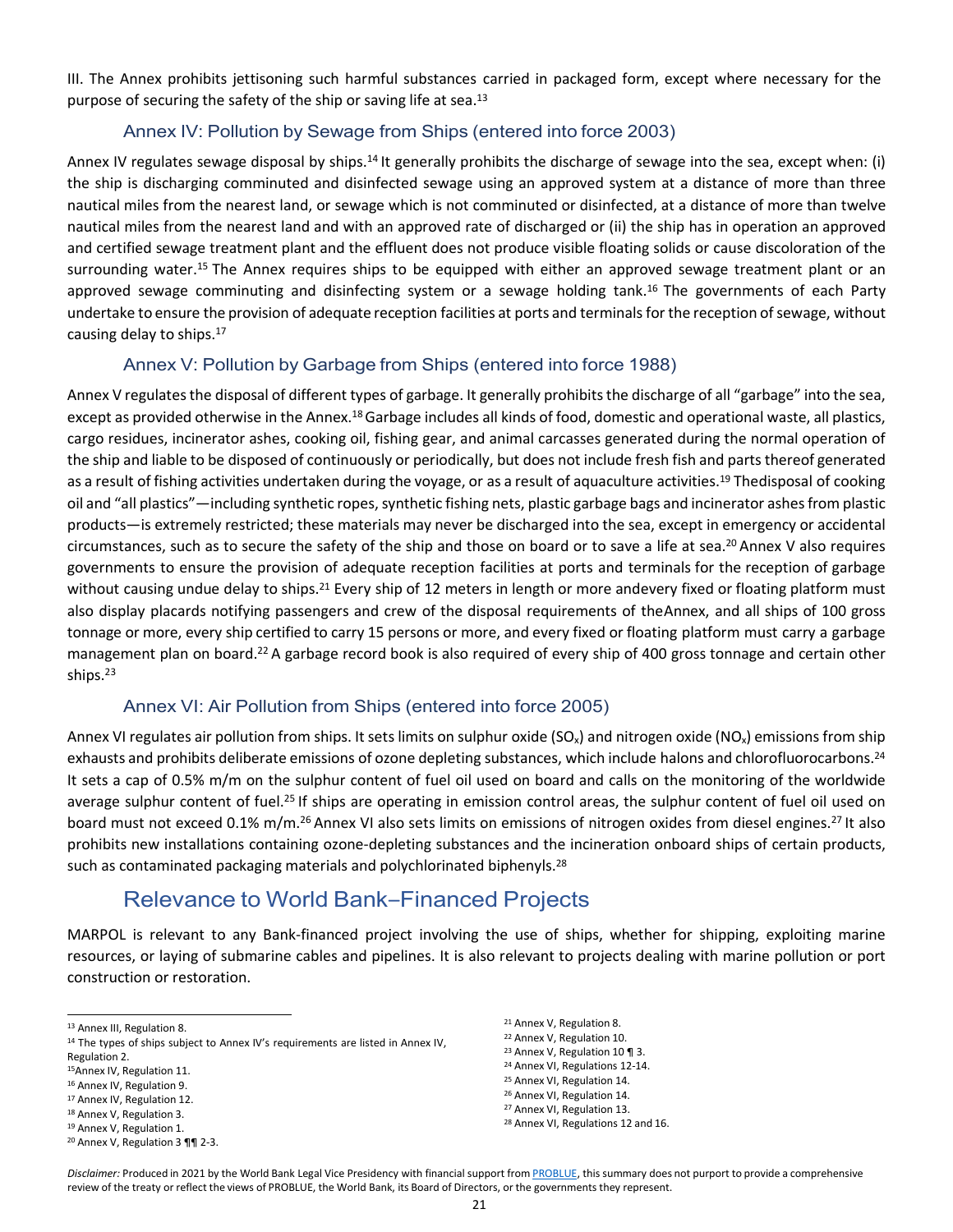<span id="page-23-0"></span>

| <b>Full Titles:</b> | United Nations Framework Convention on Climate Change (UNFCCC) & Paris<br><b>Agreement</b> |
|---------------------|--------------------------------------------------------------------------------------------|
| Number of Parties:  | UNFCCC: 197   Paris Agreement: 196 <sup>1</sup>                                            |
| Website:            | Link to UNFCCC Website   Link to Convention Text   Link to Paris Agreement Text            |
| Membership:         | Open to all States and regional economic integration organizations.                        |
| Secretariat:        | <b>UN Climate Change</b>                                                                   |

## **Objectives**

The ultimate objective of the United Nations Framework Convention on Climate Change (UNFCCC, or the Convention) isthe "stabilization of greenhouse gas concentrations in the atmosphere at a level that would prevent dangerous anthropogenic interference with the climate system."2

Two other treaties were adopted to implement the Convention's goals: the Kyoto Protocol and the Paris Agreement. The Kyoto Protocol entered into force in 2005 and, along with the Doha Amendment, established binding greenhouse gas (GHG) emission reduction targets for developed country signatories through the year 2020. The Paris Agreement entered into force in 2016 and spells out for all Parties mitigation, adaptation, and financial obligations after 2020. The Paris Agreement's objectives include limiting the global average temperature increase to "well below 2°C above pre-industrial levels and pursuing efforts to limit the temperature increase to 1.5°C above pre-industrial levels."3

## Key Provisions to the Convention

The Convention contains twenty-six articles and two annexes. It calls on all Parties to act in accordance with their "common but differentiated responsibilities and their specific national and regional development priorities."4 The Convention outlines broad commitments for all Parties, including publishing national inventories of anthropogenic emissions and promoting sustainable management and conservation practices for sinks and reservoirs such as biomass, forests, and oceans.<sup>5</sup>

Some Parties are listed in Annexes to the Convention and consequently have more stringent responsibilities. **Annex I** contains industrialized countries, which must "adopt national policies and take corresponding measures" to mitigate climatechange.<sup>6</sup> **Annex II** contains industrialized and other Parties with responsibilities to provide financial resources to assist developing countries in complying with the Convention's obligations.7 The Convention established a **financial mechanism** to provide resources to developing country Parties, which has since evolved to work in tandem with the Global Environment Facility and the Green Climate Fund (GCF) in service of the Paris Agreement.<sup>8</sup>

## Key Provisions to the Paris Agreement

The Paris Agreement has twenty-nine articles. To reach its temperature goals, the Paris Agreement states its Parties "aim to reach global peaking of greenhouse gas emissions as soon as possible" and a "balance between anthropogenic emissions by sources and removals by sinks of [GHGs] in the second half of this century."9

#### Nationally Determined Contributions and Long-Term Plans

All Parties must prepare, communicate and maintain **nationally determined contributions** (NDCs) and are encouraged to adopt long-term plans, with the recognition that developing countries may require more time before pursuing economywide emission reduction or limitation targets.<sup>10</sup> To achieve its NDC's objectives, each Party must pursue domestic mitigation measures.11 To **raise global ambition over time,** each Party communicates a new NDC every five years that must be more ambitious than the previous one and reflect the Party's "highest possible ambition."<sup>12</sup> In the intervening years, Parties may

<sup>7</sup> UNFCCC, Article 4.3.

<sup>8</sup> UNFCCC, Article 11 ; COP Decision 1/CP.21 ¶ 58.

<sup>9</sup> Paris Agreement, Article 4.1.

<sup>10</sup> Paris Agreement, Articles 4.2, 4.3, and 4.19.

<sup>11</sup> Paris Agreement, Article 4.2. <sup>12</sup> Paris Agreement, Articles 3, 4.3, and 4.9.

<sup>1</sup> As of March 2021.

<sup>2</sup> UNFCCC, Article 2.

<sup>3</sup> Paris Agreement, Article 2.

<sup>4</sup> UNFCCC, Preamble and Arts. 3.1, 4.1;*see also* Paris Agreement, Art. 2.2.

<sup>5</sup> UNFCCC, Article 4.1.

<sup>6</sup> UNFCCC, Article 4.2.

Disclaimer: Produced in 2021 by the World Bank Legal Vice Presidency with financial support from [PROBLUE, t](http://worldbank.org/problue)his summary does not purport to provide a comprehensive review of the treaty or reflect the views of PROBLUE, the World Bank, its Board of Directors, or the governments they represent.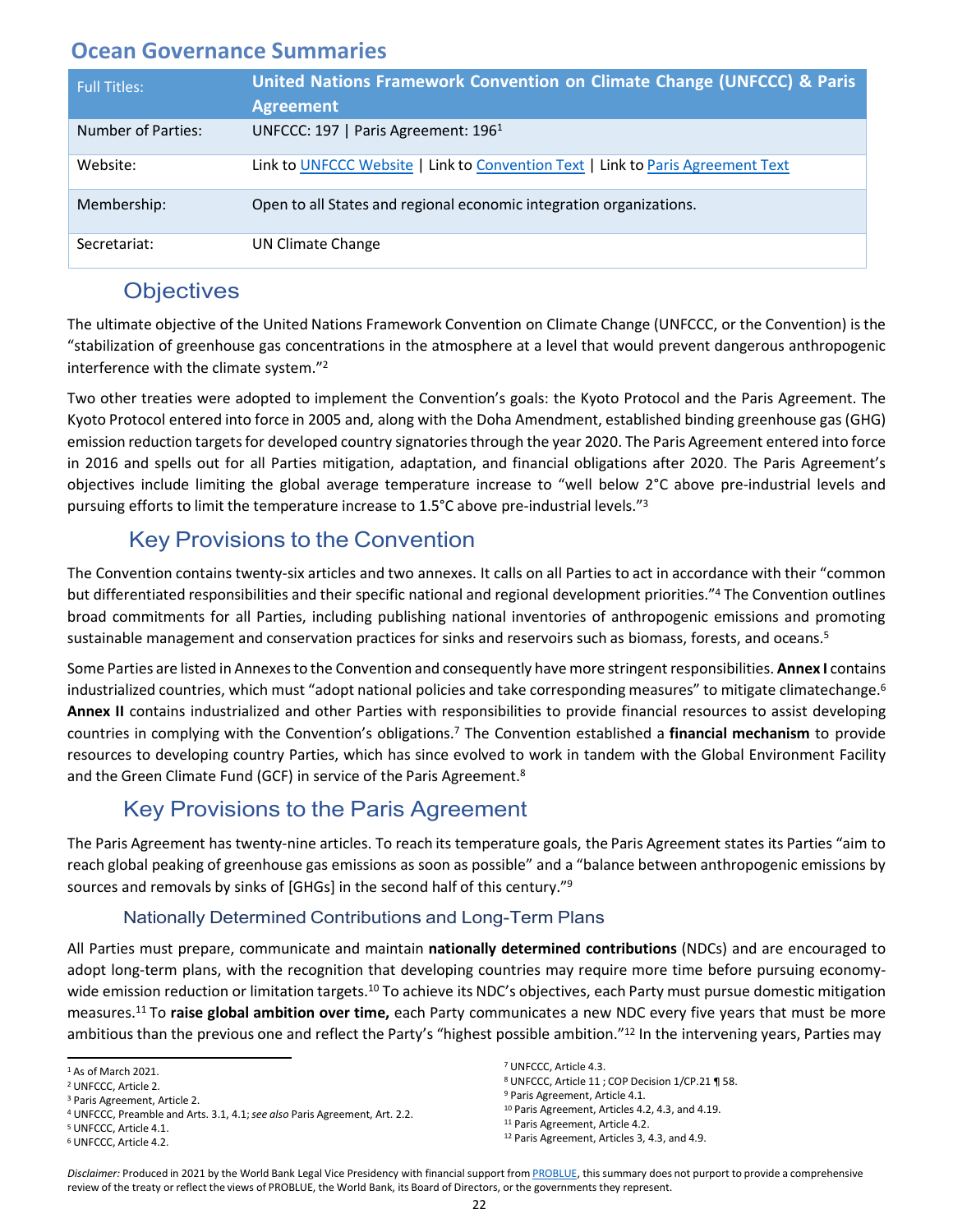adjust their NDCs at any time to increase their level of ambition.13 In addition, a **globalstocktake** will take place in 2023 and every five years thereafter to assess the Parties' collective progress and inform enhanced actions.<sup>14</sup>

#### Adaptation and Loss and Damage

Adaptation is a central goal of the Paris Agreement.<sup>15</sup> All Parties must engage in adaptation planning, including formulating and implementing national adaptation plans, policies, and/or contributions. Parties should submit and periodically update an adaptation communication, which may include its priorities, needs, plans, and actions.<sup>16</sup> The Paris Agreement also recognizes the importance of addressing loss and damage arising from climate change effects.<sup>17</sup> Through the [Warsaw](https://unfccc.int/topics/adaptation-and-resilience/workstreams/loss-and-damage-ld/warsaw-international-mechanism-for-loss-and-damage-associated-with-climate-change-impacts-wim) [International](https://unfccc.int/topics/adaptation-and-resilience/workstreams/loss-and-damage-ld/warsaw-international-mechanism-for-loss-and-damage-associated-with-climate-change-impacts-wim) Mechanism for Loss and Damage, Parties are encouraged to cooperate on such areas as early warning systems, emergency preparedness, and community and livelihood resilience.<sup>18</sup>

#### Finance, Carbon Markets, and Other Support to Developing Countries

Like the Convention, the Paris Agreement requires developed country Parties to "provide financial resources to assist developing country Parties with respect to both mitigation and adaptation."<sup>19</sup> It also provides that the Financial Mechanism of the Convention, including the GCF, shall serve as the financial mechanism of the Paris Agreement.<sup>20</sup>

The Paris Agreement allows emissions trading among Parties and other "cooperative approaches" to achieve their NDCs. Parties may pursue both carbon market and non-market-based approaches, provided that they promote sustainable development and ensure environmental integrity, transparency, and robust accounting.<sup>21</sup> The Paris Agreement also calls for enhanced technological and capacity-building assistance to developing countries.<sup>22</sup>

#### Relevance to World Bank‒Financed Projects

Because the Convention and Paris Agreement have near-universal membership, they are relevant to most World Bank-Financed projects that may affect a borrower's release or capture of GHGs or its climate resilience. Because many NDCs involve marine issues,<sup>23</sup> including adaptation needs in coastal and marine areas, ocean warming impacts, and effects on fisheries, the Paris Agreement should be considered when undertaking marine developments or conservation efforts.

<sup>18</sup> Paris Agreement, Article 8.2, 8.3, and 8.4.

<sup>21</sup> Paris Agreement, Article 6.2, 6.8.

<sup>13</sup> Paris Agreement, Article 4.11

<sup>14</sup> Paris Agreement, Article 14.

<sup>15</sup> Paris Agreement, Article 7.1.

<sup>16</sup> Paris Agreement, Article 7.9 and 7.10.

<sup>17</sup> Paris Agreement, Article 8.1.

<sup>19</sup> Paris Agreement, Article 9.1.

<sup>20</sup> Paris Agreement, Article 9.8.

<sup>22</sup> Paris Agreement, Articles 10 and 11.

<sup>23</sup> *See, e.g.*, Gallo ND, Victor DG, Levin LA. 2017. 'Ocean commitments under the Paris agreement'. Nature Climate Change. Volume 7. online: https:/[/www.researchgate.net/profile/Natalya\\_Gallo/publication/320721251\\_O](http://www.researchgate.net/profile/Natalya_Gallo/publication/320721251_O) cean\_commitments\_under\_the\_Paris\_Agreement/links/5b930e2a4585153a530 50376/Ocean-commitments-under-the-Paris-Agreement.pdf.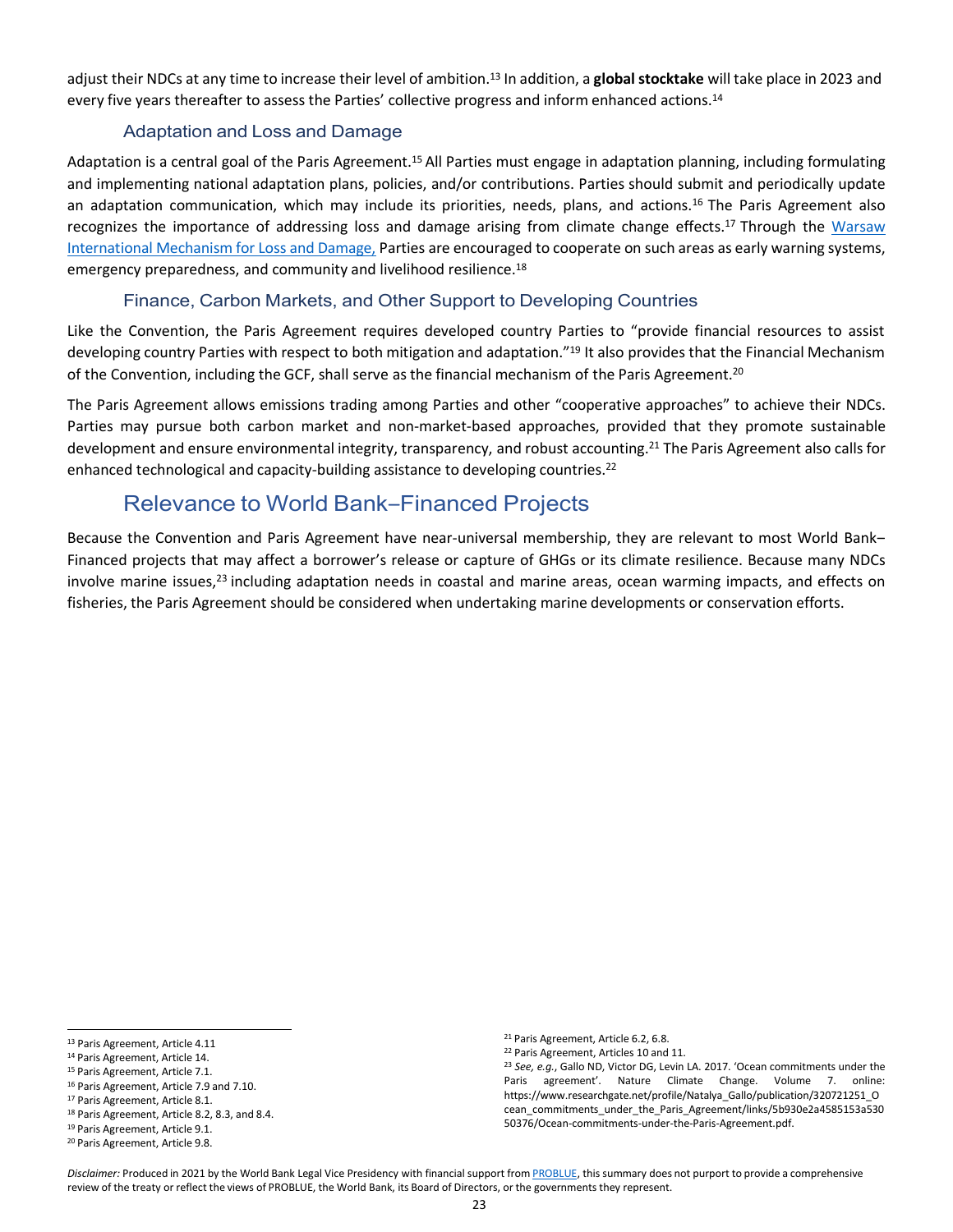## <span id="page-25-0"></span>Fisheries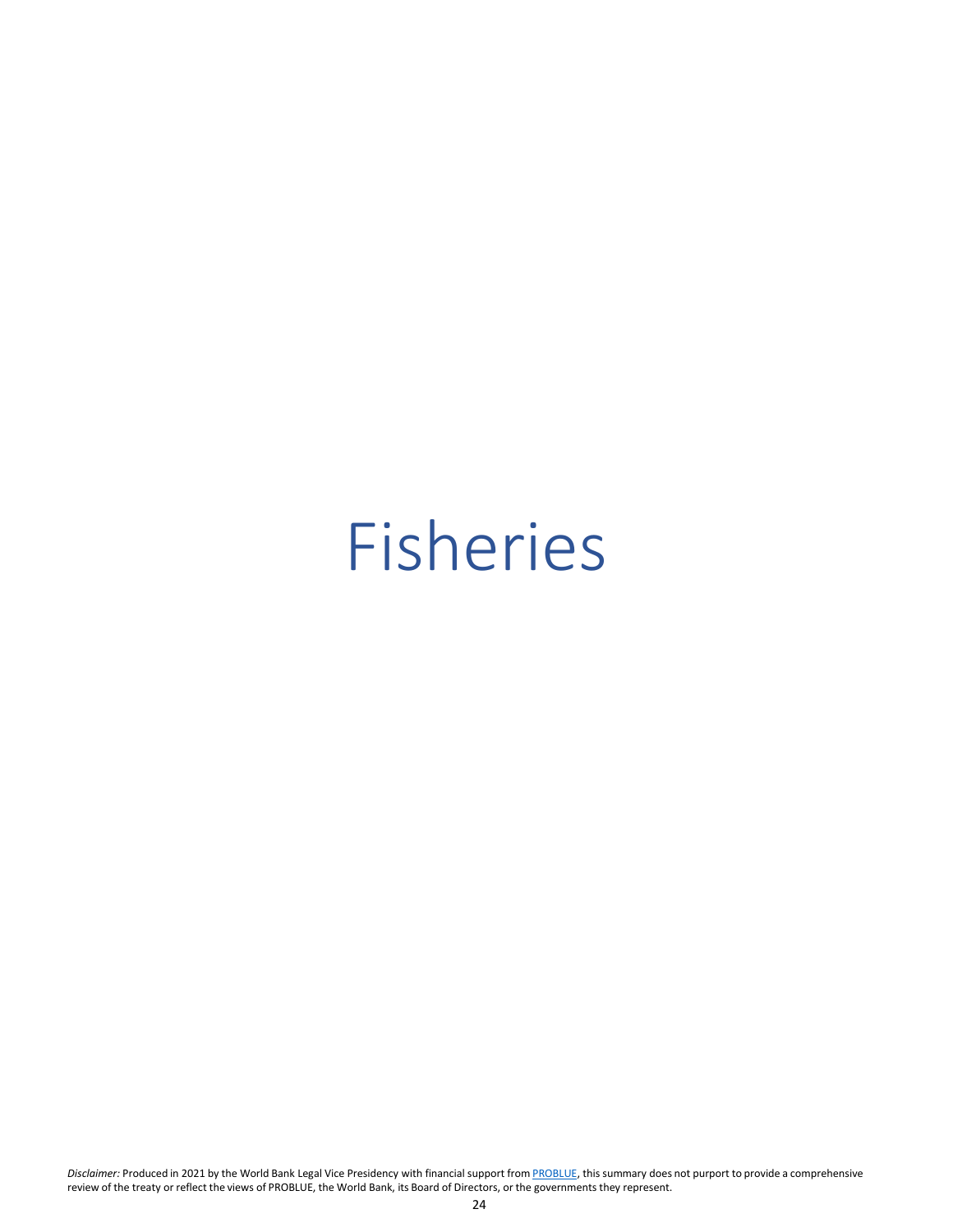<span id="page-26-0"></span>

| <b>Full Title:</b> | <b>Code of Conduct for Responsible Fisheries</b>                                                                                                                                                                                                                                                         |
|--------------------|----------------------------------------------------------------------------------------------------------------------------------------------------------------------------------------------------------------------------------------------------------------------------------------------------------|
| Number of Parties: | $N/A$ - Voluntary                                                                                                                                                                                                                                                                                        |
| Links:             | Link to the Website   Link to the Text of the Code of Conduct                                                                                                                                                                                                                                            |
| Addresses :        | Open to all States; regional economic integration organizations; fishing entities; subregional,<br>regional, and global organizations (whether governmental or non-governmental); and all<br>persons concerned with the conservation of fishery resources and management and<br>development of fisheries |
| Secretariat:       | The Food and Agriculture Organization of United Nations (FAO)                                                                                                                                                                                                                                            |

## **Objectives**

The Code of Conduct for Responsible Fisheries (the Code) is a set of voluntary guidelines that contain principles and international standards for the effective conservation, management, and development of all fisheries<sup>24</sup>, including aquaculture. Specifically, the Code aims to establish principles for responsible fisheries and fishing activities, taking into account all their relevant biological, technological, economic, social, environmental, and commercial aspects. In addition, it aims to serve as a reference framework and guidance in the formulation and implementation of national policies and international agreements. The Code also promotes cooperation, food quality and security, the trade of fisheries products in accordance with relevant laws, and protects living aquatic resources.<sup>25</sup> The Code is global in scope<sup>26</sup> and covers fishing activities in national jurisdiction and beyond.

## Key Provisions

The text of the Code was adopted by consensus in October 1995 by the twenty-eight session of the Conference of FAO.<sup>27</sup> The Code consists of twelve articles and two annexes. Articles 1 to 5 cover the nature, objective, relationship with other international instruments, monitoring procedures, and developing countries' special requirements. Articles 6 to 12 cover the principles and other substantive provisions related to management, operation, aquaculture development, integration of fisheriesinto Coastal Area Management, post-harvest practices and trade, and research. Annex 1 describes the background of the origin and elaboration of the Code, and Annex 2 contains FAO Resolution 4/95, by which it was decided to adopt the Code.

#### Relationship with Other International Instruments

Article 3 notes this Code is voluntary, although it must be interpreted and applied in accordance with relevant international law rules, including the United Nations Convention on the Law of the Sea. In addition, it contains provisionsthat have binding effect for Parties to the respective legal instruments from which these provisions are derived, such as the [Agreement to](http://www.fao.org/3/X3130m/X3130E00.HTM) Promote Compliance with International Conservation and [Management](http://www.fao.org/3/X3130m/X3130E00.HTM) Measures by Fishing Vessels on the High Seas, which according to FAO Conference resolutions 15/93<sup>28</sup> and 4/95<sup>29</sup> forms an integral part of the Code of Conduct.

#### Implementation, Monitoring and Updating

Article 4 gives FAO the role to monitor the application and implementation of the Code.

#### General Principles

The Code establishes the general principle for **all users** of living resources and **States** to conserve aquatic ecosystems.30 It also recommends minimizing waste, catch of non-target species and impacts on associated or dependent.<sup>31</sup> In addition, it calls for fisheries management to promote the maintenance of the quality, diversity, and availability of the resource for present and future generations.

 Article 1.1 Annex 2 of the Code Article 6.1 Article 6.6

<sup>24</sup> Article 1.3

<sup>25</sup> Article 2

<sup>26</sup> Article 1.2

<sup>27</sup> Resolution 4/95

Disclaimer: Produced in 2021 by the World Bank Legal Vice Presidency with financial support from [PROBLUE, t](http://worldbank.org/problue)his summary does not purport to provide a comprehensive review of the treaty or reflect the views of PROBLUE, the World Bank, its Board of Directors, or the governments they represent.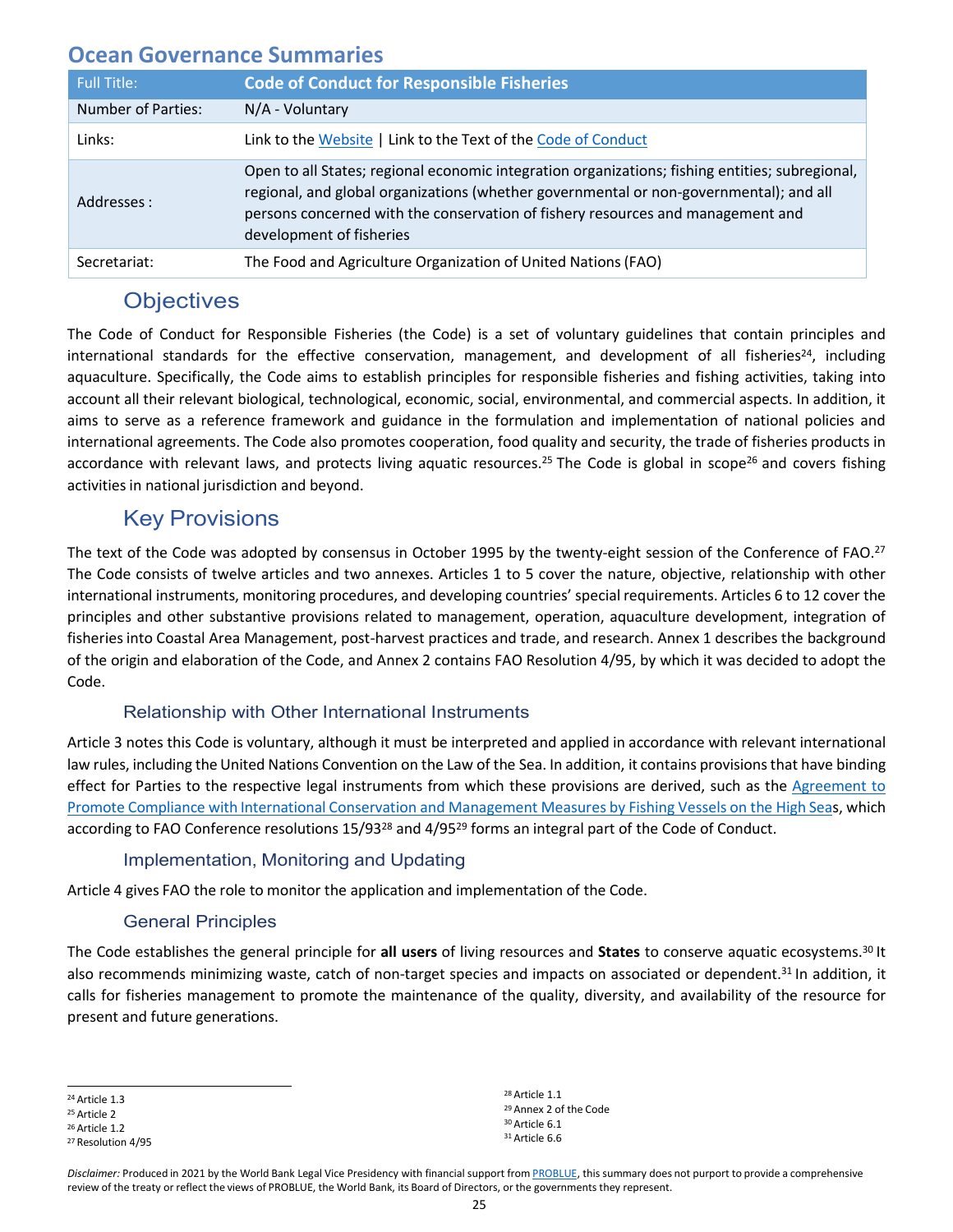Additionally, the Code containsseveral principlesfor **States**, pointing out, for example, that States should prevent overfishing and excess fishing capacity, rehabilitate population as possible and implement management measures based on the best scientific evidence available;<sup>32</sup> ensure consideration of integrated coastal zone management, uses and planning;<sup>33</sup> compliance and enforcement with conservation measures;<sup>34</sup> exercise control over authorized fishing vessels;<sup>35</sup> cooperate at all levels through fisheries management organizations to promote conservation and ensure responsible fisheries; prevent disputes;<sup>36</sup> conduct transparent decision-making process;<sup>37</sup> conduct trade in accordance with the World Trade Organization (WTO) Agreement, in particular with established in the Agreement on the Application of [Sanitary and Phytosanitary](https://www.wto.org/english/tratop_e/sps_e/spsagr_e.htm) [Measures](https://www.wto.org/english/tratop_e/sps_e/spsagr_e.htm) and the [Agreement on Technical Barriers to Trade;](https://www.wto.org/english/docs_e/legal_e/17-tbt_e.htm)<sup>38</sup> promote education and a safe working environment, and protect the rights of fishers, especially those engaged in subsistence, small scale and artisanal fisheries;<sup>39</sup> and consider aquaculture as a mean to promote diversification of income and diet.<sup>40</sup>

The Code reflects in its provisions the precautionary approach, participatory and ecosystem-based concepts. The precautionary approach explicitly appears in several of its articles.<sup>41</sup> The Code recommends that States and regional fisheries management organizations apply it to conservation, management, and exploitation of living aquatic resources.

#### Fisheries Management and Aquaculture Development

The Code provides guidance for the management of fisheries within national jurisdiction and for transboundary fish stocks, as well as for the establishment of sub-regional or regional fisheries organizations and States concerning fisheries management and fishing operations- differentiating duties among all States, flag States and port States.42 The Code also highlights the relevance of recognizing the traditional practices, needs and interests of indigenous people and local fishing communities fishing communities in fisheries management.<sup>43</sup> In addition, it establishes the measures they should adopt in order to achieve the objectives of the Code. Article 9 offers a framework for the responsible development of aquaculture, including culture-based fisheries in areas under national jurisdiction and within transboundary aquatic ecosystems. The Code also offers guidance to States on how to integrate fisheries into Coastal Zone Management.44 Article 11 provides guidance on appropriate measures to ensure the right of consumers to safe fish and establishes quality assurance systems. These measures should be in accordance with the principles, rights and obligations established in the WTO Agreement.

#### Requirements of Developing States

States, relevant organizations, and financial institutions should give full recognition to the special circumstances of developing countries and cooperate for (i) the adoption of measures to achieve the objectives of the Code (such asfinancial, technology transfer, training, etc.) and (ii) address the needs of developing countries to develop their fisheries.<sup>45</sup>

## Relevance to World Bank–Financed Projects

As the Codes sets out principles and international standards for the effective conservation, management, and development of all fisheries, it should be taken into account in any Bank- financed project related to promoting sustainable and responsible fisheries or that aims to design or implement national policies and international agreements.

 Article 6.16, 6.17 and 6.1 Article 6.19 Article 6.5 and 7.5 Article 7 and Article 8 Article 7.6.6 Article 10 <sup>45</sup> Article 1

<sup>32</sup> Article 6.3 and 6.4

<sup>33</sup> Article 6.9

<sup>34</sup> Article 6.10

<sup>35</sup> Article 6.11 <sup>36</sup> Article 6.12 and 6.15

<sup>37</sup> Article 6.103

<sup>38</sup> Article 6.14 and Article 11.2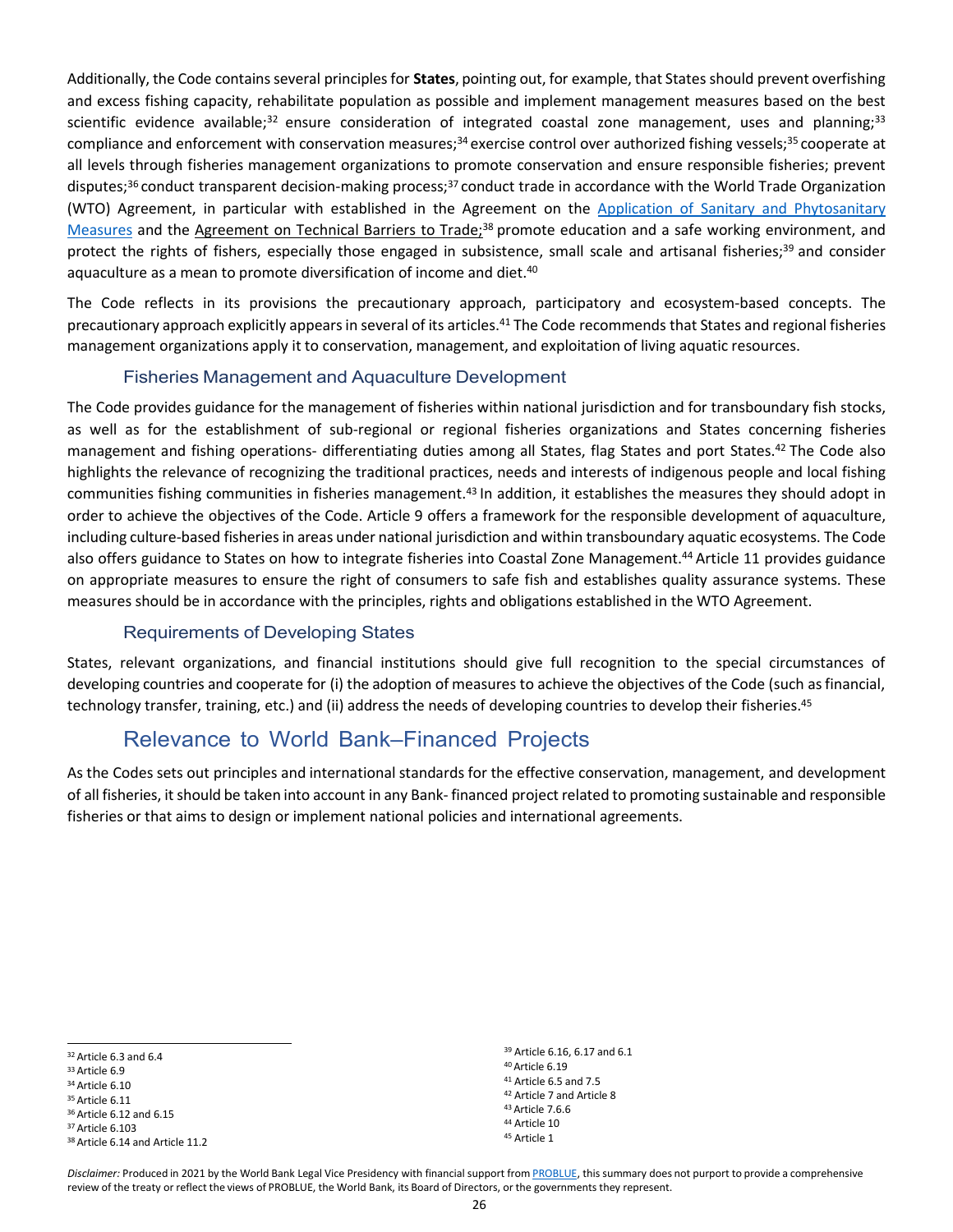<span id="page-28-0"></span>

| <b>Full Title:</b> | Agreement to Promote Compliance with International Conservation and<br>Management Measures by Fishing Vessels on the High Seas (FAO Compliance<br><b>Agreement</b> )                                                              |
|--------------------|-----------------------------------------------------------------------------------------------------------------------------------------------------------------------------------------------------------------------------------|
| Number of Parties: | $42^{1}$                                                                                                                                                                                                                          |
| Links:             | Link to the Website   Link to the Text of the Agreement                                                                                                                                                                           |
| Membership:        | Open to any Member or Associate Member of FAO, and to any non-member State that is a<br>Member of the United Nations, or of any of the specialized agencies of the United Nations or of<br>the International Atomic Energy Agency |
| Secretariat:       | The Food and Agriculture Organization of United Nations (FAO)                                                                                                                                                                     |

## **Objectives**

The FAO Compliance Agreement (the Agreement) aims to enhance fishing vessel compliance on the high seas. It does so through international conservation and management measures for living marine resources by strengthening Flag States' responsibility over fishing vessels flying their flag. The Agreement also aims to prevent the practice of flagging or reflagging fishing vessels under flags of States that are unable to enforce these measures.

## Key Provisions

The Agreement's text was adopted in 1993 at the 27th Session of FAO Conference and entered into force in 2003. The Agreement consists of 16 articles. The Agreement forms an integral part of the *[International](http://www.fao.org/fishery/code/en) Code of Conduct for Responsible [Fishing](http://www.fao.org/fishery/code/en)*, which establishes principles and standards for responsible fishing to prevent the practice of reflagging of vessels to avoid the application of high seas conservation and management measures determined by regional fisheries organizations. The Agreement builds on the general framework of the 1982 United Nations Convention on the Law of the Sea, which focused on the exclusive economic zone challenges, to a large extent, and disregarded the problem of high seas fishing.

#### Application (Article II)

The Agreement applies to all fishing vessels used or intended for fishing on the high seas, except vessels of less than 24 meters in length, unless that would undermine the Agreement's objective and purpose.<sup>2</sup>

#### Flag State Responsibility (Article III)

This provision identifies the following key responsibilities of flag States: (1) Flag States must "**take such measures as may be necessary to ensure**" their vessels **do not engage** in any activity that undermines the effectiveness of international conservation and management measures;3 (2) Flag States **must pre-authorize** their vessels to fish on high seas;4 (3) No Flag States shall authorize their vessels to be used for fishing on the high seas unless the State is satisfied that it is able "**to exercise effectively its responsibilities** under this Agreement in respect to that vessel."5

#### Records of Fishing Vessels and Exchange of information (Article IV & VI)

Parties must maintain a **record** of fishing vessels entitled to fly their flags and authorized for fishing. They must also take such measures as necessary to ensure that all such vessels are entered in the record.<sup>6</sup>

The Agreement also deals with the exchange of information, requiring Parties to submit to FAO certain information with respect to each fishing vessel entered in the record (name, previous flag, length, etc.).<sup>7</sup>

<sup>1</sup> As of February 2021.

<sup>2</sup> Article II

<sup>3</sup> Article III.1 <sup>4</sup> Article III.2

<sup>5</sup> Article III.3

<sup>6</sup> Article IV

<sup>7</sup> Article VI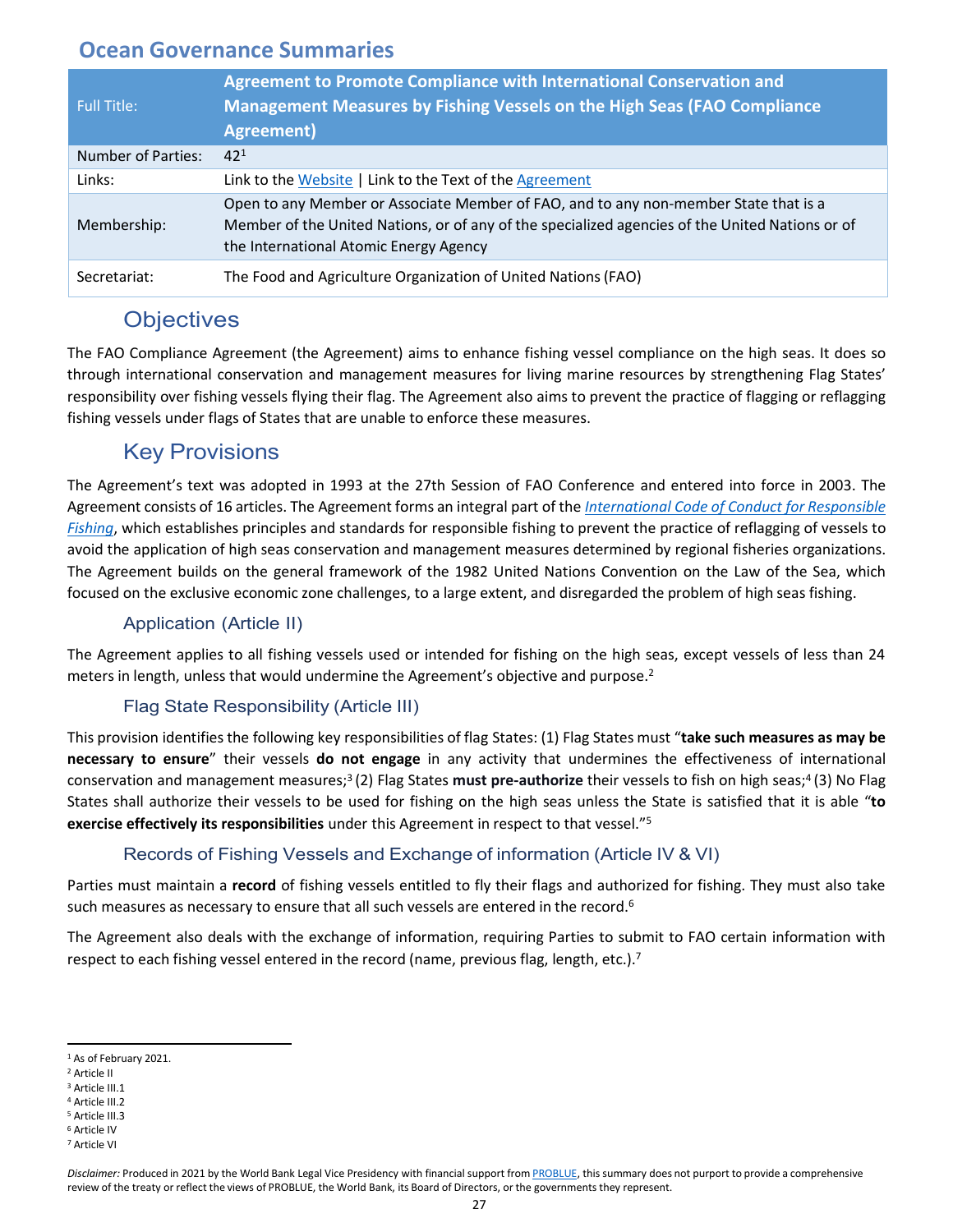#### International Cooperation (Article V)

The Agreement promotes international cooperation and the exchange of information among Parties, including evidentiary material, relating to activities of fishing vessels to assist flag Sates in identifying its vessels reported to have engaged in activities undermining international conservations and management measures. Also, it invites Parties to enter into cooperative agreements to promote the objective and achievement of the Agreement.

#### Cooperation with Developing States (Article VII)

The Agreement recognizes an obligation of its Parties to cooperate and provide assistance to developing countries to fulfill their obligations under the Agreement.<sup>8</sup>

Parties shall settle disputes by consultation, aiming to reach a mutually satisfactory solution. If the dispute is not settled, and with the consent of all Parties to the dispute, the dispute shall be submitted to the **International Court of Justice**, to the **Tribunal for the Law of the Sea,** or to arbitration.9 In case of failure to reach an agreement, Parties have an obligation to continue cooperating with a view of reaching a settlement in accordance with the conservation of living marine resources rules.

## Relevance to World Bank–Financed Projects

As the Agreement establishes obligations to countries to ensure their vessels fishing in the high sea do not engage in any activity that undermines conservation and management effectiveness, it is relevant to any Bank-financed<sup>10</sup> project aiming to build countries' capacity to improve compliance with those measures, strengthen high seas fisheries governance, and effectively manage fisheries, including by reducing illicit fishing.

<sup>8</sup> Article VII

<sup>9</sup> Article IX

<sup>10</sup> The World Bank only engages with Member Countries and thus does not engage in financing activities outside of territorial waters.

Disclaimer: Produced in 2021 by the World Bank Legal Vice Presidency with financial support from [PROBLUE, t](http://worldbank.org/problue)his summary does not purport to provide a comprehensive review of the treaty or reflect the views of PROBLUE, the World Bank, its Board of Directors, or the governments they represent.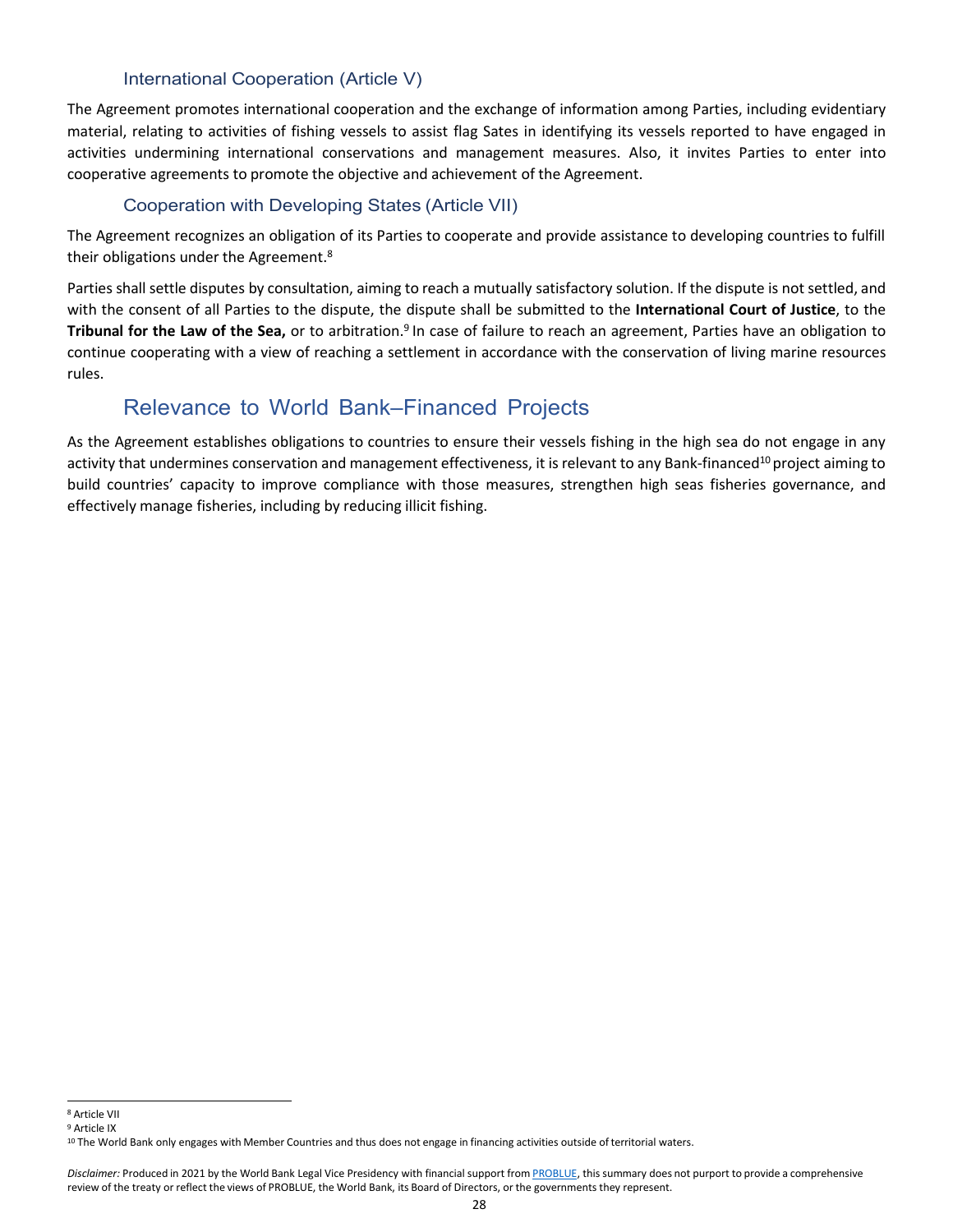<span id="page-30-0"></span>

| <b>Full Title:</b>        | Agreement for the Implementation of the Provisions of the United Nations<br>Convention on the Law of the Sea of 10 December 1982 relating to the<br><b>Conservation and Management of Straddling Fish Stocks and Highly Migratory</b><br><b>Fish Stocks (UN Fish Stocks Agreement)</b> |
|---------------------------|----------------------------------------------------------------------------------------------------------------------------------------------------------------------------------------------------------------------------------------------------------------------------------------|
| <b>Number of Parties:</b> | 91 <sup>1</sup>                                                                                                                                                                                                                                                                        |
| Links:                    | Link to the Website   Link to the Text of the Agreement                                                                                                                                                                                                                                |
| Membership:               | Open to all States                                                                                                                                                                                                                                                                     |
| Secretariat:              | The Division for Ocean Affairs and the Law of the Sea (DOALOS)                                                                                                                                                                                                                         |

## **Objectives**

The UN Fish Stocks Agreement (the Agreement) aimsto ensure the long-term conservation and sustainable use of straddling fish stocks and highly migratory fish stocks.<sup>2</sup> The Agreement developed a legal framework for the effective implementation of the provisions of the 1982 United Nations Convention on the Law of the Sea (UNCLOS) related to those stocks, and establishes the governing principles for their conservation and management.<sup>3</sup>

## Key Provisions

The text of the Agreement was adopted in 1995 by the United Nations [Conference](https://www.un.org/Depts/los/fish_stocks_conference/fish_stocks_conference.htm) on Straddling Fish Stocks and Highly Migratory Fish Stocks, and entered into force in 2001, with the purpose of facilitating the implementation of certain provisions of the 1982 United Nations Convention on the Law of the Sea concerning the conservation and management of straddling fish stocks and highly migratory fish stocks. The Agreement **applies** to highly migratory fish stocks, which travel long distances (e.g., tuna, swordfish, oceanic sharks) and occur in the high seas and countries' exclusive economic zones (EEZs); and to straddling stocks (e.g., cod, halibut, jack mackerel), that occur both within EEZs and in the adjacent high seas area, beyond national jurisdiction.<sup>4</sup> The Agreement applies to the conservation and sustainable use of those stocks in areas beyond national jurisdiction, or high seas. However, it also extends the application of certain provisions,5 and the precautionary approach (explained below) to areas under national jurisdiction.

The Agreement consists of fifty articles divided into twelve parts, and two annexes.

#### General Principles (Part II)

The Agreement offers a general framework for **cooperation** between port, coastal and flag States to ensure conservation and effective management of straddling fish stocks and highly migratory fish stocks, including an **ecosystem approach**. More specifically, the Agreement establishes that States must cooperate, among others, in (i) adopting measures based on the best scientific evidence available, to ensure the long-term sustainability of such stocks and to promote the objective of their optimum utilization; (ii) adopting measures concerning other species of the same ecosystem, when necessary; (iii) assessing impacts on such stocks and others of the same ecosystem; (iv) minimizing pollution, waste, discards and overfishing; (v) protecting biodiversity; (vi) collecting and sharing data; and (vii) ensuring that there are effective mechanisms for compliance and enforcement of those measures.<sup>6</sup>

Furthermore, the Agreement establishes that the management and conservation of these stocks must be based on the **precautionary approach**. Under this approach, States shall not use the absence of adequate scientific information to postpone or fail to take conservation and management measures.<sup>7</sup>

In order to ensure the conservation and management of covered stocks in their entirety, the Agreement requires States to establish compatible measures between measures adopted for the high seas areas and those under national jurisdiction.<sup>8</sup>

<sup>6</sup> Agreement, Article 5. <sup>7</sup> Agreement, Article 6. <sup>8</sup> Agreement, Article 7.

<sup>&</sup>lt;sup>1</sup> As of March 2021.

<sup>2</sup> Agreement, Article 2.

<sup>3</sup> *See* UNCLOS Articles 63(2) and 64.

<sup>4</sup> Agreement, Article 3; UNCLOS, Annex 1.

<sup>5</sup> Agreement, Article 6 and 7.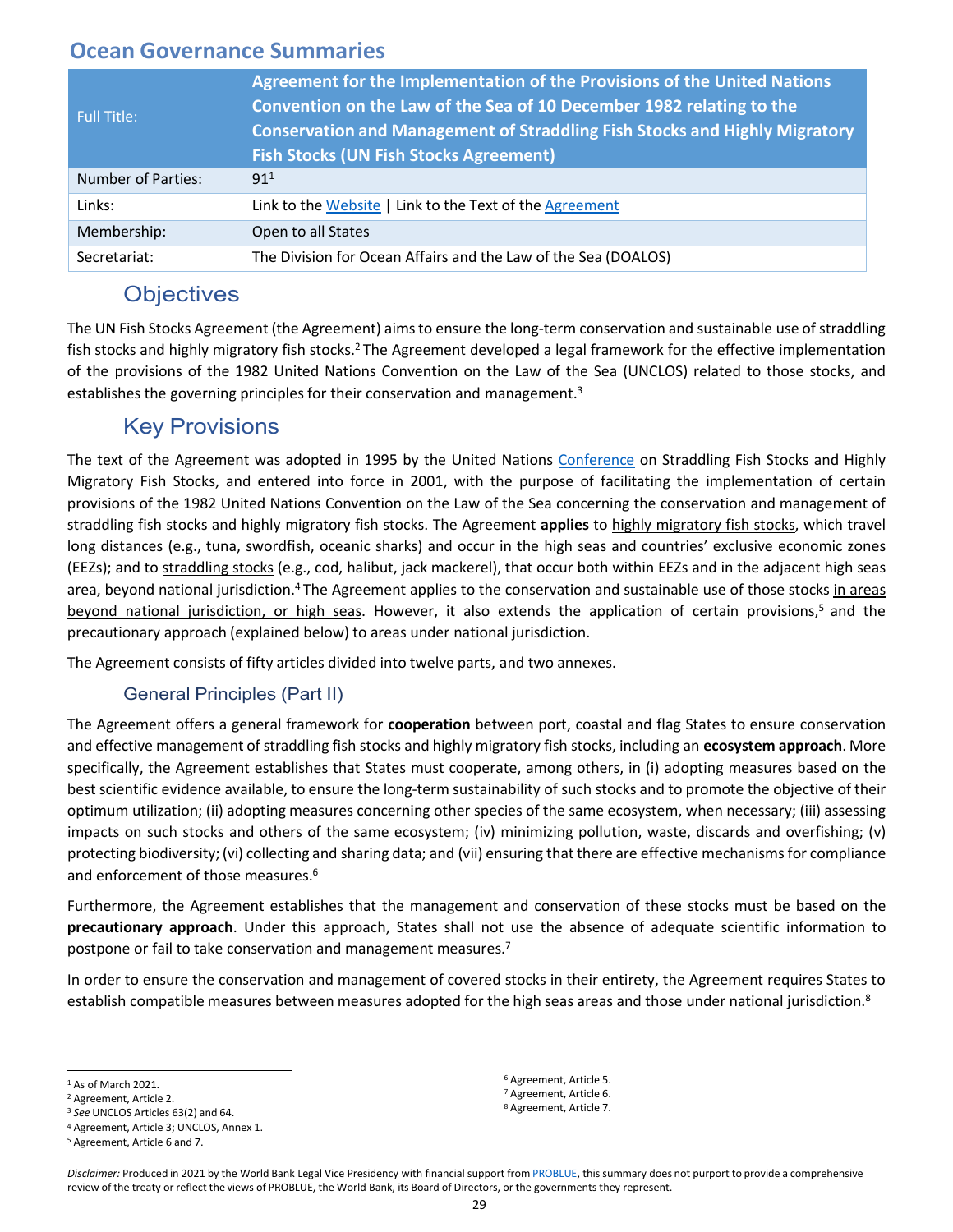#### The Role of Regional Fisheries Management Organizations (Part III)

The Agreement gives an important role to sub-regional and regional fisheries management organizations or RFMOs, as mechanisms of cooperation between coastal States and fishing States. For example, the Agreement provides that if an RFMO or arrangement has the competence to establish conservation and management measures for particular straddling and highly migratory fish stocks, States fishing for the stocks on the high seas and relevant coastal States shall become members of the organization, or participants in such arrangement, or apply the measures established; and if there is no such RFMO or arrangement in place, States shall cooperate to create it.<sup>9</sup> Also, the Agreement identifies roles and purposes.

#### Duties of the Flag State (Part V and VI)

The Agreement strengthens the responsibility of flag States over vessels flying their flag on the high seas. It requires States to ensure that their vessels comply with sub-regional and regional conservation and management measures, and that such vessels do not engage in activities that undermine the effectiveness of such measures.10 It also sets out other flag State duties related to licensing, identification, establishment of national records, monitoring, compliance and enforcement.<sup>11</sup> The agreement also creates innovative system of international cooperation in enforcement.<sup>12</sup>

#### Requirements of Developing States (Part VII)

Part VII of the Agreement recognizes special requirements of developing States. It requires Parties to cooperate and provide assistance to developing States to enhance their ability to conserve and manage such stocks, develop their own fisheries for such stocks, enable participation in high seas fisheries and in sub-regional and regional fisheries management organizations and arrangements.

#### Dispute Settlement (Part VIII)

States Parties are obligated to settle disputes by peaceful means. If the dispute is related to conservation and management measures, States shall make all efforts to reach an agreement and apply provisional measures while the settlement is pending. If Parties are not able to reach agreement, the dispute shall be submitted to a court or tribunal.13 If the dispute is related to matters of a technical nature, the States may refer the dispute to an ad hoc expert panel.<sup>14</sup> UNCLOS procedures governing the settlement of disputes apply (mutatis mutandis) if the dispute concerns the Agreement's interpretation or application, or that of a subregional, regional or global fisheries agreement relating to straddling fish stocks or highly migratory fish stocks to which the relevant States are party.15

## Relevance to World Bank–Financed Projects

The UN Fish Stock Agreement is relevant to any Bank-financed project related to conservation and sustainable use of straddling and highly migratory fish stocks or RMFOs of particular species of such stocks. For example, one Bank-financed project that implicated the UN Fish Stock Agreement aimed to catalyze investment into sustainable management of highly migratory fish sticks spanning areas within and beyond national jurisdiction.

<sup>13</sup> Agreement, Article 7.4 and 7.5.

<sup>14</sup> Agreement, Article 29.

<sup>9</sup> Agreement, Article 8.

<sup>10</sup> Agreement, Article 18.

<sup>11</sup> Agreement, Article 18 and 19.

<sup>12</sup> Agreement, Article 20 to 22.

<sup>15</sup> UNCLOS, Part XV; Agreement, Article 30.

Disclaimer: Produced in 2021 by the World Bank Legal Vice Presidency with financial support from [PROBLUE, t](http://worldbank.org/problue)his summary does not purport to provide a comprehensive review of the treaty or reflect the views of PROBLUE, the World Bank, its Board of Directors, or the governments they represent.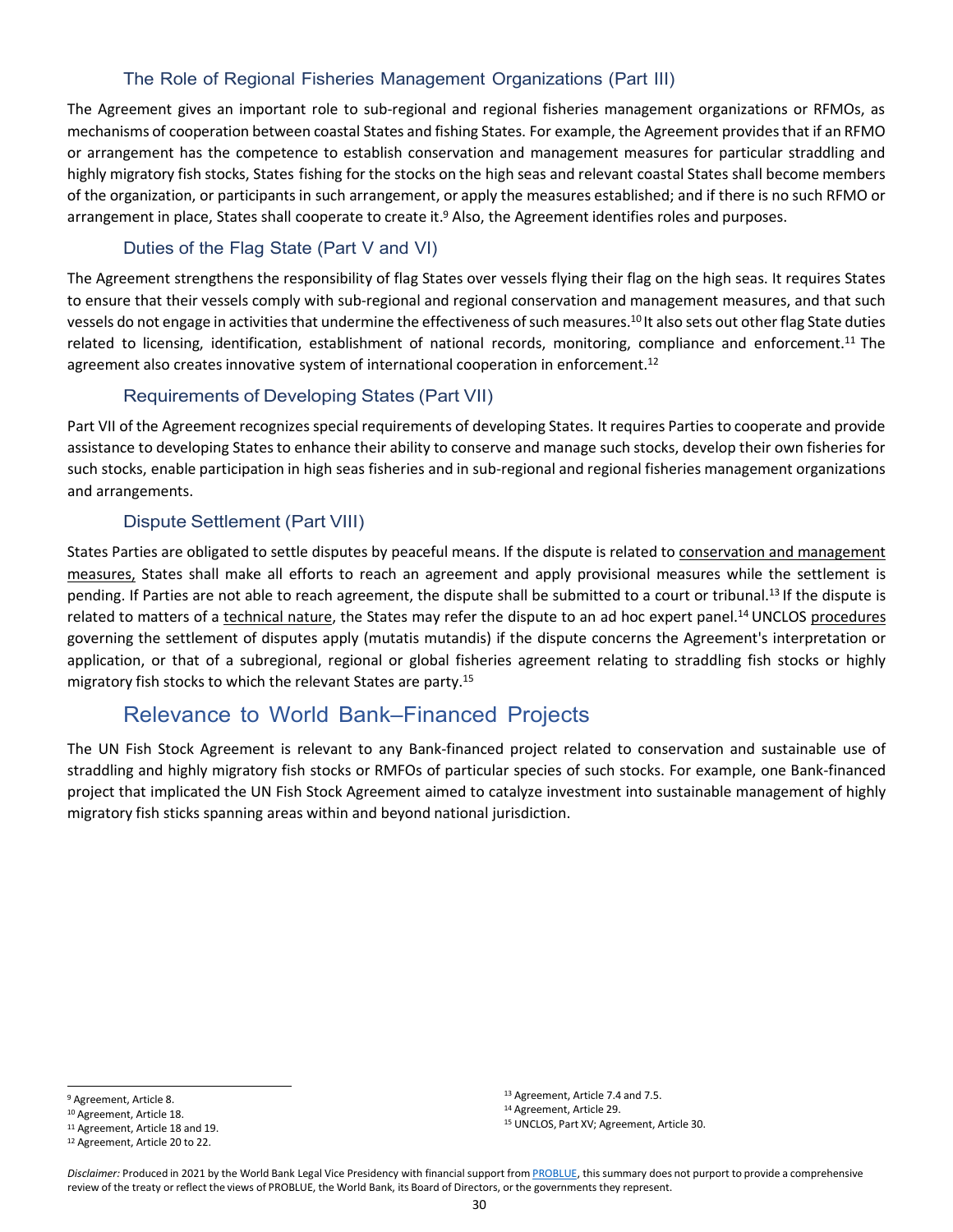<span id="page-32-0"></span>

| <b>Full Title:</b> | Agreement on Port State Measures to Prevent, Deter and Eliminate Illegal,<br><b>Unreported and Unregulated Fishing (PSMA)</b> |
|--------------------|-------------------------------------------------------------------------------------------------------------------------------|
| Number of Parties: | $68^{1}$                                                                                                                      |
| Links:             | Link to the Website   Link to the Text of the Agreement                                                                       |
| Membership:        | Open to all States and regional economic integration organizations                                                            |
| Secretariat:       | The Food and Agriculture Organization of United Nations (FAO)                                                                 |

## **Objectives**

The Agreement on Port State Measuresto Prevent, Deter and Eliminate Illegal, Unreported and Unregulated Fishing (PSMA) aims to adopt and implement effective port measures to tackle illegal, unreported, and unregulated (IUU) fishing from vessels that seek entry or while they are in a State's port different to their flag State.2 The provisions of the PSMA apply to fishing vessels seeking entry into a designated port of a State which is different from their flag State. The PSMA aims to disincentivize vessels engaged in IUU fishing activities from using ports to land their catches and subsequently reach the markets. It also includes a requirement to provide assistance to developing countries to strengthen their implementation capacity. The PSMA's ultimate objective is to ensure the long-term conservation and sustainable use of living marine resources.

## Key Provisions

The PSMA was adopted in 2009 at the thirty-sixth Session of the FAO Conference and entered into force in 2016. The PSMA consists of 37 articles, which are divided into ten parts, and five annexes. Part 1 covers general provisions; Part 2, 3 and 4, sets outs actions to be taken by port States related to procedures for foreign vessels entering or using ports and subsequent inspections actions; Part 5 addresses the role of flag States; Part 6 contains requirements for developing countries; and finally, Part 7 to 10 are general final provisions, including dispute resolution.

#### Part 1. General Provisions

The PSMA establishes a general obligation for Parties to "*prevent, deter and eliminate IUU fishing through the implementation of effective port State measures.*"3 The PSMA applies to foreign vessels that either seek to enter a port State or are already there, that were conducting fishing in marine areas that is IUU and to fishing-related activities to support IUU fishing.4 Vessels engaged in artisanal fisheries and not suspected of being engaged with IUU activities are excluded from the PSMA.

In addition, the PSMA promotes cooperation and the exchange of information among port States and flag States, and at the national and international level, to achieve its effective implementation.<sup>5</sup> Cooperation among port and flag States is consistently and constantly mentioned in the provisions of the PSMA.

#### Part 2-4. Key Provisions for Port States when Vessels Seek Entry into Port, Using of Ports and **Inspections**

**Entry into and using of ports**. The PSMA sets out the obligation for port State Parties to ensure that their ports are properly designated (providing a list to FAO), publicized, and with sufficient capacity to conduct inspections.6 Also, port States shall request certain information from vessels before granting access to the port in order to determine if the vessel has been engaged in IUU fishing or related activities. That information must be provided and examined in advance.<sup>7</sup>

After examining the case, a port State shall decide whether it grants or denies the entry of the vessel. Port States may allow entry just for the purpose of inspection. In case of denial, a port State must communicate its decision to the flag State and, if possible, to other relevant stakeholders.<sup>8</sup> In addition, port States shall deny the use of their ports for "landing,

 Article 5 and 6. Article 7. Article 8. Article 9.3.

<sup>&</sup>lt;sup>1</sup> As of March 2021.

<sup>2</sup> Article 2 and 3.

<sup>3</sup> Article 2.

<sup>4</sup> Article 3 .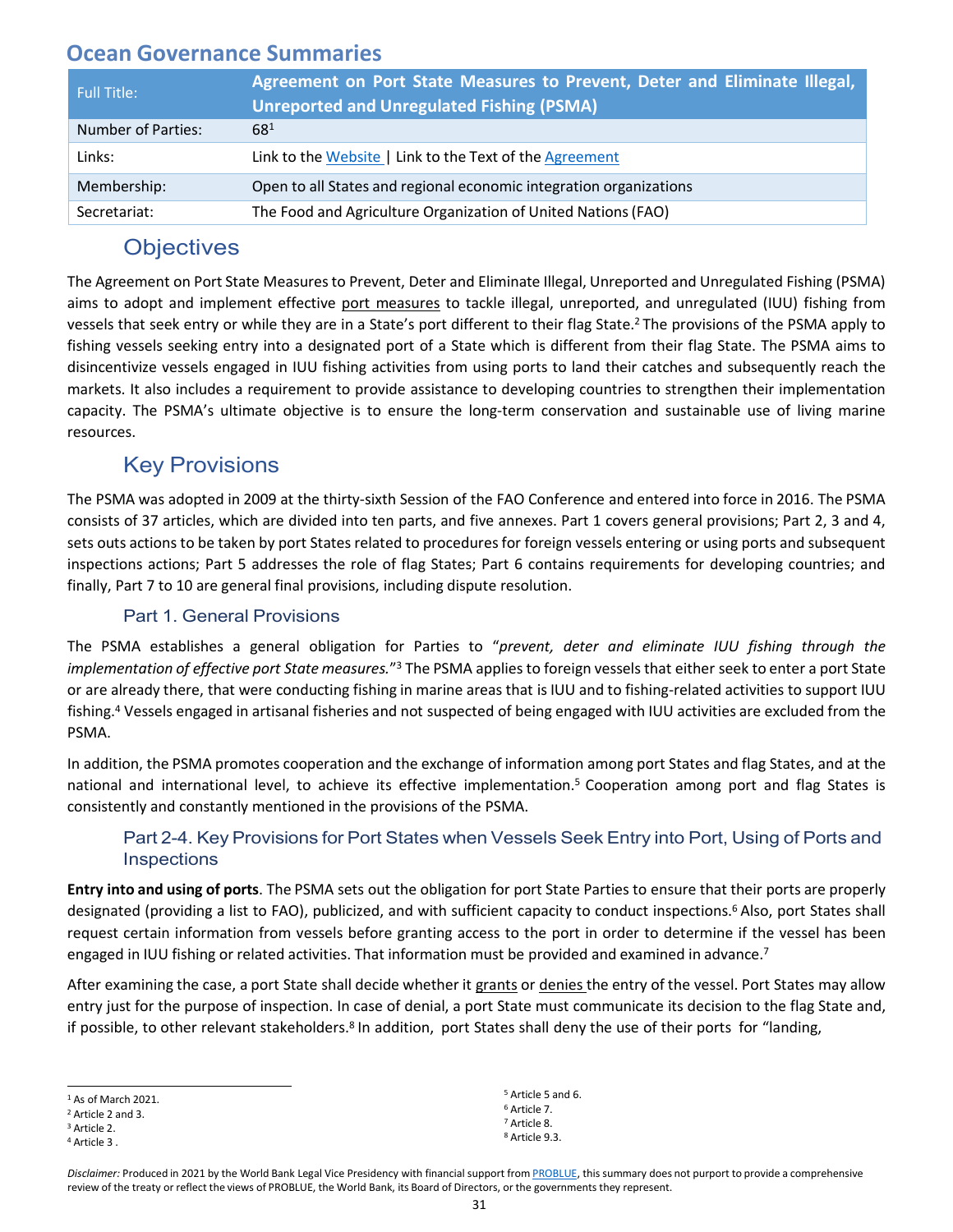transshipping, packing, and processing of fish" to vessels that have already entered the port when specific criteria are met; and subsequently communicate it to the flag State.9 Denial cannot take place in case of *force majeure* or distress.

**Inspections and follow-up actions.** The PSMA requires to carry out inspections.10 Port States are required to inspect a minimum number of vessels annually, in accordance with certain priority criteria, and to "seek to agree on minimum levels for inspection through RFMOs,11 FAO or otherwise."12 Once the inspection is conducted, each party shall transmit the result to the flag State and other relevant key stakeholders (other States, RFMO, FAO, etc.). If there is clear evidence that the inspected vessel was engaged in IUU fishing, the port State shall take the two follow-up measures: (i) promptly notify the flag State and (ii) deny the use of its port. $13$ 

#### Part 5. The Primary Responsibility of Flag States

The PSMA, in its preamble, recognizes that measures to combat IUU fishing should build on the *primary responsibility* of flag States. In this regard, the PSMA establishes several obligations for flag States to cooperate. For example, the PSMA requires flag States to ensure that their vessels cooperate in inspections conducted by port States; request inspection when having clear groundsthat a vessel flying itsflag is engaged in IUU; encourage vessels to use ports of States consistent with the PSMA and; inform other Parties of actions taken in respect of vessels flying its flag. 14

#### Part 6. Requirements of Developing States

The PSMA recognizes an obligation of Parties to cooperate and provide assistance to developing countries to enhance capacity and facilitate technical assistance for the implementation of the PSMA measures. In addition, Parties must cooperate to establish funding mechanismsto assist with the implementation of the PSMA and create ad hoc working groups to manage these mechanisms.

#### Dispute Settlement

State Parties shall settle disputes by consultation, aiming to reach a mutually satisfactory solution. If a dispute is not settled, and upon all Parties' agreement, the disputes shall be submitted to the **International Court of Justice**, to the Tribunal for the Law of the sea, or to arbitration.<sup>15</sup>

## Relevance to World Bank–Financed Projects

As the PSMA aims to prevent, deter, and eliminate IUU fishing, it is relevant to any Bank-financed project building capacity to prevent IUU fishing. Some current Bank-financed projectsinvolving PSMA include projectsthat aim to sustainably increase a borrower's wealth generation through the cultivation of fisheries and aquatic resources, as well as projects focused on strengthening national and regional governance capacity to better manage fisheries

<sup>11</sup> Regional Fisheries Management Organizations.

<sup>12</sup> Article 12.

Disclaimer: Produced in 2021 by the World Bank Legal Vice Presidency with financial support from [PROBLUE, t](http://worldbank.org/problue)his summary does not purport to provide a comprehensive review of the treaty or reflect the views of PROBLUE, the World Bank, its Board of Directors, or the governments they represent.

<sup>13</sup> Article 18. <sup>14</sup> Article 21. <sup>15</sup> Article 22.

<sup>9</sup> Article 11.

<sup>10</sup> Article 13.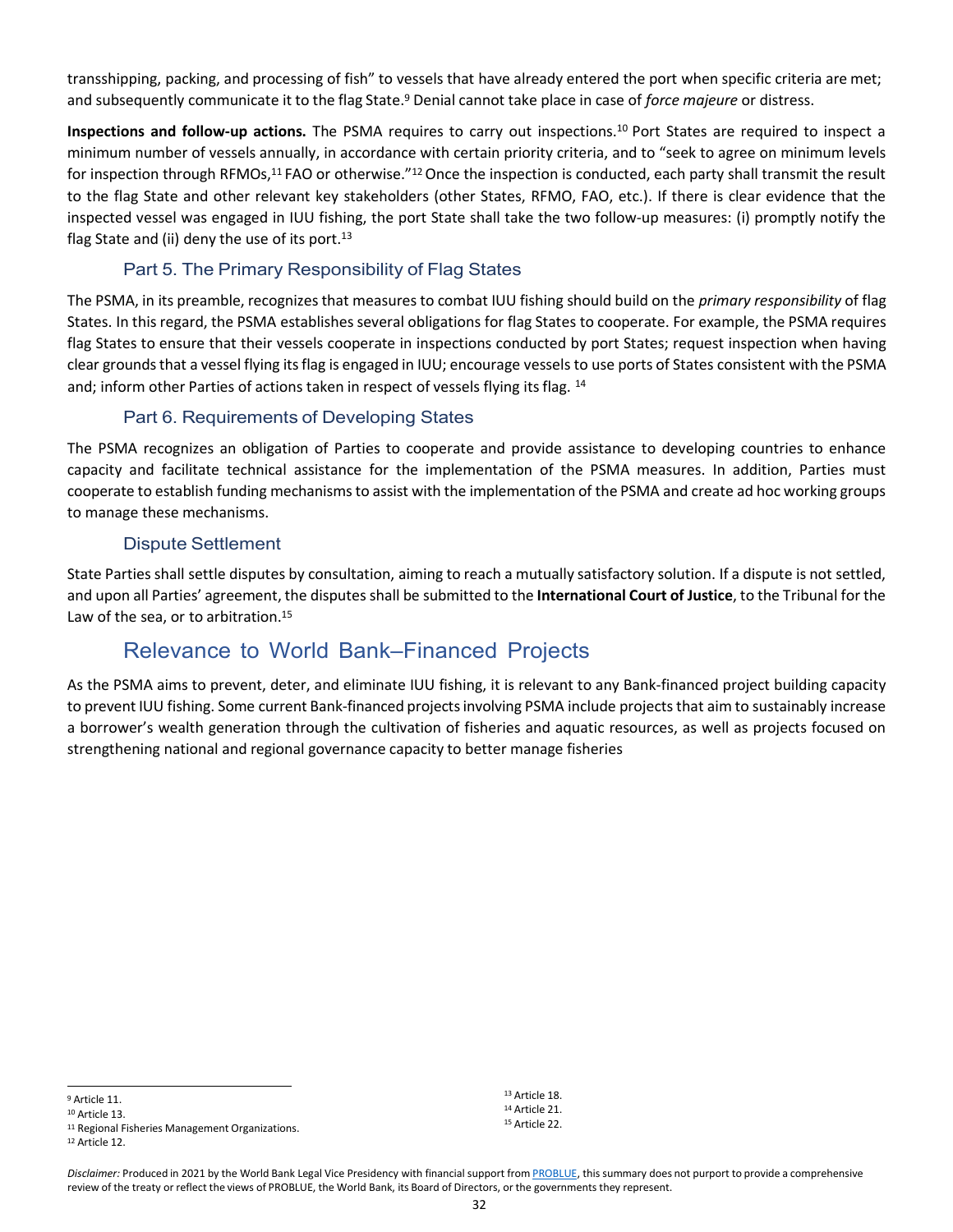## <span id="page-34-0"></span>Conservation

*Disclaimer:* Produced in 2021 by the World Bank Legal Vice Presidency with financial support from [PROBLUE, t](http://worldbank.org/problue)his summary does not purport to provide a comprehensive review of the treaty or reflect the views of PROBLUE, the World Bank, its Board of Directors, or the governments they represent.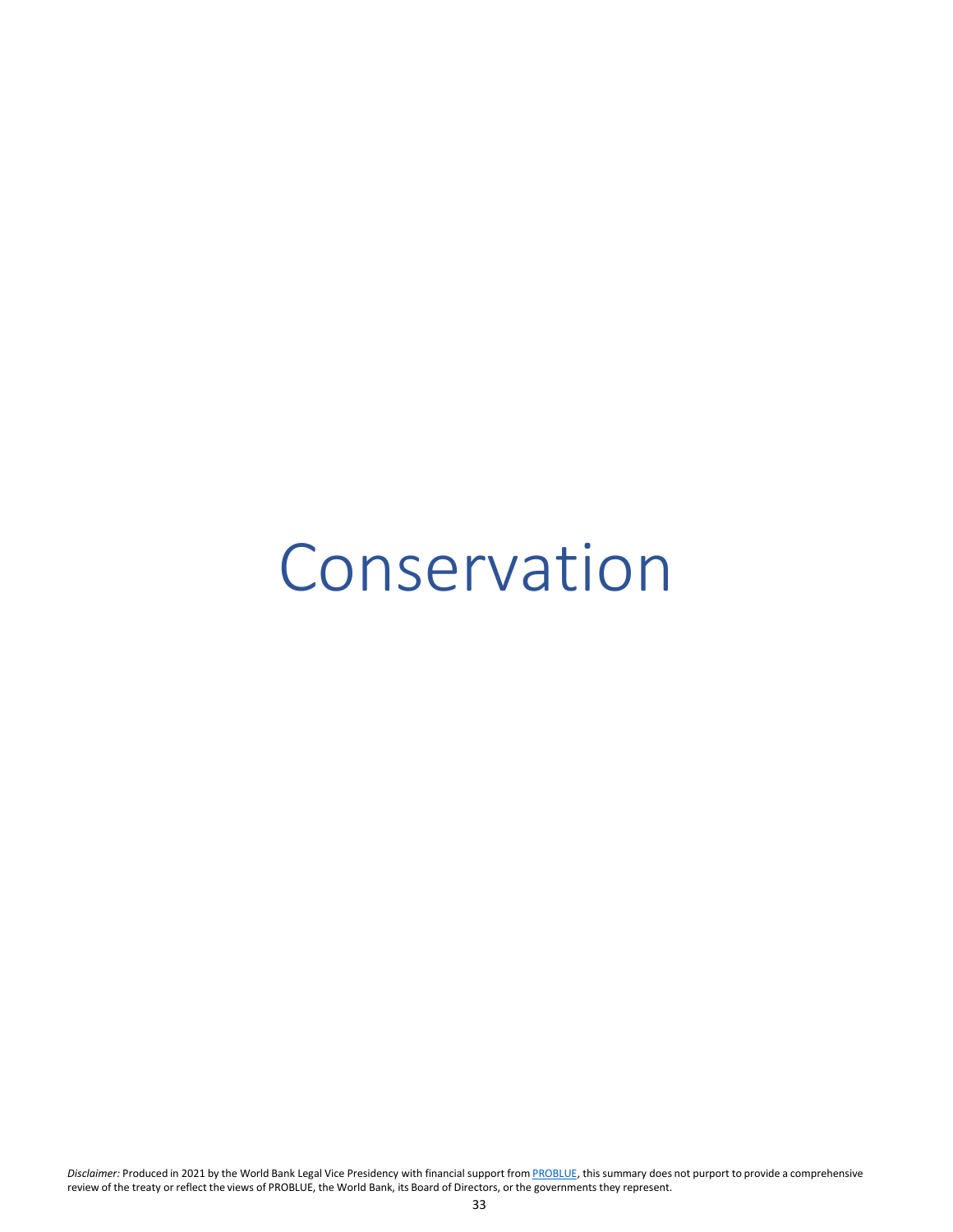<span id="page-35-0"></span>

| <b>Full Title:</b> | <b>Convention of Biological Diversity (CBD)</b>                                                                     |
|--------------------|---------------------------------------------------------------------------------------------------------------------|
| Number of Parties: | 196 parties $1$                                                                                                     |
| Links:             | Link to the Website   Link to the Text of the Convention                                                            |
| Membership:        | Open to all States and any regional organization                                                                    |
| Secretariat:       | Secretariat of the Convention on Biological Diversity, hosted by the United Nations<br>Environment Programme (UNEP) |

## **Objectives**

The Convention of Biological Diversity (the Convention) hasthree core objectives: (i) the **conservation** of biological diversity, (ii) the **sustainable use** of **its components,** (iii) and the **fair and equitable sharing of the benefits** arising out of the utilization of genetic resources, including by appropriate access to genetic resources and by appropriate transfer of relevant technologies.

## Key Provisions

The text of the Convention was adopted in 1992 and entered into force in 1993. The Convention consists of forty-two articles and two annexes.

#### General Provisions

The Convention established as a general principle that States have the sovereign right to exploit their own resources and the responsibility to ensure that activities within their jurisdiction or control do not cause damage to the environment of others States or areas beyond national jurisdiction.<sup>2</sup> The obligations of Parties, subject to the rights of other States, apply : (i) to areas within the limits of their national jurisdiction, in the case of components of biological diversity); and (ii) to areas within their national jurisdiction or beyond the limits of national jurisdiction, in the case of processes and activities, regardless of where their effects occur.<sup>3</sup>

Articles 6 to 20 of the Convention translate the three core objectives into specific commitments. For example, Article 4 requires Parties —in accordance with their conditions and capabilities—to develop national strategies, plans, or programs (NBSAPs) and integrate the conservation and sustainable use of biological diversity into relevant sectoral or cross- sectoral plans, and policies.4 It also contains commitments related to identification and monitoring of components of biological diversity,<sup>5</sup> in-situ and ex-situ conservation,  $6$  research and training,  $7$  education,  $8$  impact assessment,  $9$  access to genetic resources, $10$  and transfer of technology, $11$  and financial resources. $12$ 

#### Convention Provisions Related to Oceans

Article 2 includes in its definition of *biological diversity* an explicit reference to the marine environment. The article defines biological diversity as "the variability among living organisms from all sources including, inter alia, terrestrial, marine and other aquatic ecosystems and the ecological complexes of which they are part." The binding commitments of the Convention are thus all relevant and applicable to marine and coastal biodiversity. In addition, Article 5 establishes that Parties shall, when possible and appropriate, cooperate in respect of areas beyond national jurisdiction for the conservation and sustainable use of biological diversity. Also, Article 22 mentions that, with respect to the marine environment, the Convention shall be implemented consistently with the rights and obligations of States under the law of the sea.

| <sup>1</sup> As of February 2021 | <sup>7</sup> Article 12.  |
|----------------------------------|---------------------------|
| <sup>2</sup> Article 3           | <sup>8</sup> Article 13.  |
| <sup>3</sup> Article 4.          | <sup>9</sup> Article 14.  |
| <sup>4</sup> Article 6.          | <sup>10</sup> Article 15. |
| <sup>5</sup> Article 7.          | $11$ Article 16.          |
| <sup>6</sup> Article 8 and 9.    | <sup>12</sup> Article 20. |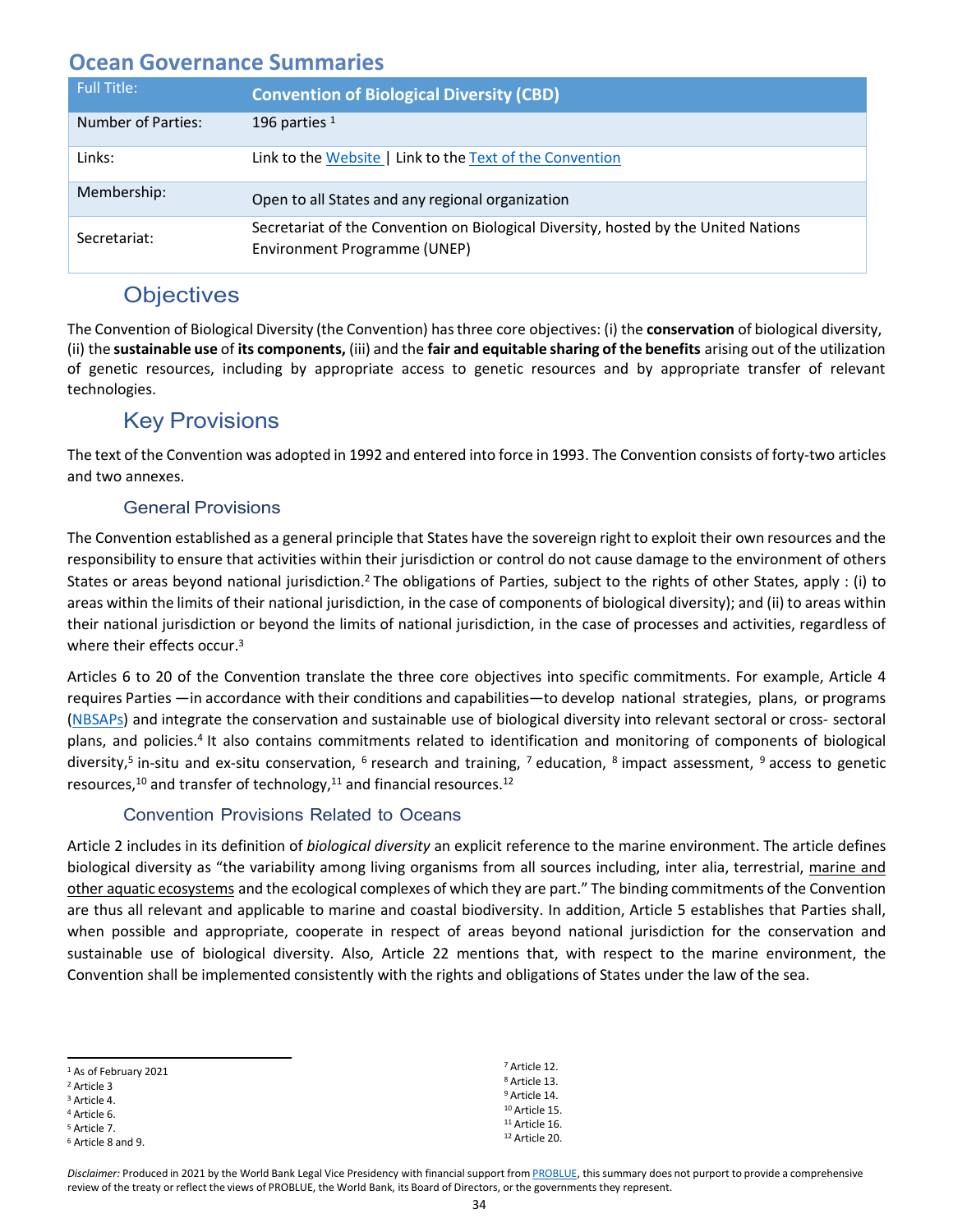## Global Biodiversity Framework: Aichi Targets & Other Instruments

At the 10th Conference of the Parties in October 2010 in Nagoya, Japan, the Parties to the Convention agreed on a ten-year global **[Strategic Plan f](https://www.cbd.int/sp/default.shtml)or Biodiversity** to combat biodiversity loss over the next decade and defined 20 concrete targets, known as the **[Aichi Targets](https://www.cbd.int/sp/targets/)**, in order to achieve this overall objective. The Convention also has two protocols: **the Nagoya and Cartagena Protocols**, that build on the Convention and further develop its objectives and obligations. This summary highlights several instruments adopted in relation to the Convention:

**[Strategic Plan for Biodiversity 2010-2020.](https://www.cbd.int/sp/)** In 2010, Parties to the Convention adopted a ten-year framework for action by all countries and stakeholders to safeguard biodiversity and the benefits it provides to people. The Strategic Plan contains five '*[Strategic Goals'](https://www.cbd.int/sp/targets/)*. Each Strategic Goal is converted into specific targets knowns as '*Aichi Targets'*. Parties agreed on translating the Goals and Targets into national biodiversity strategies and action plans (NBSAPs) within two years. National targets can be found [here.](https://www.cbd.int/nbsap/targets/)

**Post-2020 Global Biological Diversity [Framework.](https://www.cbd.int/conferences/post2020)** The Conference of the Parties intended to update the strategic plan at its 15th meeting in Kunming, China, in 2020. The meeting was postponed until the second quarter of 2021. In addition, a Summit on Biodiversity was held on 30 September 2020, in keeping with the mandate entrusted by Member States in General Assembly resolution 74/269 (31 March 2020).

**[Aichi Biodiversity Targets.](https://www.cbd.int/aichi-targets/)<sup>13</sup> All Aichi Targets are relevant to marine and coastal biodiversity, with Targets 3, 6, 10 and 11** being especially relevant to oceans. Target 3 aims at eliminating phasing out or reforming incentives including subsidies (such asfisheries subsidies) that are harmful to biodiversity in order to minimize or avoid negative impacts, and develop and apply positive incentives for the conservation and sustainable use of biodiversity. Target 6 aims at managing and harvesting all fish and invertebrate stocks and aquatic plants sustainably, legally and applying ecosystem-based approaches, so that overfishing is avoided, recovery plans and measures are in place for all depleted species, fisheries have no significant adverse impacts on threatened species and vulnerable ecosystems and the impacts of fisheries on stocks, species and ecosystems are within safe ecological limits. Target 10 aims at minimizing the multiple anthropogenic pressures on coral reefs, and other vulnerable ecosystems by 2015; and Target 11 sets out that **"**by 2020, at least 17 per cent of terrestrial and inland water areas, and 10 per cent of coastal and marine areas, especially areas of particular importance for biodiversity and ecosystem services, are conserved through effectively and equitably managed, ecologically representative and well connected systems of protected areas and other effective area-based conservation measures, and integrated into the wider landscapes and seascapes**."** For updates and an assessment on the achievement of the Targets, and lessons for the development of the post-2020 framework, see the fifth edition of the flagship report *Global [Biodiversity](https://www.cbd.int/gbo5) Outlook,* (published in 2020). The report highlights the findings related to marine and coastal [biodiversity.](https://www.cbd.int/marine/gbo5/)

**The Sustainable Oceans Initiative [\(SOI\)](https://www.cbd.int/soi/).** SOI was created as a global platform to build partnerships, to help countries to achieve the targets, and to enhance capacity to conserve and sustainable use marine and coastal biodiversity in a holistic manner.<sup>14</sup>

**PROTOCOLS: Nagoya Protocol on Access and [Benefit-sharing.](https://www.cbd.int/abs/about/default.shtml/)** The Protocol on *Access to Genetic Resources and the Fair and Equitable Sharing of Benefits Arising from their Utilization*, <sup>15</sup> aims at implementing the third objective of the Convention *(fair and equitable sharing of the benefits)*. **[Cartagena Protocol on Biosafety.](http://bch.cbd.int/protocol)** The agreement16 aims to ensure the safe handling, transport and use of living modified organisms resulting from modern biotechnology that may have adverse effects on biological diversity.

## Relevance to World Bank–Financed Projects

The Convention is relevant to any Bank project building capacity to promote the conservation of biological diversity, the sustainable use of its components, and the fair and equitable sharing of the benefits.

<sup>13</sup> Unless mentioned otherwise, targets are designed to be achieved by 2020.

<sup>14</sup> For further information, find here SO[I Action](https://www.cbd.int/doc/meetings/mar/soiom-2014-02/official/soiom-2014-02-actionplan-en.pdf) Plan 2015-2020.

 $15$  The international agreement was adopted in 2010, at the  $10<sup>th</sup>$  Conference of the Parties, and entered into force in 2014.

<sup>&</sup>lt;sup>16</sup> The Cartagena Protocol was adopted in 2000, in force since 2003.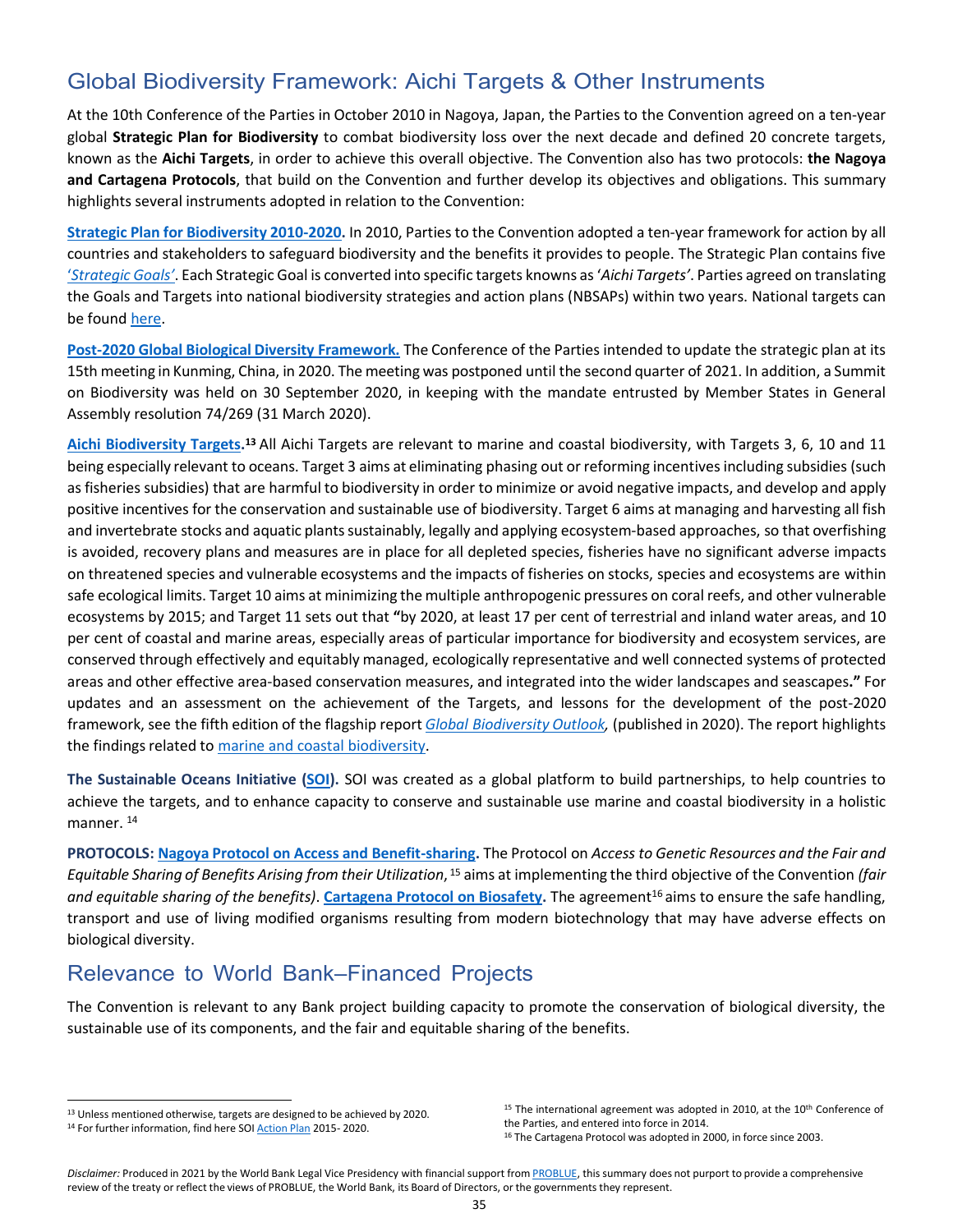<span id="page-37-0"></span>

| Full Title:        | Convention on International Trade in Endangered Species of Wild Fauna and Flora<br>(CITES) |
|--------------------|--------------------------------------------------------------------------------------------|
| Number of Parties: | 1831                                                                                       |
| Website:           | Link to Website   Link to Text of the Convention                                           |
| Membership:        | Open to all States and regional economic integration organizations                         |
| Secretariat:       | The United Nations Environment Programme (UNEP)                                            |

## **Objectives**

The Convention on International Trade in Endangered Species of Wild Fauna and Flora (CITES) aims to protect "certain species of wild fauna and flora against over-exploitation through international trade."<sup>2</sup> CITES requires Parties to implement its objectives through the Party's own domestic legislation.<sup>3</sup>

## Key Provisions

The broad objective of CITES is to eliminate or restrict the trade in endangered species of wild flora or fauna. Parties control the international trade of specimens<sup>4</sup> of species through a domestic licensing system. Each Party to CITES must designate Management Authorities in charge of administering that licensing system and Scientific Authorities to advise them on the species' statuses.<sup>5</sup> Parties to CITES shall enforce the Convention's provisions through domestic measures, including penalizing the trade of selected species that does not conform with the Convention and providing for the confiscation or return of such species to the State of export.<sup>6</sup> In total, there are twenty-five articles and three appendices.

#### Appendices

CITES categorizes speciesin Appendices according to the degree of protection that Parties have agreed they need.

**Appendix I lists** species threatened by extinction that may be affected by trade.7 Import, export, re-export, or introduction from the sea of specimens is covered. **Such trade** requires monitoring from the Scientific Authorities and Management Authorities of both the State of import and State of export to ensure that the trade adheresto the necessary legal procedures and minimizes harm to the species.<sup>8</sup> Import and export of specimens require a permit from the Management Authority.<sup>9</sup> Import permits may only be issued if the specimen will not be used for commercial purposes and if the "import will be for purposes which are not detrimental to the survival of the species involved."10 An export permit shall only be granted when the following conditions have been met: (i) the export will not be detrimental to the survival of that species; (ii) the specimen was not obtained in contravention of the laws; and (iii) an import permit has been granted by the State of import.<sup>11</sup> If the specimen is living, both an import and an export permit require the specimen to be "prepared and shipped as to minimize the risk of injury, damage to health or cruel treatment."12

Species listed on **Appendix II** are not necessarily threatened with extinction but may become so "unless trade in specimens of such species is subject to strict regulation in order to avoid utilization incompatible with their survival."<sup>13</sup> Export permits issued from the State of export are required and shall only be granted if the specimen was legally obtained and if the export will not be detrimental to the survival of the species.<sup>14</sup> If the specimen is living, the permit will require the specimen to be

 Article VIII. Article VIII. Article II. Article III. Article III. Article III. Article III. 12Article III. Article II. Article IV.

<sup>1</sup> As of February 2021.

<sup>2</sup> Preamble.

<sup>3</sup> Article VIII.

<sup>4</sup> Specimens are defined as "any animal or plant, whether alive or dead," [and] "any readily recognizable part or derivative" of a species present on Appendix I and II, as well as any readily recognizable part or derivative of any animal species on Appendix II. It also encompasses any readily recognizable part or derivative thereof specified in Appendices II and III in relation to any plant species. Parts or derivatives of any animal species present on Appendix III must likewise be specified to fall under the definition of specimen in Appendices II and III. (Article 1).

Disclaimer: Produced in 2021 by the World Bank Legal Vice Presidency with financial support from [PROBLUE, t](http://worldbank.org/problue)his summary does not purport to provide a comprehensive review of the treaty or reflect the views of PROBLUE, the World Bank, its Board of Directors, or the governments they represent.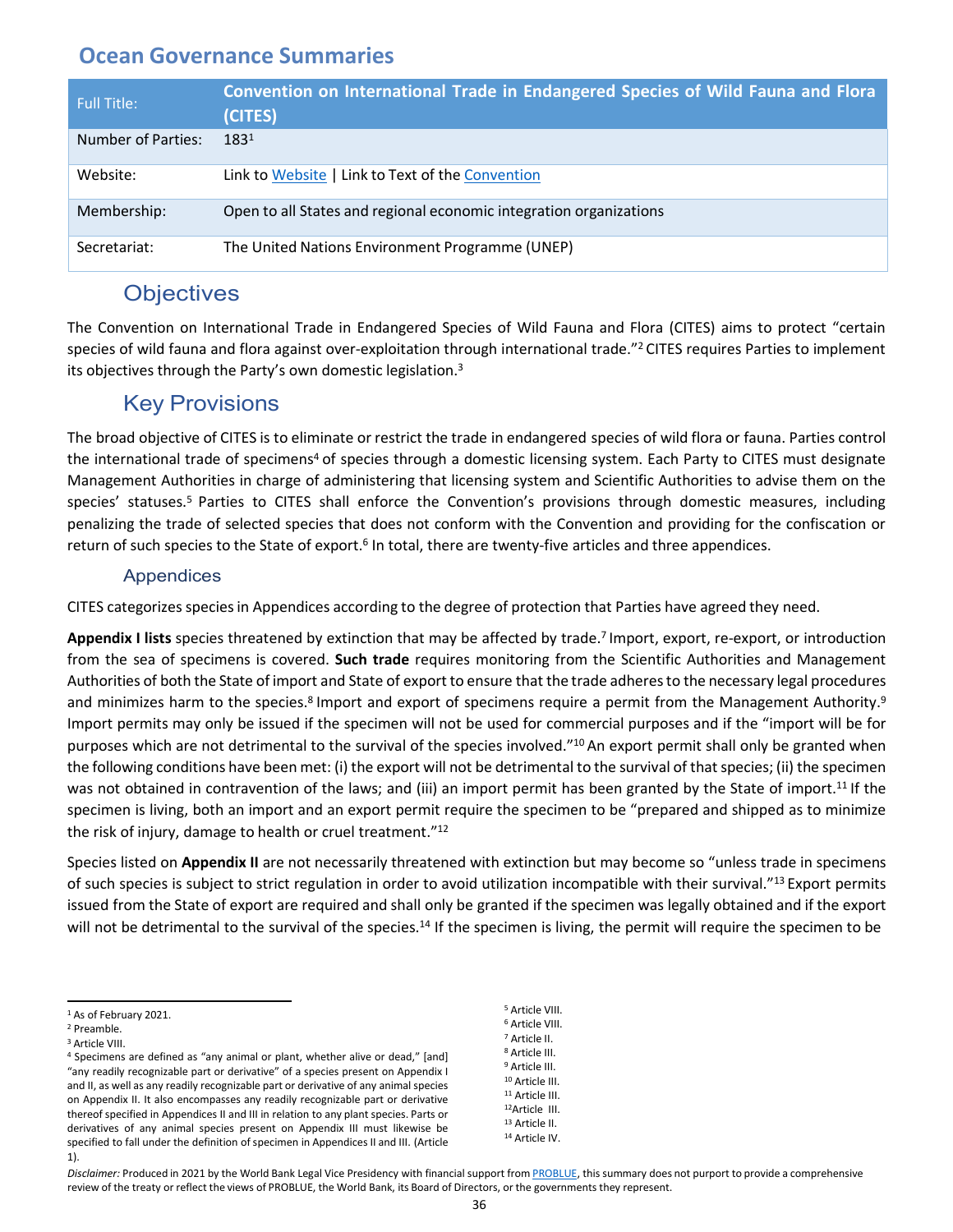packed to minimize harm to the individual.15 In contrast to Appendix I requirements, an import permit is not necessary, though the presentation of the export permit is required.16

**Appendix III** lists species that are protected by regulation in at least one Party, which has asked other CITES Parties for cooperation in that protection.17 In the case of export from any State that included the species in Appendix III, an export permit issued by the Management Authority of that State is required.18 In the case of export from any other State, a certificate of origin issued by its Management Authority is required.19

Amendments to the Appendices, including the addition of new species, may be made according to the procedure set forth in the Convention.20

#### Exemptions and other special provisions relating to trade

CITES allows Parties to exempt certain situations from the above requirements, including, but not limited to, when specimens are in transit; when specimens were acquired prior to the CITES provisions applied to it; and where the specimen is a personal or household effect (as strictly defined by the Convention).21 Other exemptions include animal species bred in captivity or plant species artificially propagated; materials used for scientific purposes; or specimens in a circus, zoo, or other travelling exhibition.<sup>22</sup> These situations are subject to special provisions and may still require a certificate or permit.<sup>23</sup>

## Relevance to World Bank–Financed Projects

CITES may be relevant to any World Bank-financed projects that concern developing trade infrastructure and/or enhancing governance and management institutions. Examples of past World Bank-financed projects that have entailed consideration of CITES are projects that aimed to enhance legal and regulatory frameworks to strengthen protections for threatened wildlife and projects that concerned capacity building for communities located in conversation areas.

<sup>17</sup> Article II.

 Article XV and Article XVI. Article VII. Article VII. Article VII.

<sup>15</sup> Article III.

<sup>16</sup> Article IV.

<sup>18</sup> Article V.

<sup>19</sup> Article V.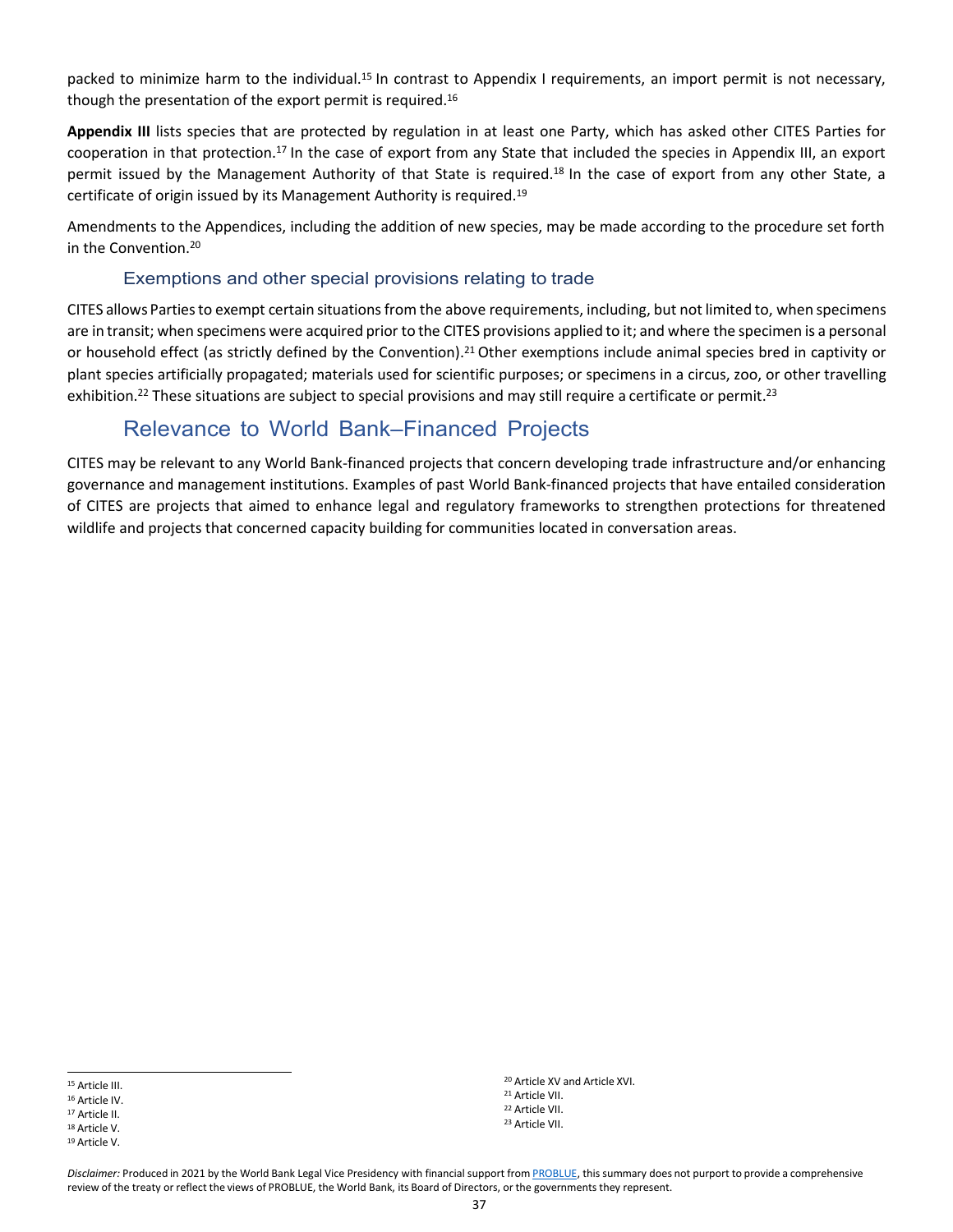<span id="page-39-0"></span>

| <b>Full Title:</b> | <b>Convention on the Conservation of Migratory Species of Wild Animals (CMS)</b> |
|--------------------|----------------------------------------------------------------------------------|
| Number of Parties: | 131 <sup>1</sup>                                                                 |
| Website:           | Link to Website   Link to Text of the Convention                                 |
| Membership:        | Open to all States and regional economic integration organizations               |
| Secretariat:       | The United Nations Environment Programme (UNEP)                                  |

## **Objectives**

The Convention on Migratory Species (CMS) aims to conserve migratory species throughout their range, i.e., in all areas of land or water these species inhabit, stay temporarily, cross or fly over.<sup>2</sup> In particular, parties to CMS agree to "promote, cooperate in and support research relating to migratory species;" "to endeavourto provide immediate protection for migratory species;" and to endeavour to conclude Agreements relating to the conservation of one or more migratory species.<sup>3</sup> As CMS is primarily a framework convention, it lays out comprehensive guidelines for the content and implementation of any subsequent Agreements.4

## Key Provisions

CMS encourages its parties to form and effectuate regional Agreements regarding the protection of a specific species. CMS contains twenty articles and two appendices.

#### Guidance for Agreements

CMS outlines specific guidelines for Agreements between States. Most importantly, every Agreement's object shall be to restore or maintain a migratory species to/in a favorable conservation status.<sup>5</sup> Specifically, an Agreement should identify the governed migratory species and describe its range and migration route.<sup>6</sup> These Agreements should provide for accession by all States in the species' range and protect as many species as practicable.<sup>7</sup> An Agreement should also provide for accession to the Agreement by any other States and set out dispute resolution procedures.<sup>8</sup> Agreements may also contain mechanisms like periodic review, exchange of information provisions, coordination of research into the ecology or biology of the species, and elimination of activities that impede conservation.<sup>9</sup> Signatories to these Agreements must report them to the Secretariat.<sup>10</sup>

#### Appendices I and II

CMS maintains two Appendices of migratory species in need of protection.<sup>11</sup> Appendices I and II list the main species relevant to oceans under the categories of 'Mamalia,' 'Pisces or Actinopterygii,' 'Chondrichthyes,' and 'Reptilia.'

**Appendix I** lists migratory species classified as endangered or "in danger of extinction throughout all or a significant portion of its range."12 Parties that exercise jurisdiction over a portion of a listed species range shall endeavour to conserve the species' habitat and reduce or minimize activities or factors contributing to the species' endangerment. Furthermore, "taking, hunting, fishing capturing, harassing, deliberate killing"13 (known collectively as "taking") of a migratory species listed on Appendix I is prohibited, subject to some exceptions.

- <sup>3</sup> Article II.
- <sup>4</sup> Article V. <sup>5</sup> Article V.
- <sup>6</sup> Article V.

 Article V. Article V. Article III and IV. 11 Link to **[Appendices](https://www.cms.int/sites/default/files/basic_page_documents/appendices_cop13_e_0.pdf) and [Species](https://www.cms.int/en/species) List**. Article III. Article I.

<sup>1</sup> As of February 2021.

<sup>2</sup> Article II.

<sup>7</sup> Article V.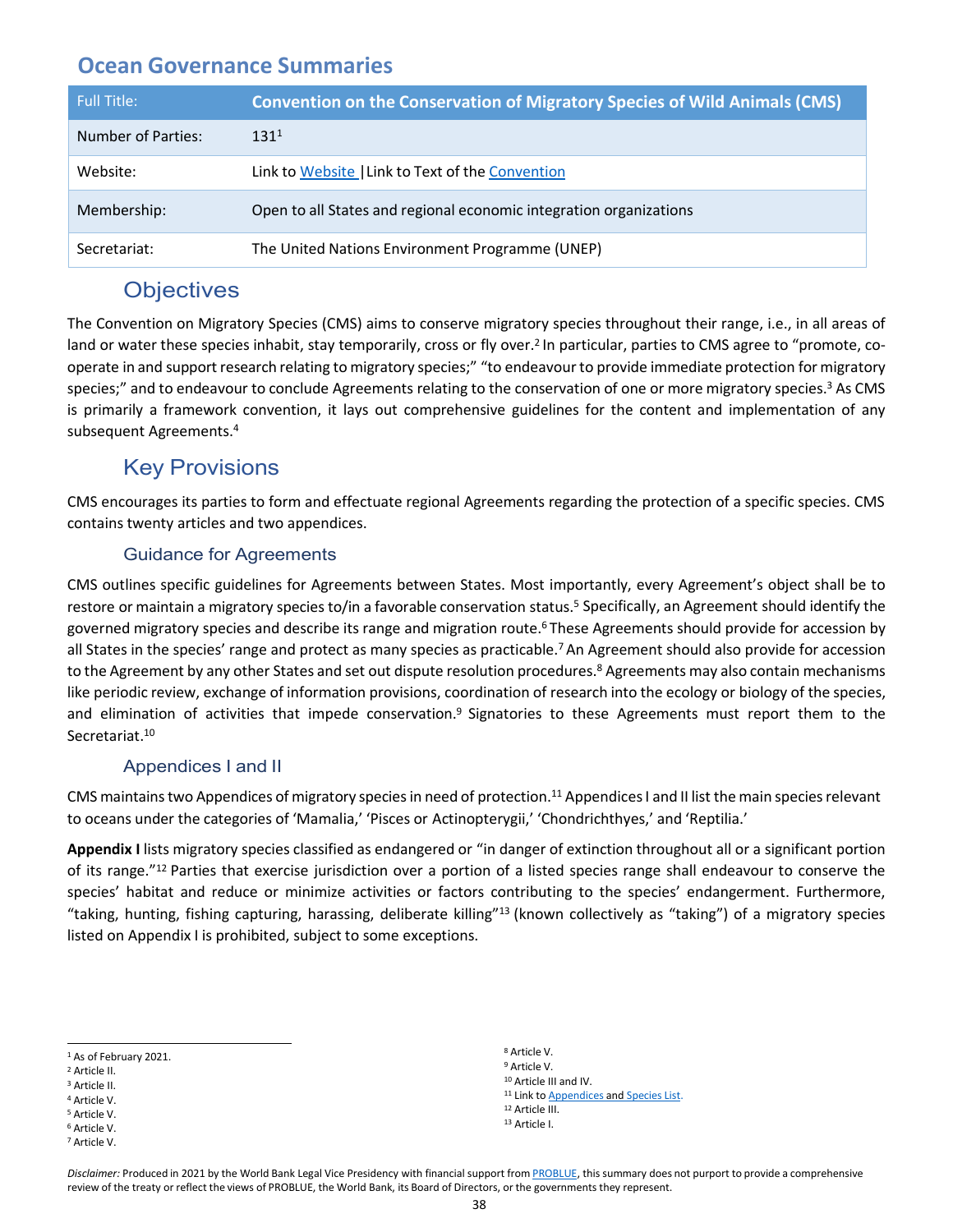**Appendix II** lists migratory species which "have an unfavourable conservation status and which require international agreements for their conservation and management."<sup>14</sup> Takings are not prohibited outright, though Parties are encouraged to conclude Agreements that benefit the species.<sup>15</sup>

#### Agreements of relevance for marine species

Agreements of relevance for marine species include:

- 1990 Agreement on the Conservation of Seals in the Wadden Sea Area;
- 1992 Agreement on the Conservation of Small Cetaceans of the Baltic, North East Atlantic, Irish and North Seas (ASCOBANS); and
- 2001 Agreement on the Conservation of Albatrosses and Petrels (ACAP).

In addition, nineteen memoranda of understanding, concerning specific species or groups of species, have been adopted, which may act as a first step towards the eventual conclusion of an agreement including: marine turtles of the Atlantic Coast of Africa (in effect 1 July 1999); marine turtles and their habitats of the Indian Ocean and Southeast Asia (in effect 1 September 2001); cetaceans and their habitat in the Pacific islands region (in effect 15 September 2006); dugongs and their habitats (in effect 31 October 2007); Eastern Atlantic populations of the Mediterranean monk seal (in effect 18 October 2007); and manatee and small cetaceans of Western Africa and Macronesia (in effect 3 October 2008); and migratory sharks (in effect 1 March 2010).

There are also various other action plans and initiatives addressing specific species.

#### The Scientific Council

The Scientific Council's role is to provide scientific advice and recommendations regarding research, species classification under Appendices I and II, and solutions to scientific aspects of the implementation of the CMS to any Party or Agreement. Every Party may appoint one qualified expert as a member.16 The COP may also independently appoint qualified experts in a manner they deem necessary.<sup>17</sup>

#### Dispute Settlement

States Parties must settle any disputes regarding the interpretation or application of the CMS through negotiation.18 If the Parties cannot resolve a dispute through negotiation, they may, by mutual consent, submit the dispute to arbitration and must agree to be bound by the final decision.19

## Relevance to World Bank–Financed Projects

CMS and its progeny Agreements are aimed at protecting migratory species globally. A World Bank project may be impacted if it is conducted within the range of any listed species, especially those listed on Appendix I. In particular, CMS may impact any projects located in a migratory marine species' range or has the potential to affect the species directly, such as in projects involving shipping routes or ports, or in projects that aim to strengthen the management of fisheries and coastal zones.

<sup>17</sup> Article VIII. <sup>18</sup> Article XIII. <sup>19</sup> Article XIII.

<sup>14</sup> Article IV. <sup>15</sup> Article IV.

<sup>16</sup> Article VIII.

Disclaimer: Produced in 2021 by the World Bank Legal Vice Presidency with financial support from [PROBLUE, t](http://worldbank.org/problue)his summary does not purport to provide a comprehensive review of the treaty or reflect the views of PROBLUE, the World Bank, its Board of Directors, or the governments they represent.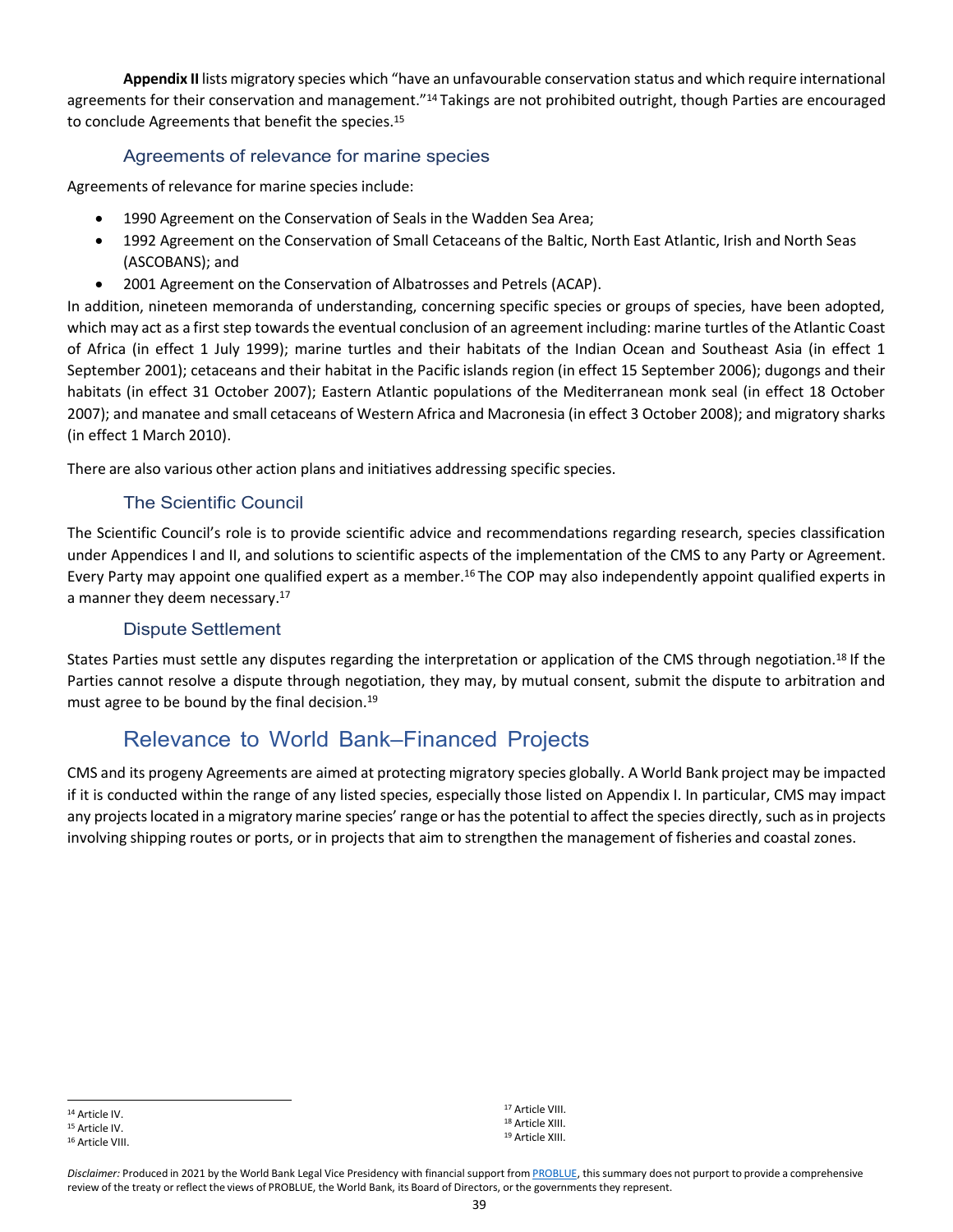# <span id="page-41-0"></span>**Other**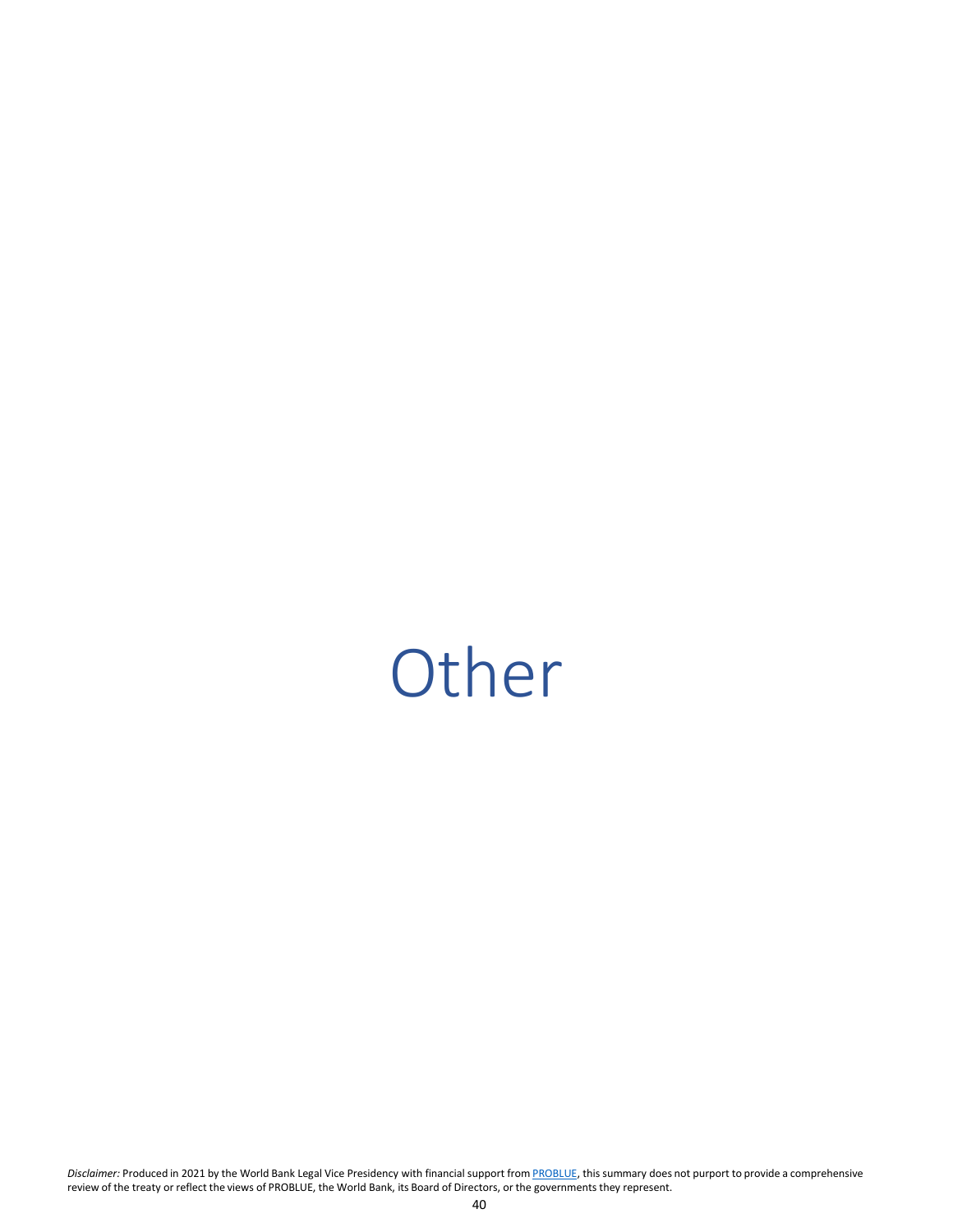<span id="page-42-0"></span>

| <b>Full Title:</b>             | <b>Sustainable Development Goals (SDGs)</b>                                                                   |
|--------------------------------|---------------------------------------------------------------------------------------------------------------|
| Website:                       | Link to the Website   Link to the Text of the Agenda                                                          |
| Adopted by:                    | General Assembly resolution adopted by all 193 United Nations Member States.                                  |
| Annual reports<br>prepared by: | Division for Sustainable Development Goals in the United Nations Department of Economic<br>and Social Affairs |

## **Objectives**

The Sustainable Development Goals (SDGs) are the key principles underpinning the 2030 Agenda for Sustainable Development (2030 Agenda). The 2030 Agenda is a shared blueprint to end poverty and achieve sustainable development. The SDGs are call for "action over the next 15 years in areas of critical importance for humanity and the planet."1

## Key Provisions

The seventeen interlinked SDGs provide a framework for States to eradicate poverty in an integrated manner.2 In addition to economic development, the goals aim to preserve the planet, combat gender and economic inequality, stimulate economic advancement, promote healthy societies, and foster peace.<sup>3</sup> Each SDG has associated targets. The targets are "aspirational and global, with each Government setting its own national targets guided by the global level of ambition but taking into account national circumstances."4 Each target has between one and four indicators to measure progress towards attaining the target.<sup>5</sup> Targets fall into two categories: either "means of implementation" targets or attainable targets.<sup>6</sup> Attainable targets indicate circumstances to be accomplished—usually by the year 2020, 2025, or 2030. In contrast, means of implementation describe modes of delivery to achieve the goal and generally have no end date.7

#### SDG 14 – "Life Below Water"

[SDG 14](https://sdgs.un.org/goals/goal14) recognizes that ecosystems and biochemical processes must be functioning properly for oceans and marine resources to positively contribute to human well-being. It encourages States to "conserve and sustainably use the oceans, seas and marine resources."8 It has seven attainable targets and three means of implementation targets. The seven outcome targets are:

**14.1** By 2025, **prevent and significantly reduce marine pollution** of all kinds, in particular from land-based activities, including marine debris and nutrient pollution

**14.2** By 2020, **sustainably manage and protect marine and coastal ecosystems** to avoid significant adverse impacts, including by strengthening their resilience, and take action for their restoration in order to achieve healthy and productive oceans

**14.3 Minimize and address the impacts of ocean acidification**, including through enhanced scientific cooperation at all levels

**14.4** By 2020, effectively **regulate harvesting and end overfishing,** illegal, unreported and unregulated fishing and destructive fishing practices and implement science-based management plans, in order to restore fish stocks in the shortest time feasible, at least to levels that can produce maximum sustainable yield as determined by their biological characteristics

**14.5** By 2020, **conserve at least 10 per cent of coastal and marine areas**, consistent with national and international law and based on the best available scientific information

**14.6** By 2020, **prohibit certain forms of fisheries subsidies** which contribute to overcapacity and overfishing**, eliminate subsidiesthat contribute to illegal, unreported and unregulated fishing** and refrain

<sup>1</sup> Preamble.

<sup>2</sup> Preamble.

<sup>3</sup> Preamable and Declaration.

<sup>4</sup> ¶ 55.

<sup>5</sup> ¶ 75. For more information, see G.A. Res. 71/313 (Jul. 6, 2017).  $6$  ¶ 40.

 $7 \,$ ¶ 40.

<sup>8</sup> Goal 14.

*Disclaimer:* Produced in 2021 by the World Bank, this summary does not purport to provide a comprehensive review of the treaty or reflect the views of PROBLUE, the World Bank, its Board of Directors, or the governments they represent.